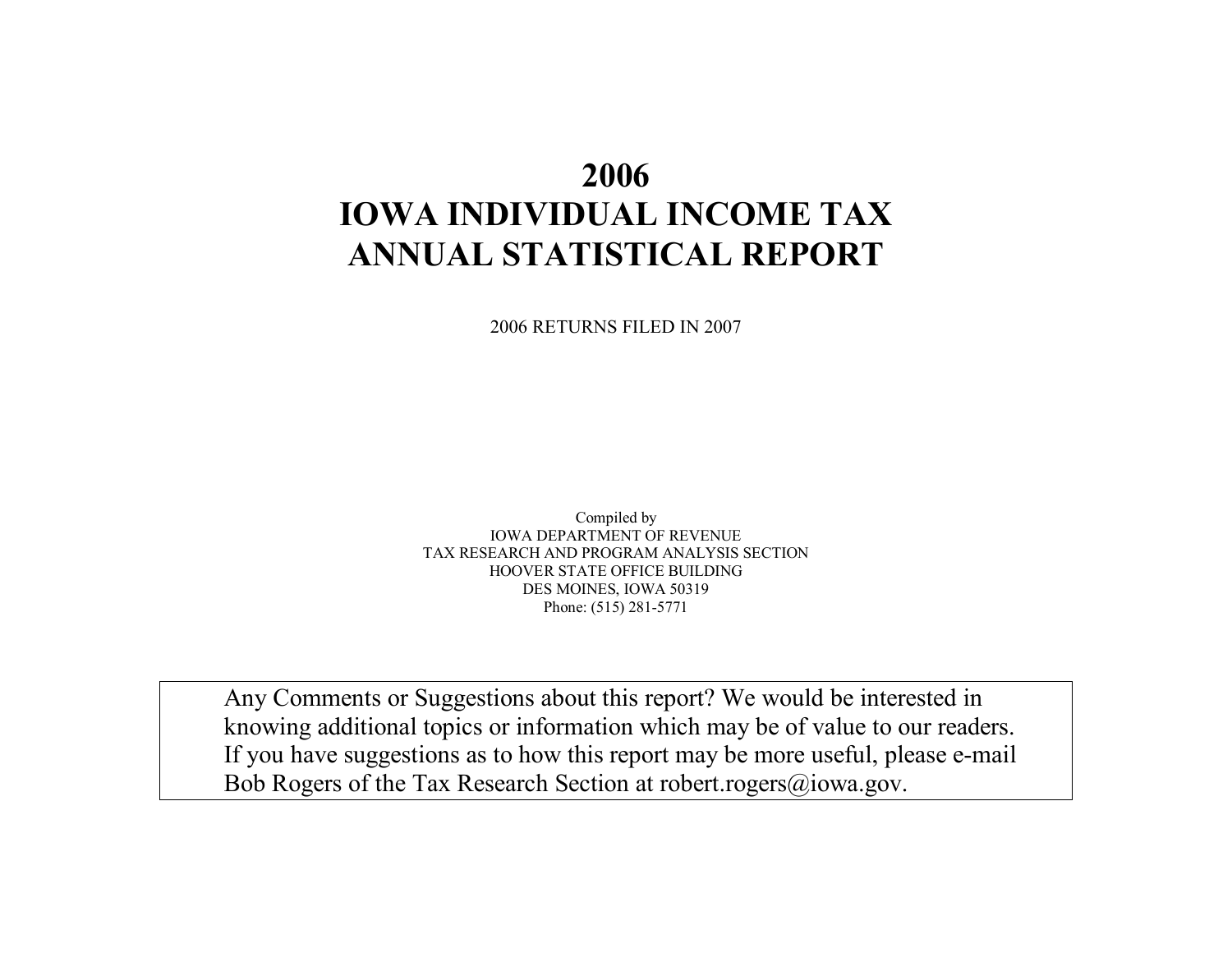#### **TABLE OF CONTENTS**

| <b>DESCRIPTION</b> | <b>PAGE</b><br><b>NUMBER</b> |
|--------------------|------------------------------|
|                    |                              |
|                    |                              |
|                    | $\tau$                       |
|                    | $\overline{12}$              |
|                    |                              |

#### STATISTICAL APPENDIX **ALL RETURNS**

| AUU NEI UNNO |           |
|--------------|-----------|
|              | 14        |
|              | 15        |
|              | 16        |
|              | 17        |
|              | 18        |
|              | 19        |
|              | <b>20</b> |
|              | 21        |
|              | 22        |
|              | 23        |
|              | 24        |
|              | 29        |
|              | 30        |
|              | 31        |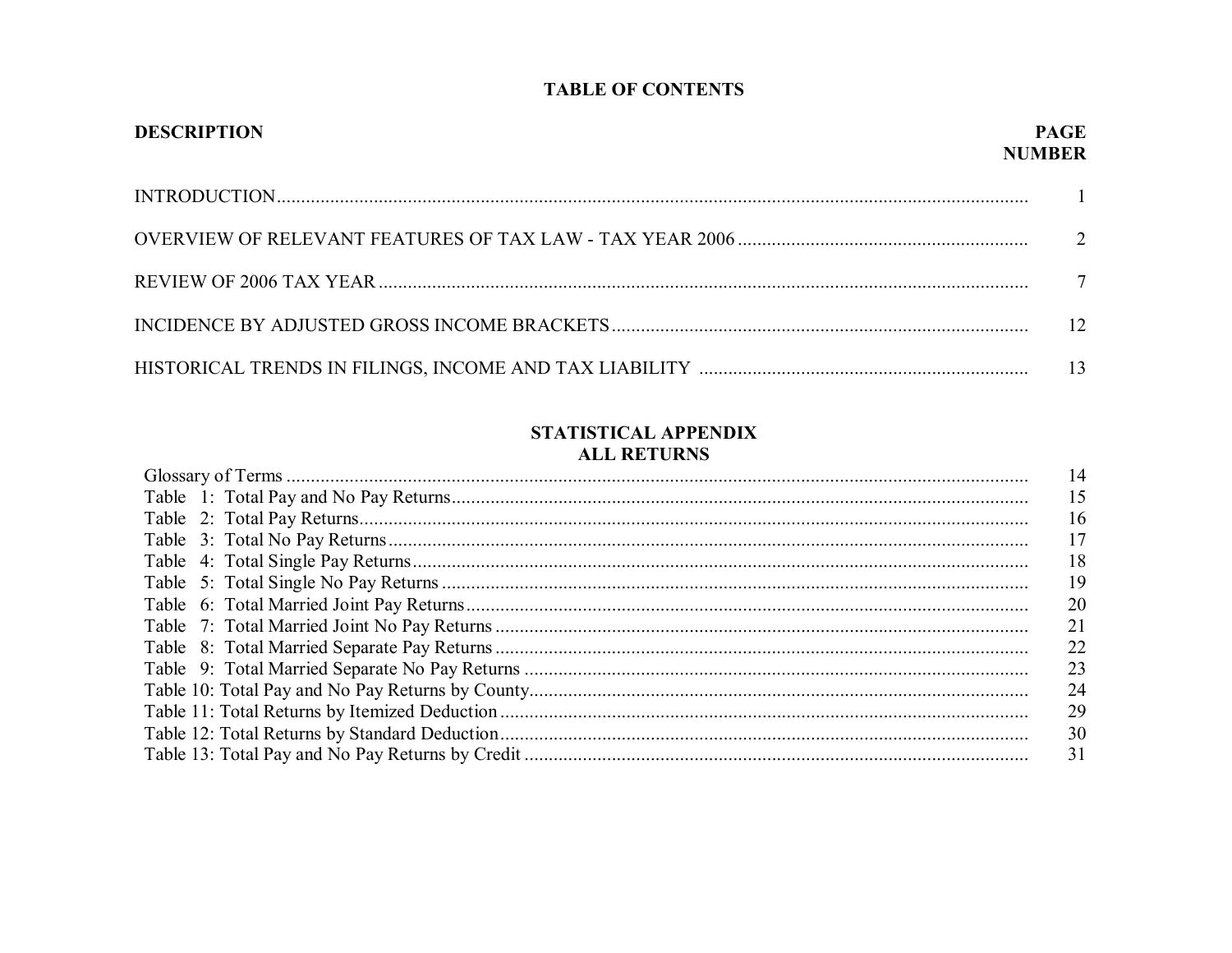| 33 |
|----|
| 34 |
| 35 |
| 36 |
| 37 |
| 38 |
| 39 |
| 40 |
| 41 |
| 42 |
| 43 |
| 48 |
| 49 |
| 50 |
|    |

#### STATISTICAL APPENDIX **RESIDENT RETURNS**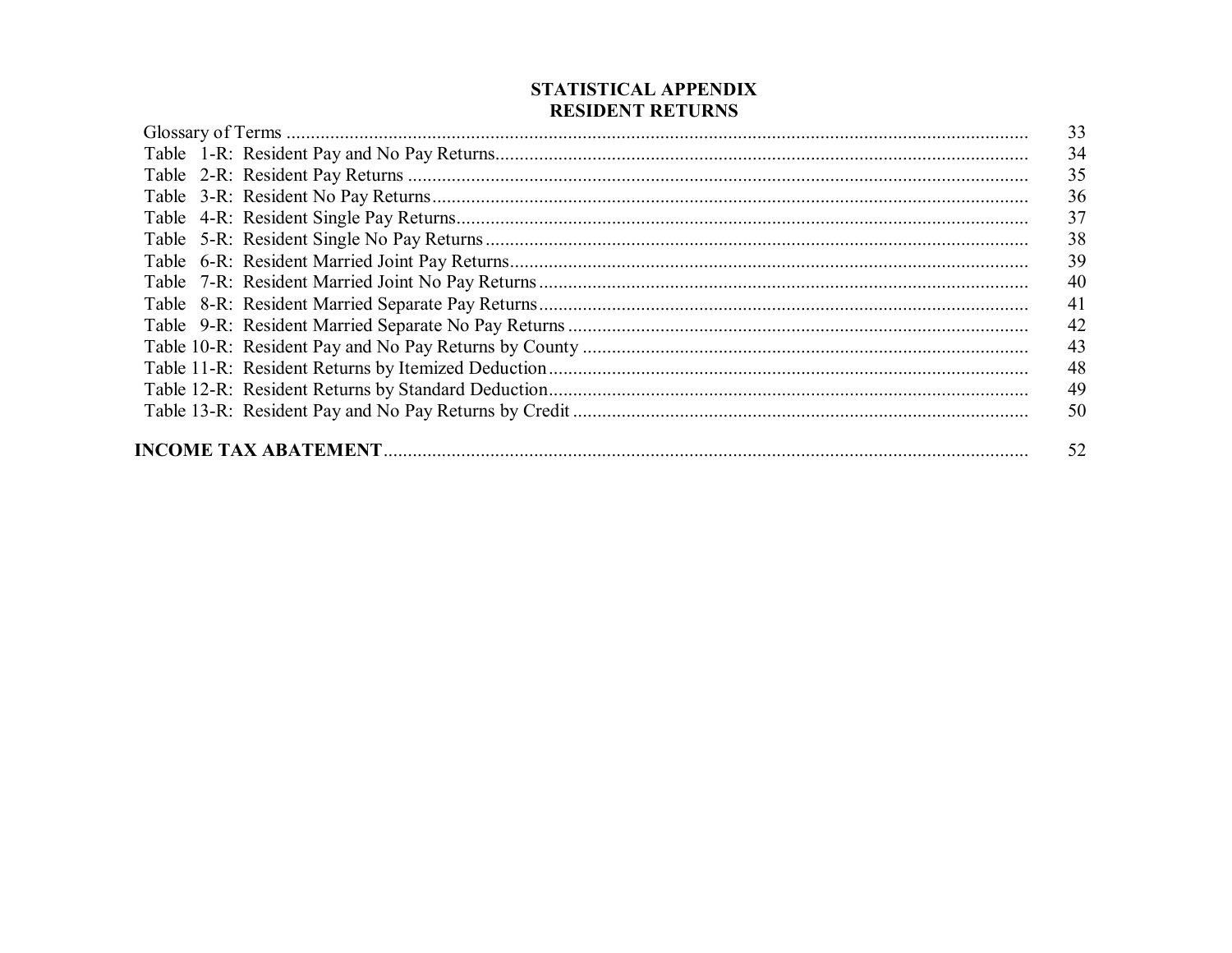#### **INTRODUCTION**

For tax year 2006, a total of \$2.5 billion in Iowa tax liability was reported by 1.9 million taxpayers on returns filed during 2007. The reported tax was based on \$106.7 billion in Iowa adjusted gross income and \$78.6 billion in net taxable income. This report provides a summary of data obtained from 2006 tax returns as well as a review of the relevant features of the Iowa tax law.

The report is organized in three major sections:

- An overview of Iowa income tax laws applicable to 2006 income.
- A statistical summary of information reported on 2006 returns including analysis of filing patterns.
- An appendix of statistical tables.

The Statistical Appendix contains two sections of tables. The first section contains detailed information on all taxpayers who filed returns for tax year 2006. The second section of the Statistical Appendix provides similar tax information on Iowa residents only.

The data in this report reflects 2006 reporting practices. Due to significant tax law changes that took effect for the 1998 tax year comparison to years prior to 1998 must be completed with extreme caution. The most notable change was the ten percent reduction in Iowa's tax rates. Other changes included increases in the personal credit and maximum pension exclusion amounts, and expansion of the capital gains deduction and tuition textbook credit.

Notice: The Iowa Individual Income Tax Annual Statistical Report is only available in electronic format.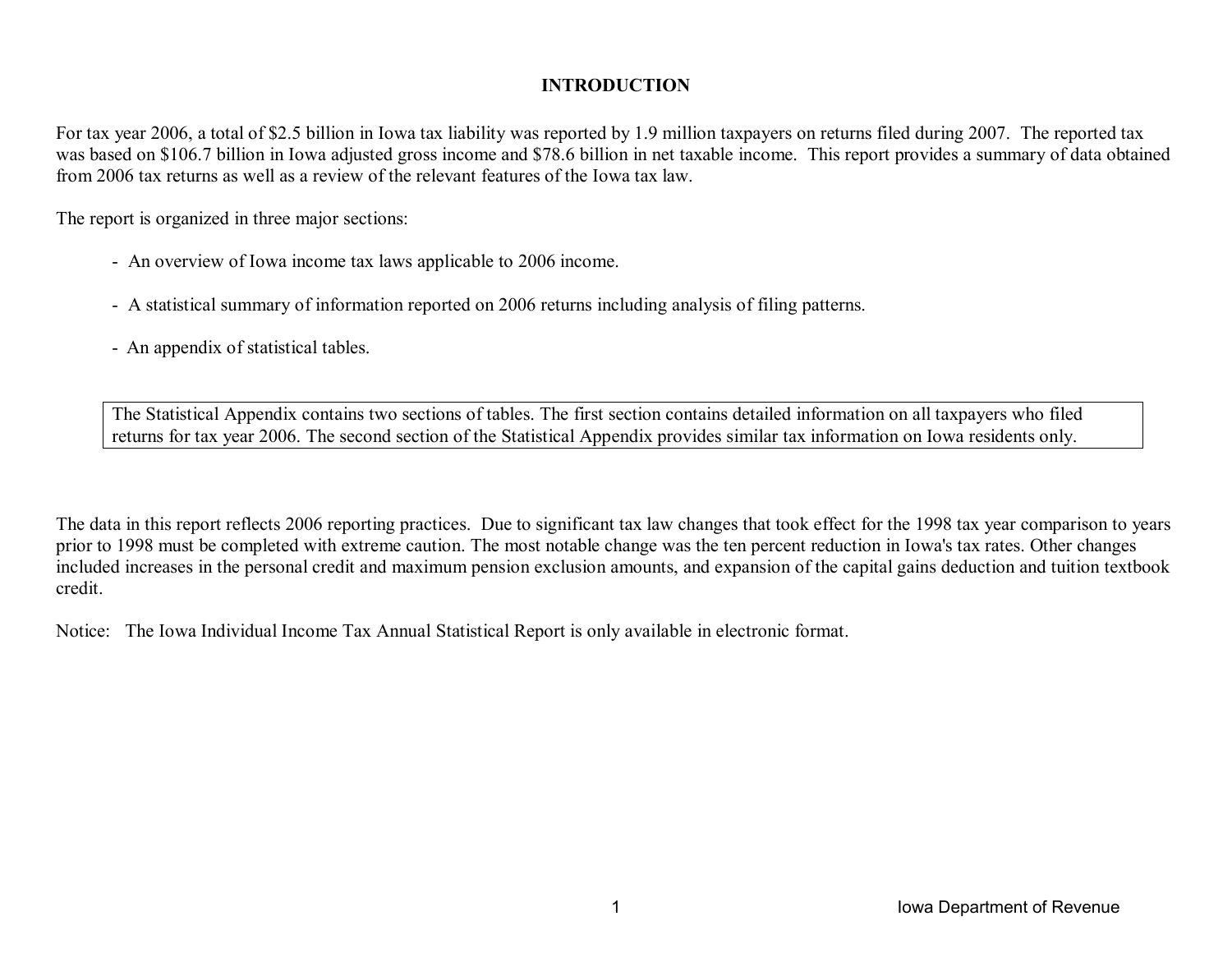#### **OVERVIEW OF RELEVANT FEATURES OF TAX LAW - TAX YEAR 2006**

The key features of the 2006 Iowa individual income tax structure are similar to many of those imposed by the federal government and other states with progressive tax rate schedules. This section of the report highlights fundamental features of the Iowa tax structure as well as related tax features such as additional taxes, credits and check-off programs. Chart 1 beginning on page 8 provides additional information regarding the utilization of these provisions. Supplemental information from a new tax credits schedule introduced during 2006 will be added to the Department's website in the near future.

#### **Tax Year 2006 Law Changes:**

Several important Iowa tax law changes applicable to tax year 2006 include**:** 

- The income tax brackets in the rate schedule were indexed upward by a factor of 2.4 percent. The indexation adjustment is made each year to prevent taxpayers from incurring increased tax liabilities due to inflation.
- The standard deduction for single filers and married couples filing separately is \$1,650 up from \$1,610 in tax year 2005. For all other filing statuses the standard deduction was \$4,060, which was up from \$3,970 the prior year.
- An exclusion of capital gains and ordinary gains income was allowed for income realized as a result of involuntary conversion of property resulting from eminent domain. (Eminent domain relates to governmental authority to condemn private property for public improvement or purpose.)
- Two new provisions affecting Iowa's capital gains deduction were enacted. These include:

 $\triangleright$  For determining the 10-year holding period for eligibility for the capital gains deduction, federal holding period provisions are to be used. Previously, the time period that the assets were held may have been different for like-kind exchanges, inherited or gifted property.

¾ Previously, in order to claim the capital gains deduction, a taxpayer must have reported a positive net capital gain on his or her federal return. Currently, a taxpayer may claim the deduction for qualifying gains if the taxpayer is in a net capital loss position on his or her federal return.

- A new adjustment to income was allowed for contributions to the Iowa Department of Veterans Affairs for the Injured Veterans Grant Program. Also, grant money received by an injured veteran that is included in federal adjusted gross income is excludable from Iowa Net Income.
- The federal itemized deduction for state sales and use tax was allowed as an Iowa itemized deduction, provided that the taxpayer claimed the sales and use tax deduction for federal tax purposes.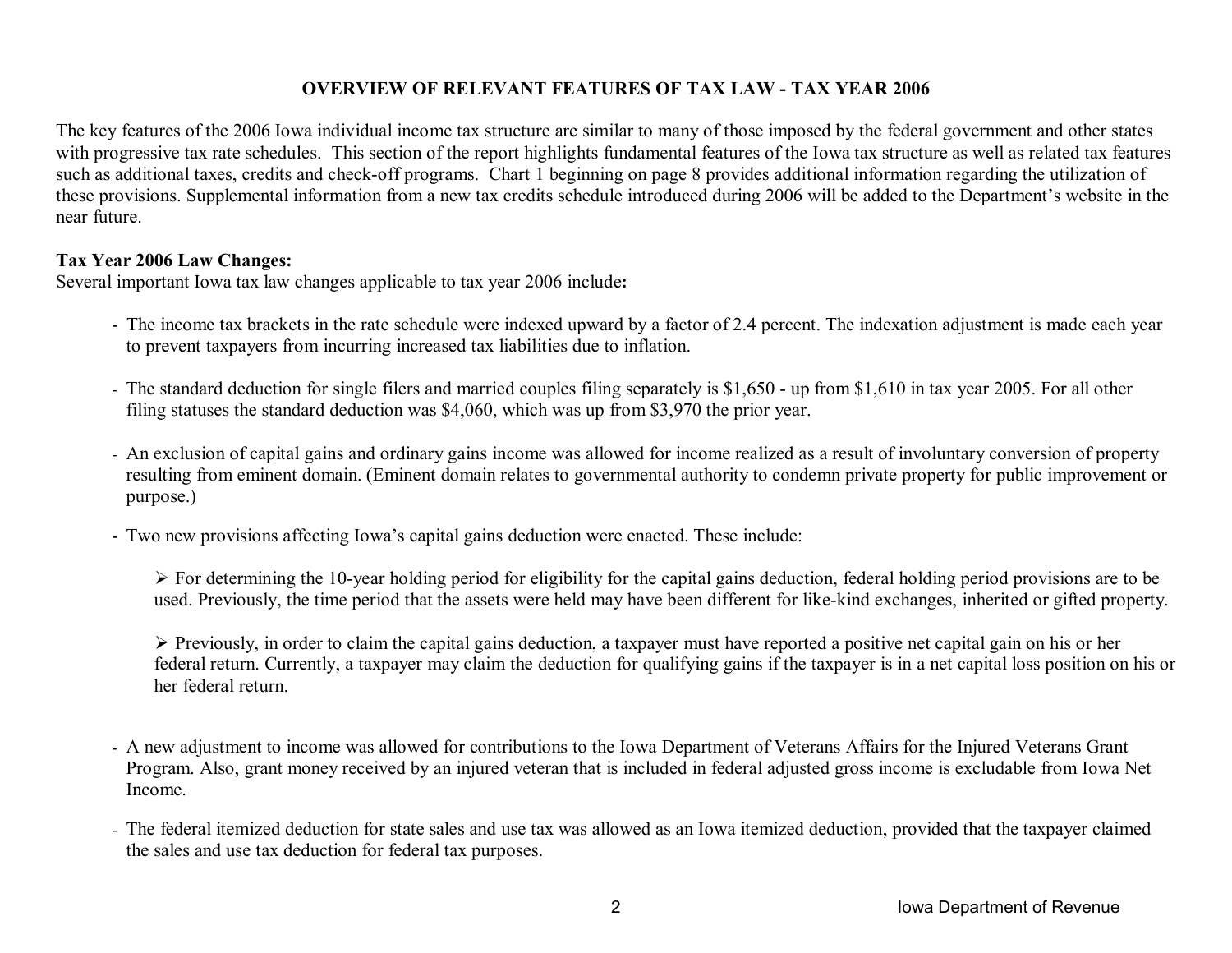- A new credit schedule (IA 148) was developed and required for taxpayers claiming "other" nonrefundable credits (line 54 of the Iowa 1040) or "other" refundable credits (line 66 of the Iowa 1040). Chart 1 beginning on page 8 provides descriptions of the various credits that may be claimed on these two lines of the 1040.
- A nonrefundable School Tuition Organization Tax Credit was established equal to 65% of the cash contribution made to school tuition organization. A school tuition organization must be a charitable organization that allocates at least 90% of its revenue in tuition grants for Iowa children to attend a qualified school of their parents' choice. For tax year 2006, the credit was limited to \$2.5 million in total claims. Any credit which exceeds tax liability may be carried forward for five years.
- A new nonrefundable Wind Energy Production Tax Credit is available to qualified facilities that produce electricity from wind and placed in service on or after July 1, 2005. The credit is equal to one cent multiplied by the number of kilowatt-hours sold. Any credit in excess of tax liability may be carried forward for seven years.
- A new Renewable Energy Tax Credit is available to approved producers or purchasers of renewable energy whose facility was placed in service after July 1, 2005. The credit is equal to 1.5 cents per kilowatt hour of electricity, or \$1.44 per 1,000 standard cubic feet of hydrogen fuel, or \$4.50 per million BTU's of heat, refuse-derived fuel, methane or other biogas.
- The Child and Dependent Care Credit was expanded to allow taxpayers with household income between \$40,000 and \$45,000 to claim the credit. For these filers, the credit is equal to 30% of the federal Child and Dependent Care Credit.
- Beginning in 2006, a new Early Childhood Development Tax Credit was allowed as a credit. The credit is equal to 25 percent of the first \$1,000 of qualified early childhood development expenses for each dependent from age three through five. The credit is only available to taxpayers whose household income is less than \$45,000, and the credit may not be claimed if the Child and Dependent Care Credit is claimed. For a tax year 2006 only, expenses incurred during November and December of 2005 qualify for the credit.
- A refundable E85 Gasoline Promotion Tax Credit was established for retail dealers who sell E85 gasoline. For 2006, the credit is equal to 25 cents per gallon. The credit may still be claimed even if the dealer claims the ethanol blended gasoline credit for the same year for the same gallons sold.
- A refundable Biodiesel Blended Fuel Tax Credit is available to retail dealers who sell biodiesel fuel through motor pumps during the tax year. The credit is equal to 3 cents for each gallon of blended biodiesel fuel sold during the retailer's tax year. To be eligible for the credit, 50 percent or more of the total gallons of diesel fuel sold by the retailer must be biodiesel fuel, formulated with a minimum percentage of two percent by volume of biodiesel.
- A refundable Soy Based Transformer Fluid Tax Credit is available to electric utilities. A utility may claim a credit equal to the purchase and replacement costs relating to the conversion from using non soy-based transformer fluid to soy-based transformer fluid. The costs cannot exceed \$2 per gallon and the number of gallons eligible for the credit cannot exceed 20,000 gallons per electric utility. Any costs incurred during the transition that are deductible for federal tax purposes cannot be deducted for Iowa purposes. The total amount of soybased transformer fluid eligible for the credit may not exceed 60,000 gallons in the aggregate.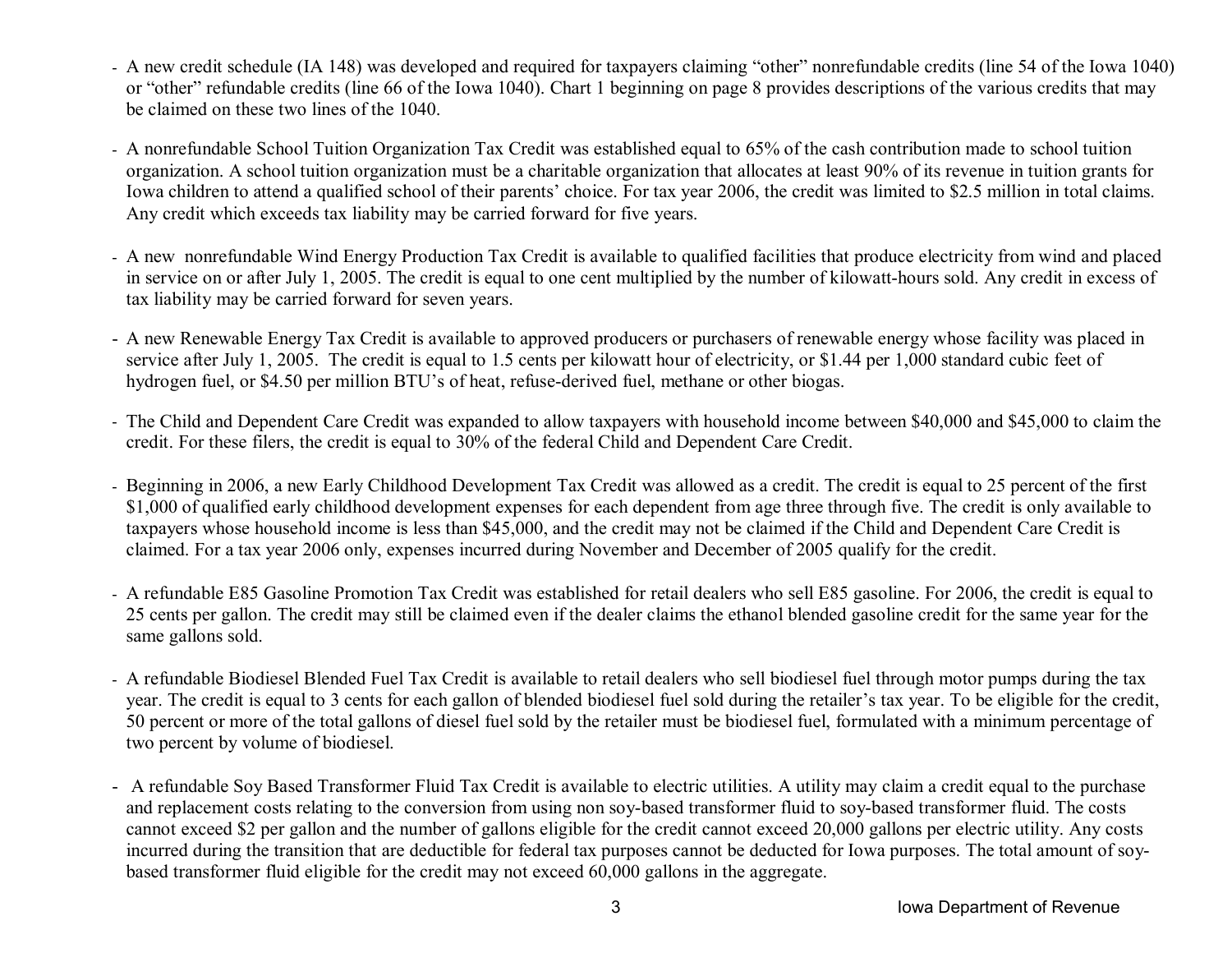- A refundable Wage-Benefit Tax Credit was established for nonretail, nonservice businesses which created new jobs related to the location or expansion of a business in Iowa for jobs created after June 9, 2005. If the annual wage and benefits exceeds 130% of the average county wage, but less than 160% the credit equals five percent of the wages and benefits paid. If the annual wage and benefits is 160% or greater than the average county wage the credit is equal to 10% of the wages and benefits paid.
- In 2006, a new Veterans Trust Fund Check-off was added to the Iowa return. Contributions to the fund assists veterans with job training, expenses related to facility or at-home care, individual or family counseling and other services. The Keep Iowa Beautiful and Volunteer Firefighters check-offs were combined as one line item.
- In 2006, for the second consecutive year, Iowa revised its withholding formula (tax brackets and standard deduction amounts) in order to have Iowa withholding more accurately reflect the amount of Iowa income tax actually owed to the state.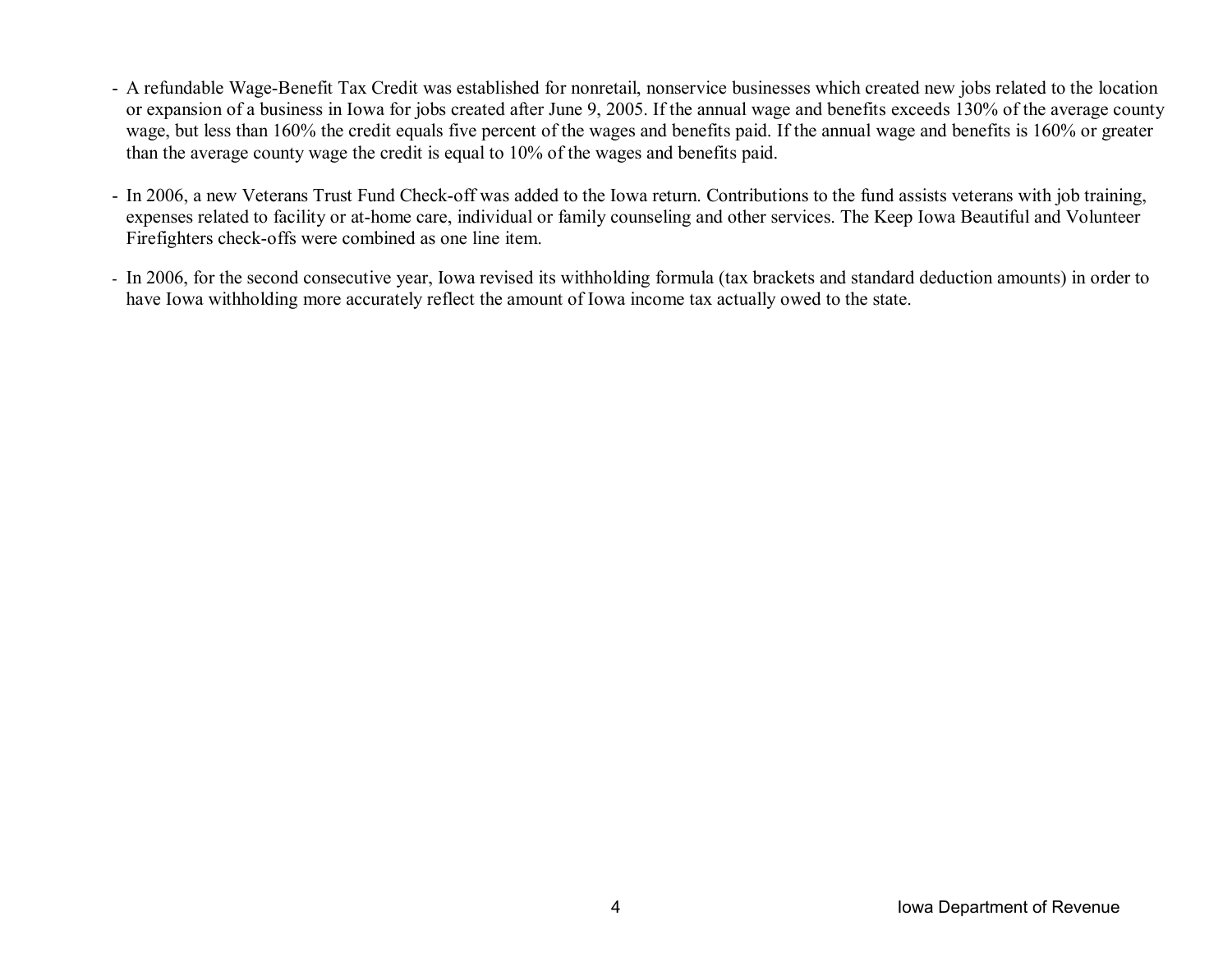#### **Filing Requirements**

For 2006, single taxpayers who were Iowa residents with Iowa net income of \$9,000 or more were required to file an Iowa return. Iowa residents other than single filers who had household net income of at least \$13,500, or those who could be claimed as a dependent on another person's return and had Iowa net income from all sources of \$5,000 or more, were required to file an Iowa return.

Nonresidents with \$1,000 or more in household net income from Iowa sources or those who were subject to the Iowa tax on lump sum distributions or to the Iowa minimum tax were also required to file an Iowa return.

#### **Net Income Definition**

Iowa net income is defined as federal adjusted gross income with certain modifications. These modifications include the subtraction of interest and dividends from federal securities and the addition of interest and dividends from certain state, municipal and foreign securities. Generally, the sources and amounts of income that were reported on the 2006 federal return were also required to be reported on the 2006 Iowa return with a few exceptions. Included in these exceptions were the allowance of an exclusion from income of certain railroad retirement benefits and a difference in the computation of social security income to be included for state tax purposes.

As is true in determining federal adjusted gross income, Iowa allowed certain adjustments to gross income in computing Iowa net income. These adjustments were generally the same as those allowed for federal purposes. Exceptions included Iowa adjustments for a partial pension/retirement income exclusion and a deduction for certain types of capital gains transactions.

#### **Net Taxable Income**

To determine net taxable income, the following deductions from net income were allowed for 2006:

- 1. The net amount of federal income taxes paid during the year less federal income tax refunds received during the year.
- 2. The larger of the following amounts:
	- a. A standard deduction of \$1,650 for single filers and for each married individual filing separately. A standard deduction of \$4,060 for taxpayers who were married filing a joint return, unmarried heads of households or qualifying widow (er)s with a dependent child.
	- b. An itemized deduction equal to the amount determined for federal income tax purposes less any amounts deducted for Iowa income tax payments. In addition, other deductible expenses such as adoption expenses or expenses incurred for in-home care of a disabled relative were allowed as an Iowa itemized deduction.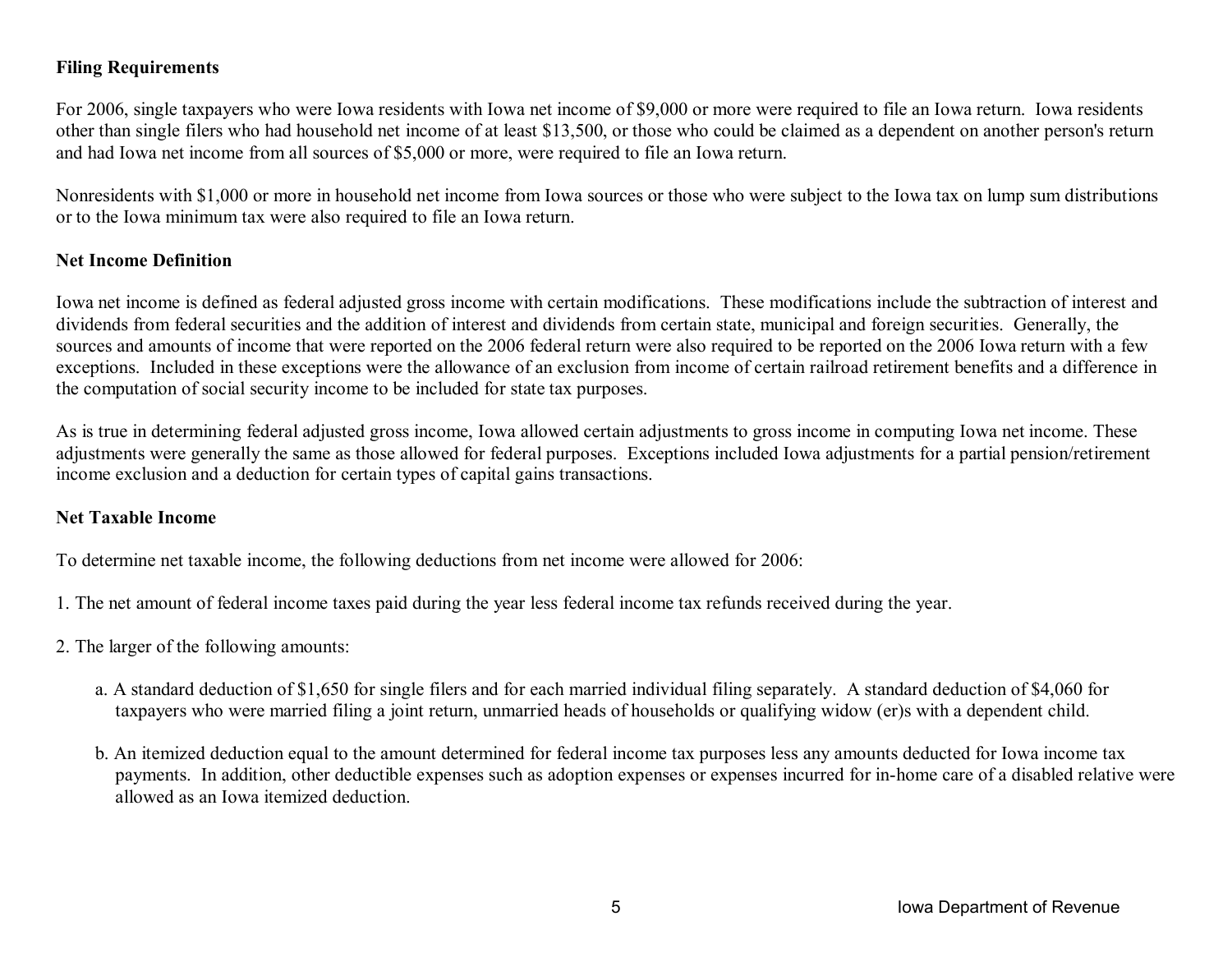Net taxable income reported on 2006 Iowa returns was subject to the following rates:

| Rate          |                            | Rate                                 |
|---------------|----------------------------|--------------------------------------|
| $0.36\%$ from | 0 through $$1,300$         | 6.48% from \$19,500 through \$26,000 |
| $0.72\%$ from | $$1,300$ through $$2,600$  | 6.80% from \$26,000 through \$39,000 |
| $2.43\%$ from | $$2,600$ through $$5,200$  | 7.92% from \$39,000 through \$58,500 |
| $4.50\%$ from | $$5,200$ through $$11,700$ | 8.98% from \$58,500                  |
| $6.12\%$ from | \$11,700 through \$19,500  |                                      |

#### **Personal and Dependent Credits**

The following nonrefundable personal and dependent exemption credits were allowed for 2006:

- 1. A forty dollar credit was allowed for each individual filing a return. In addition, taxpayers who qualified and filed as a head of household were allowed an additional credit of forty dollars. Also, an additional twenty dollar credit was allowed for individuals who were 65 year of age or over, or who were blind at the end of the tax year.
- 2. A forty dollar credit was allowed on the taxpayer's return for each dependent claimed for federal purposes.

#### **Nonresident and Part-Year Resident Credits**

Individuals with income from Iowa sources, but who were not full-year residents of Iowa were required to report their income, adjustments and deductions from all sources. After computing tax on taxable income from all sources, nonresidents and part-year residents were allowed a credit to reflect the ratio of non-Iowa income to total income.

#### **Additional Features of the Iowa Tax Structure**

Several other features exist in the Iowa tax code that are designed to impose tax or compensate for certain activities through additional taxes, credits or to allow taxpayers to make contributions to certain programs through check-offs. More information on these additional taxes, credits and check-off programs may be found on pages 8 through 11 of this report.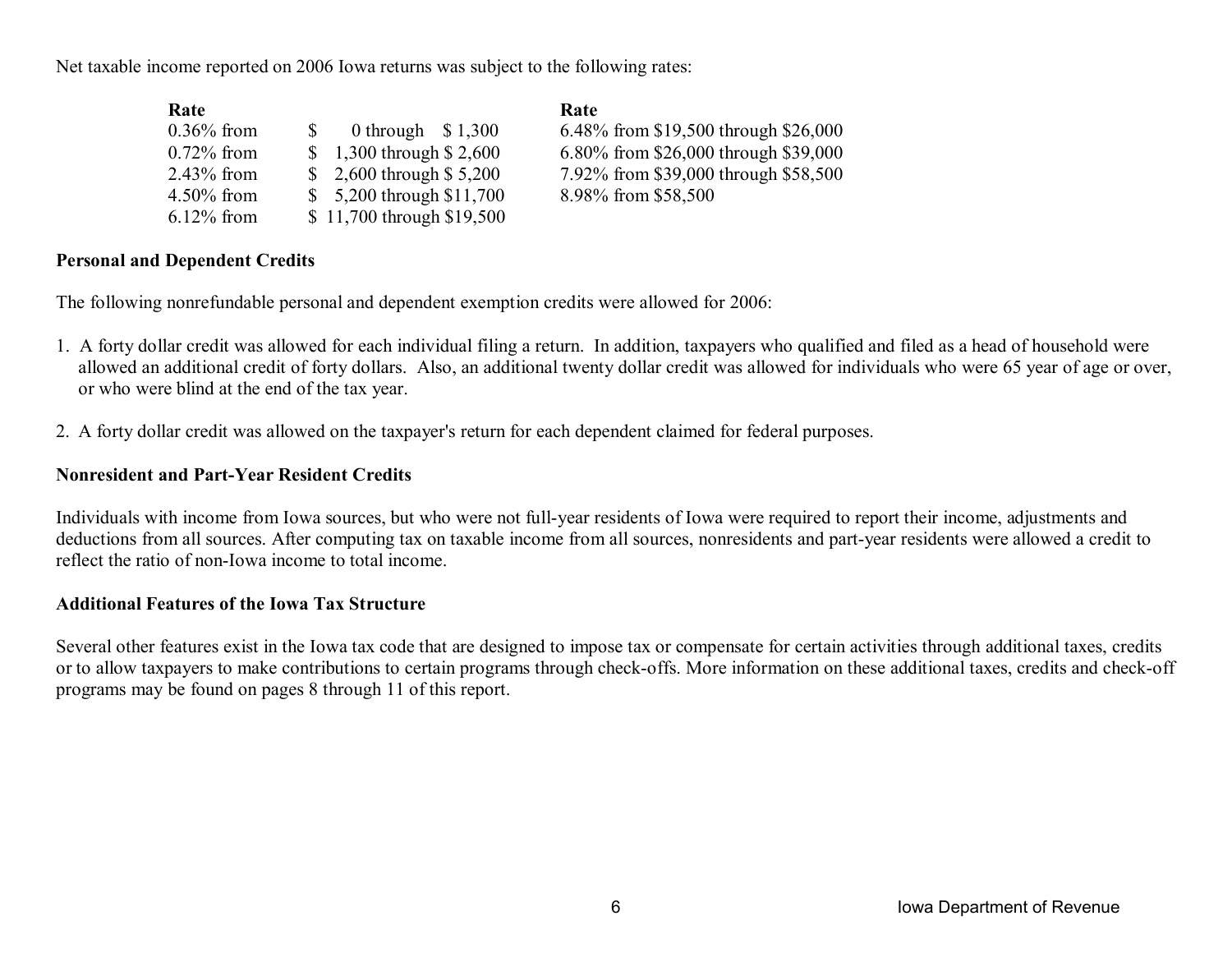#### **REVIEW OF 2006 TAX YEAR**

**Filing Status** – Iowa allows married taxpayers to file as separate individuals. This feature of Iowa tax law allows married taxpayers to avoid being taxed at a higher rate as a married couple than as individuals. These two-income couples filed approximately 51 percent of all returns and reported 65 percent of Iowa tax liability.

**Standard/Itemized Deductions –** Approximately 46 percent of taxpayers utilized the Iowa standard deduction with the remaining filers electing to itemize their deductions.

Federal Tax Deduction – Iowa is one of three states that allow all taxpayers full deductibility of net federal tax payments. For the 2006 tax year, a total of \$14.0 billion in federal taxes were deducted.

**Additional Taxes –** The special tax on lump sum distributions and the minimum tax was reported by 12,950 taxpayers. A total of \$5.1 million in these state taxes were reported. School district surtax collections continued to increase in 2006, with 290 districts out of 367 **s**chool districts receiving approximately \$83.7 million in revenue from this state collected revenue source. In 2005, 289 districts imposed the surtax and received approximately \$76.0 million. One county (Appanoose) imposes a local surtax to fund emergency medical services. Appanoose County received approximately \$61,100 from this surtax.

Tax Credits – Chart 1 documents the utilization of the tax credits allowed on the 2006 return. Excluding the exemption credits and the nonresident/part year resident credits, approximately \$137.9 million in credits were claimed on 2006 returns**.** In 2005, approximately \$109.6 million was claimed in credits, excluding the exemption credits and nonresident/part year resident credits.

**Check-offs –** A total of 103,100 households contributed approximately \$400,200 for the five check-off line items provided on the 2006 tax return. (See Chart 1).

**Cow Calf Refund Program** – A total of 17,571 taxpayers claimed \$8.7 million in individual income tax refunds. The amount appropriated for this program for tax year 2006 equaled \$2.0 million. Therefore, refund claims were paid on a prorated basis according to the formula specified in section 422.122, Code of Iowa 2007. This program does not affect tax liabilities as reported in this document, but is administered through the Iowa income tax system.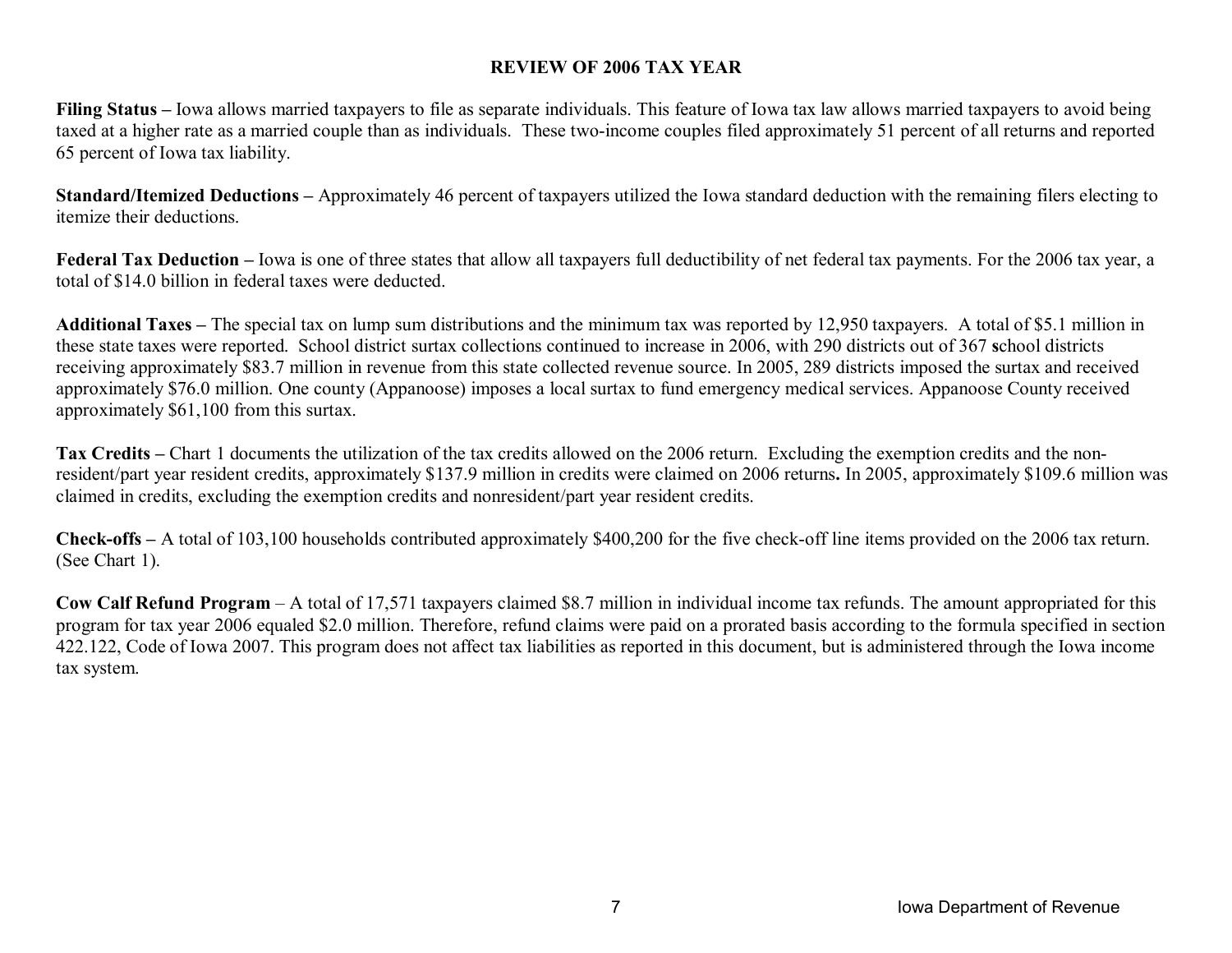#### **Chart 1 - Additional Characteristics of Iowa Income Tax and Related Administrative Programs**

|                                                | <b>FIRST EFFECTIVE TAX YEAR</b> | <b>CHARACTERISTICS</b>                                                                                                                          | <b>IMPACT IN 2006</b>                                           |
|------------------------------------------------|---------------------------------|-------------------------------------------------------------------------------------------------------------------------------------------------|-----------------------------------------------------------------|
| A. ADDITIONAL TAXES                            |                                 |                                                                                                                                                 |                                                                 |
| Lump Sum Distribution Tax                      | 1982                            | 25% of federal tax on lump sum distribution.                                                                                                    | 200 Taxpayers<br>\$0.1 million                                  |
| Minimum Tax                                    | 1982                            | 6.7% of Iowa alternative taxable income to the<br>extent that minimum tax exceeds regular tax.                                                  | 12,700 Taxpayers<br>\$5.0 Million                               |
| School District Surtax                         | 1976                            | Up to 20% of State tax in authorizing<br>districts.                                                                                             | 719,700 Households in<br>290 School Districts<br>\$83.7 Million |
| <b>Emergency Medical Services Surtax</b>       | 1992                            | Up to 1% of State tax in authorizing<br>counties.                                                                                               | 5,300 Taxpayers in<br>1 county (Appanoose)<br>\$61,100          |
| <b>B. CREDITS APPLICABLE TO TAX</b>            |                                 |                                                                                                                                                 |                                                                 |
| Tuition and Textbook Tax Credit                | 1987                            | 25% of the first \$1,000 of qualifying<br>expenses per dependent. Maximum credit<br>of \$250 for each dependent.                                | 191,600 Taxpayers<br>\$15.1 Million                             |
| Earned Income Tax Credit                       | 1990                            | 6.5% of federal Earned Income Tax Credit,<br>with federal credit eligibility based on income,<br>filing status and number of dependents.        | 116,500 taxpayers<br>$$10.7$ million                            |
| Iowa New Jobs Tax Credit                       | 1985                            | 6% of wages paid to new<br>employees by qualifying employer.                                                                                    | (See Note #1 pg. 11)                                            |
| Minimum Tax Credit                             | 1989                            | Credit against regular tax to the extent<br>that regular tax exceeds the alternative<br>minimum tax.                                            | (See Note #1 pg. 11)                                            |
| S Corp and Franchise Tax Credits               | 1997                            | Credit available to qualifying resident<br>shareholders of value added corporations.                                                            | (See Note #1 pg. 11)                                            |
| <b>Investment Tax Credit</b>                   | 1997                            | Credit to eligible business for up to<br>10% of investment in real property.                                                                    | (See Note #1 pg. $11$ )                                         |
| Housing Investment Tax Credit                  | 1998                            | Credit to eligible housing business of up to<br>10% of investment relating to building or re-<br>habilitating dwellings in designated areas.    | (See Note #1 pg. 11)                                            |
| <b>Eligible Development Business</b><br>Credit | 2001                            | Credit for eligible development business for<br>up to 10% of new investment in construction<br>or improvement of office space for certain uses. | (See Note #1 pg. 11)                                            |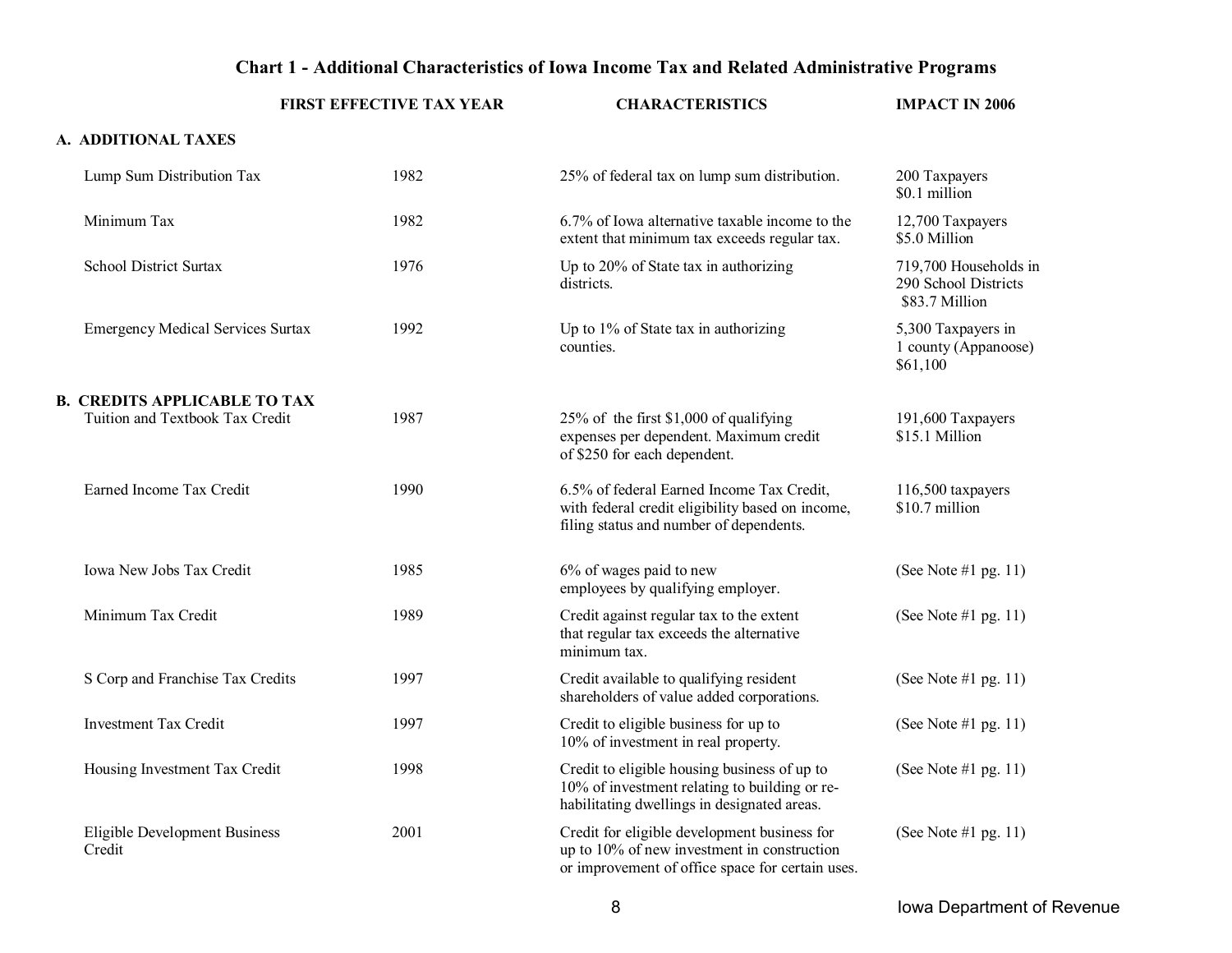| <b>FIRST EFFECTIVE TAX YEAR</b>                                             |      | <b>CHARACTERISTICS</b>                                                                                                                                                                                                                                                                                                                  | <b>IMPACT IN 2006</b>             |  |
|-----------------------------------------------------------------------------|------|-----------------------------------------------------------------------------------------------------------------------------------------------------------------------------------------------------------------------------------------------------------------------------------------------------------------------------------------|-----------------------------------|--|
| Endow Iowa Tax Credit                                                       | 2003 | 20% credit for endowment gifts to a qualifying<br>community foundation. Maximum credit of<br>\$100,000 per taxpayer. Total credit may not<br>exceed \$2 million in a given year.                                                                                                                                                        | (See Note #1 pg. 11)              |  |
| Economic Development Region Revolving<br>Fund Tax Credit                    | 2005 | 20% of contribution to an economic development<br>region revolving fund. Total credit may not exceed<br>\$2 million in a given year.                                                                                                                                                                                                    | (See Note #1 pg. 11)              |  |
| Venture Capital Tax Credit                                                  | 2005 | Credit for investments made three years prior to<br>a qualifying business, community based seed<br>capital fund or certified venture capital funds.<br>In addition, there is a contingent Venture Capital<br>Tax Credit for investments made to the Iowa<br>Fund of Funds.                                                              | (See Note #1 pg. 11)              |  |
| School Tuition Organization Tax Credit                                      | 2006 | 65% of the contribution to a School Tuition<br>Organization.                                                                                                                                                                                                                                                                            | (See Note #1 pg. 11)              |  |
| Wind Energy Production Tax Credit                                           | 2006 | Credit of one cent per kilowatt-hour sold for<br>approved electrical production facilities<br>that produce electricity from wind.                                                                                                                                                                                                       | (See Note #1 pg. 11)              |  |
| Renewable Energy Credit                                                     | 2006 | Credit is available for a producer or purchaser<br>of energy from an approved renewable energy<br>facility. The credit is equal to 1.5 cents per<br>kilowatt hour of electricity, or \$1.44 per 1,000<br>standard cubic feet of hydrogen fuel, or \$4.50<br>per million BTU's of heat, refuse-derived fuel,<br>methane or other biogas. | (See Note #1 pg. 11)              |  |
| Historic Preservation and Cultural and<br>Entertainment District Tax Credit | 2000 | Credit of 25% of qualifying rehabilitation<br>costs for eligible property.                                                                                                                                                                                                                                                              | (See Note #1 pg. 11)              |  |
| <b>C. CREDITS WHICH ARE REFUNDED</b><br>Child and Dependent Care Tax Credit | 1977 | Sliding scale from 30% to 75% of federal credit<br>for households with income of less than \$45,000.<br>The credit may not be taken if the Early Child-<br>hood Development Tax Credit is claimed.                                                                                                                                      | 39,400 Taxpayers<br>\$8.9 Million |  |
| Early Childhood Development Tax Credit                                      | 2006 | 25% of qualified early childhood development<br>expenses for dependents age three to five.<br>Household income must be less than \$45,000.<br>The credit may not be taken if the Child and<br>Dependent Care Tax Credit is claimed.                                                                                                     | 3,500 Taxpayers<br>\$0.5 Million  |  |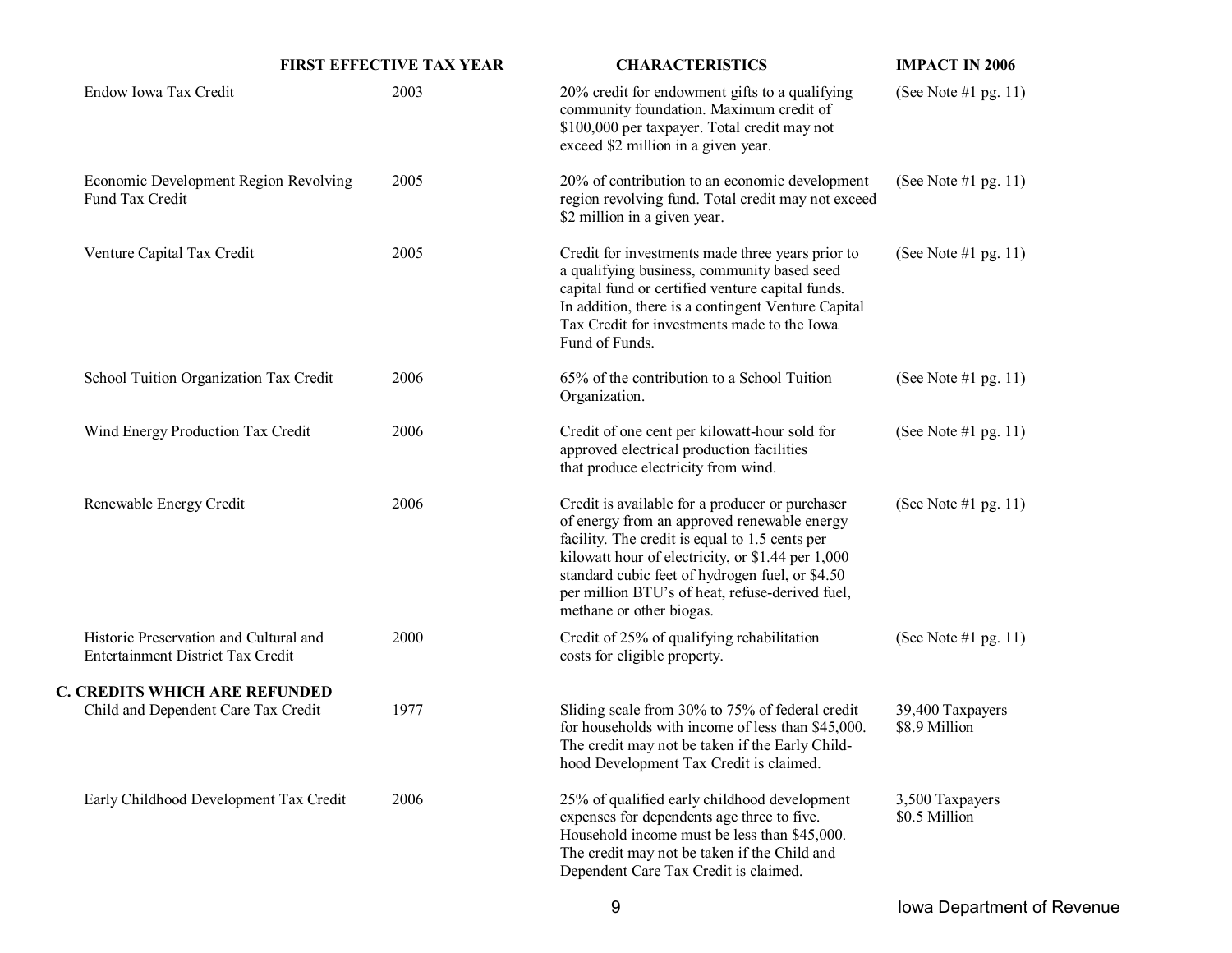|                                                       | <b>FIRST EFFECTIVE TAX YEAR</b> | <b>CHARACTERISTICS</b>                                                                                                                                                                                                                                                                        | <b>IMPACT IN 2006</b>             |
|-------------------------------------------------------|---------------------------------|-----------------------------------------------------------------------------------------------------------------------------------------------------------------------------------------------------------------------------------------------------------------------------------------------|-----------------------------------|
| Research Activities Tax Credit                        | 1985                            | 6.5% of qualifying research expenditures, or<br>alternative incremental credit calculation. Credit<br>can double for research performed under<br>qualifying economic development programs.                                                                                                    | (See Note $#2$ pg. 11)            |
| Motor Vehicle Fuel Tax Credit                         | 1973                            | Credit for motor vehicle fuel tax paid for fuel<br>which was used for exempt purposes.                                                                                                                                                                                                        | 31,300 Taxpayers<br>\$3.9 Million |
| Assistive Device Tax Credit                           | 2000                            | Credit of 50% of first \$5,000 of expenses<br>to businesses for obtaining or modifying<br>an assistive device or making workplace<br>modifications for disabled employees.                                                                                                                    | (See Note $#2$ pg. 11)            |
| Historic Preservation Tax Credit<br>Discounted Refund | 2000                            | Any nonrefundable Historic Preservation Tax<br>Credit in excess of tax liability is subject to a<br>refund at a discounted amount. The refunded<br>portion may not exceed 75% of the allowable<br>tax credit.                                                                                 | (See Note $#2$ pg. 11)            |
| Ethanol Blended Gasoline Tax Credit                   | 2002                            | Credit for retail gasoline dealers for each<br>station at which 60% of the total gallons of<br>gasoline sold is ethanol blended gasoline.                                                                                                                                                     | (See Note $#2$ pg. 11)            |
| E85 Gasoline Promotion Tax Credit                     | 2006                            | Credit of 25 cents per gallon sold for retail<br>dealers of gasoline who sell E85 fuel.                                                                                                                                                                                                       | (See Note $#2$ pg. 11)            |
| Bio-diesel Blended Fuel Tax Credit                    | 2006                            | Credit of 3 cents per gallon of blended<br>biodiesel gasoline sold by retailers whose<br>biodiesel fuel sales are over 50 percent<br>of their total diesel fuel sales on a company-<br>wide basis.                                                                                            | (See Note $#2$ pg. 11)            |
| Claim of Right Tax Credit                             | 1996                            | Credit for income repaid in 2005 reported<br>on a prior year tax return.                                                                                                                                                                                                                      | (See Note $#2$ pg. 11)            |
| Refundable Investment Tax Credit                      | 2002                            | Credit for approved eligible business involved<br>in value added agricultural or biotechnology<br>projects for qualifying new investment. Relevant<br>to the New Jobs and Income, High Quality Job<br>Creation, Enterprise Zone, and New Capital<br>Investment economic development programs. | (See Note $#2$ pg. 11)            |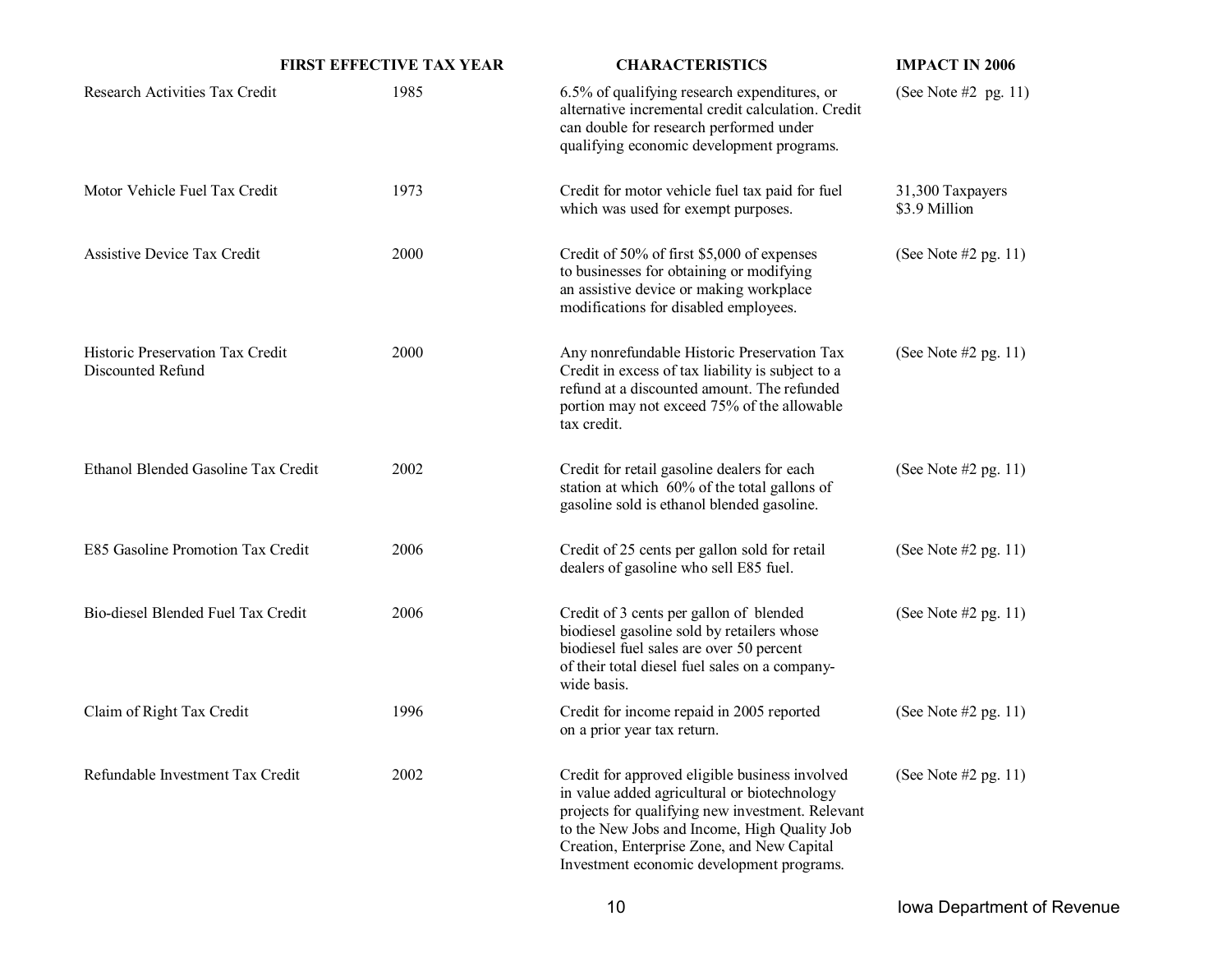| <b>FIRST EFFECTIVE TAX YEAR</b>               |      | <b>CHARACTERISTICS</b>                                                                                                                                                                                                                                                                                                                            |                                                                         |
|-----------------------------------------------|------|---------------------------------------------------------------------------------------------------------------------------------------------------------------------------------------------------------------------------------------------------------------------------------------------------------------------------------------------------|-------------------------------------------------------------------------|
| Soy Based Cutting Tool Oil Credit             | 2005 | Credit available to manufacturers equal to the<br>purchase and replacement costs of converting<br>from nonsoy- based cutting tool oil to soy<br>based oil. Costs may not exceed \$2 per gallon<br>and number of eligible gallons may not exceed<br>2,000 gallons.                                                                                 | (See Note $#2$ pg. 11)                                                  |
| Soy Based Transformer Tax Fluid Credit        | 2006 | Credit available to electric utilities equal to the<br>purchase and replacement costs of converting<br>from nonsoy-based transformer fluid to soy<br>based fluid. Costs may not exceed \$2 per gallon<br>and number of eligible gallons may not exceed<br>20,000 gallons per utility. Eligible gallons may<br>not exceed 60,000 in the aggregate. | (See Note $#2$ pg. 11)                                                  |
| <b>D. CONTRIBUTIONS</b>                       |      |                                                                                                                                                                                                                                                                                                                                                   |                                                                         |
| Election Campaign Check-off                   | 1972 | Taxpayer may designate \$1.50 of State Tax<br>(\$3.00 if joint) to major party of choice.                                                                                                                                                                                                                                                         | 76,400 returns<br>\$114,632                                             |
| Fish and Wildlife Check-off                   | 1982 | Taxpayers may contribute any amount of \$1<br>or more to Fish/Wildlife Protection Fund.                                                                                                                                                                                                                                                           | 9,100 returns<br>\$110,300                                              |
| State Fair Check-off                          | 1993 | Taxpayers may contribute any amount of \$1<br>or more to State Fairgrounds Renovation Fund.                                                                                                                                                                                                                                                       | 6,800 returns<br>\$74,900                                               |
| Combined Keep Iowa Beautiful Check-off<br>and | 2001 | Taxpayers may contribute any amount of \$1<br>or more to be divided evenly between the                                                                                                                                                                                                                                                            | 5,800 returns<br>\$52,800                                               |
| Iowa Volunteer Fire Fighters Check-off        | 2004 | Keep Iowa Beautiful Fund and the Iowa<br>Volunteer Firefighters Fund.                                                                                                                                                                                                                                                                             |                                                                         |
| Veterans Trust Fund Contribution              | 2006 | Taxpayers may contribute any amount of \$1<br>or more to the Veterans Trust Fund.                                                                                                                                                                                                                                                                 | 5,000 returns<br>\$47,600                                               |
| <b>E. COW CALF REFUND</b>                     | 1996 | Refund claim of ten cents per corn equivalent<br>consumed per head of livestock. Claims prorated<br>if total claims exceed appropriated amount.                                                                                                                                                                                                   | 17,571 taxpayers<br>\$8.7 Million claimed<br>\$2.0 Million appropriated |

#### **NOTES:**

- 1. This credit is included among all "other" nonrefundable credits on line 54 of the 2006 Iowa 1040 tax form. Because the income tax statistical data base only includes aggregate information from line 54, separate values for this credit cannot be determined. For 2006, total "other" nonrefundable credits were claimed by 11,900 taxpayers and amounted to \$91.3 million. Additional information will be published as a supplement to this report, based on analysis of the new credits schedule (IA 148).
- 2 This credit is included among all "other" refundable credits on line 66 of the 2006 Iowa 1040 tax form. Because the income tax statistical data base only includes aggregate information from line 66, separate values for this credit cannot be determined. For 2006, total "other" refundable credits were claimed by 1,800 taxpayers and amounted to \$7.5 million. Additional information will be published as a supplement to this report, based on analysis of the new credits schedule (IA 148).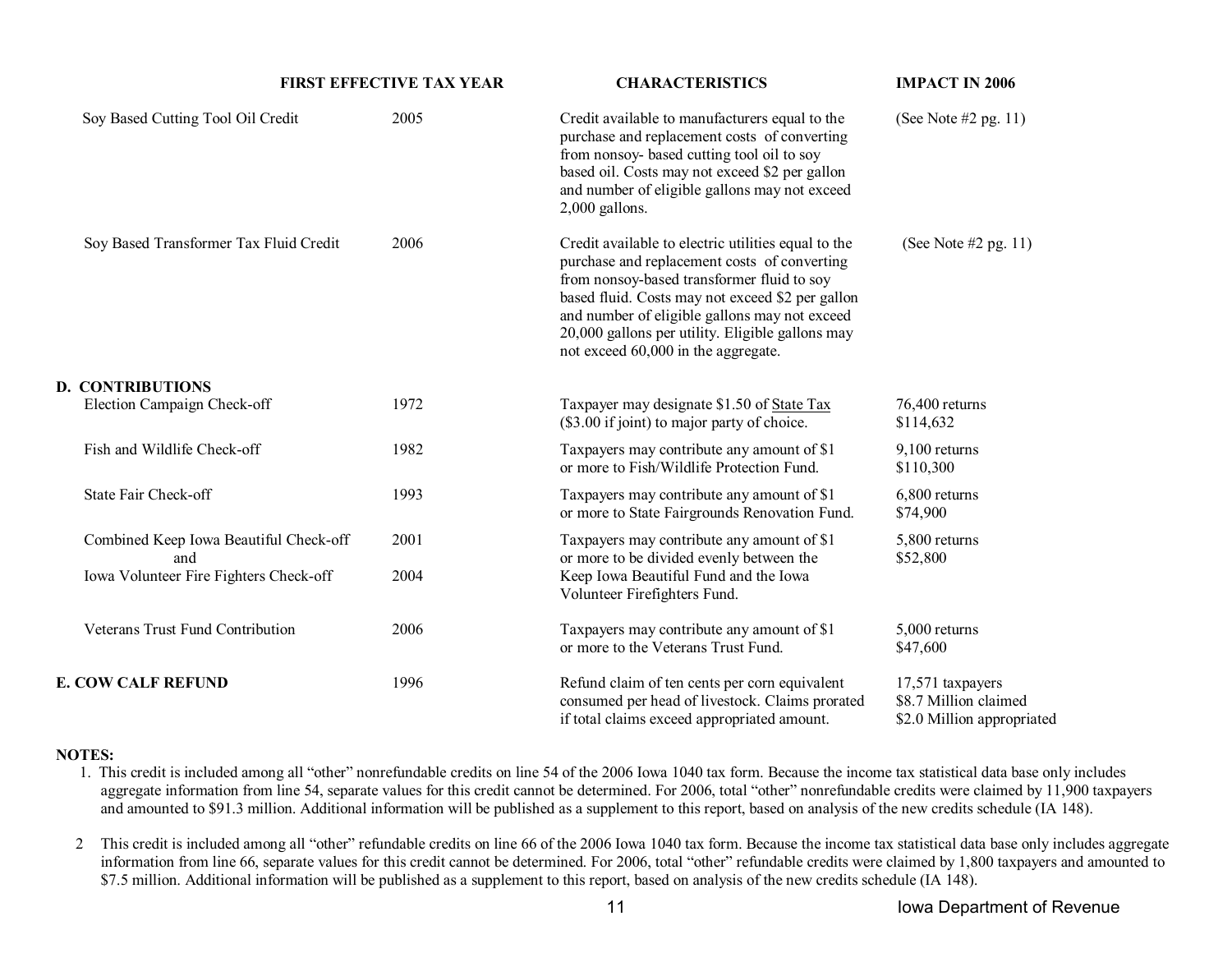#### **INCIDENCE BY ADJUSTED GROSS INCOME (AGI) BRACKETS — TAX YEAR 2006**

A traditional measurement of a state's income tax structure is the incidence of the tax on residents in that state. The incidence is defined as the percentage that net tax liability represents of net income (AGI).

Chart 2 presents the incidence calculations for all taxpayers as well as resident taxpayers only. The incidence computations based on all taxpayers are presented primarily for consistency purposes with other data presented in this report, as the inclusion of nonresident and part-year taxpayers does not accurately reflect the true incidence of the Iowa tax on Iowans. In computing their tax, nonresidents are to report income from **all sources** in AGI, no matter where the income was earned. However, the tax liability data represents the tax on **Iowa source** income only, since the non-resident/partyear resident credit eliminates that portion of the tax that is attributable to non-Iowa income. The impact of including data from nonresident and partyear resident taxpayers overstates AGI (the denominator) relative to tax (the numerator) and therefore produces figures that are significantly less than what are believed to be the true incidence of the tax on Iowans. While this distortion affects the incidence at all income levels, the most significant abnormalities occur at the middle and upper income levels.

The figures based on resident taxpayer data represent a more accurate measure of the Iowa tax incidence and the progressivity of the Iowa income tax. This is because resident taxpayers do not include a significant amount of non-Iowa source income, which is the source of distortion in the incidence statistics of all filers.

|           |                                       | All Taxpayers |               |           | <b>Resident Taxpayers</b> |               |           |  |
|-----------|---------------------------------------|---------------|---------------|-----------|---------------------------|---------------|-----------|--|
| Adjusted  | Gross                                 | AGI           | Tax Paid      |           | AGI                       | Tax Paid      |           |  |
| Income    | Class                                 | (\$ millions) | (\$ millions) | Incidence | (\$ millions)             | (\$ millions) | Incidence |  |
|           |                                       | \$0.0         |               |           |                           |               |           |  |
| (No       | AGI)                                  |               | \$0.2         |           | \$0.0                     | \$0.2         |           |  |
| \$1       | \$5,000<br>$\overline{\phantom{a}}$   | \$468.8       | \$0.1         | 0.02%     | \$418.5                   | \$0.1         | 0.02%     |  |
| \$5,000   | \$10,000<br>$\overline{\phantom{a}}$  | \$1,455.7     | \$6.5         | 0.45%     | \$1,336.6                 | \$6.2         | 0.46%     |  |
| \$10,000  | \$20,000<br>$\overline{\phantom{a}}$  | \$5,145.3     | \$88.8        | 1.73%     | \$4,780.9                 | \$85.8        | 1.79%     |  |
| \$20,000  | \$30,000<br>$\overline{\phantom{a}}$  | \$8,404.4     | \$239.3       | 2.85%     | \$7,831.1                 | \$232.1       | 2.96%     |  |
| \$30,000  | \$40,000<br>$\sim$                    | \$9,625.1     | \$327.4       | 3.40%     | \$8,988.0                 | \$318.6       | 3.54%     |  |
| \$40,000  | \$50,000<br>$\overline{\phantom{a}}$  | \$8,276.2     | \$300.3       | 3.63%     | \$7,649.9                 | \$291.9       | 3.82%     |  |
| \$50,000  | \$60,000<br>$\overline{\phantom{a}}$  | \$6,002.9     | \$225.4       | 3.75%     | \$5,434.1                 | \$218.1       | 4.01%     |  |
| \$60,000  | \$75,000<br>$\overline{\phantom{a}}$  | \$5,962.2     | \$228.7       | 3.84%     | \$5,234.7                 | \$220.5       | 4.21%     |  |
| \$75,000  | \$100,000<br>$\overline{\phantom{a}}$ | \$5,654.3     | \$221.3       | 3.91%     | \$4,733.3                 | \$210.9       | 4.46%     |  |
| \$100,000 | And over                              | \$55,738.6    | \$824.8       | 1.48%     | \$15,225.7                | \$730.5       | 4.80%     |  |
| Total     |                                       | \$106,733.5   | \$2,462.8     | 2.31%     | \$61,632.8                | \$2,314.9     | 3.76%     |  |

#### **Chart 2 - Tax Incidence by Adjusted Gross Income All Taxpayers vs. Iowa Resident Taxpayers**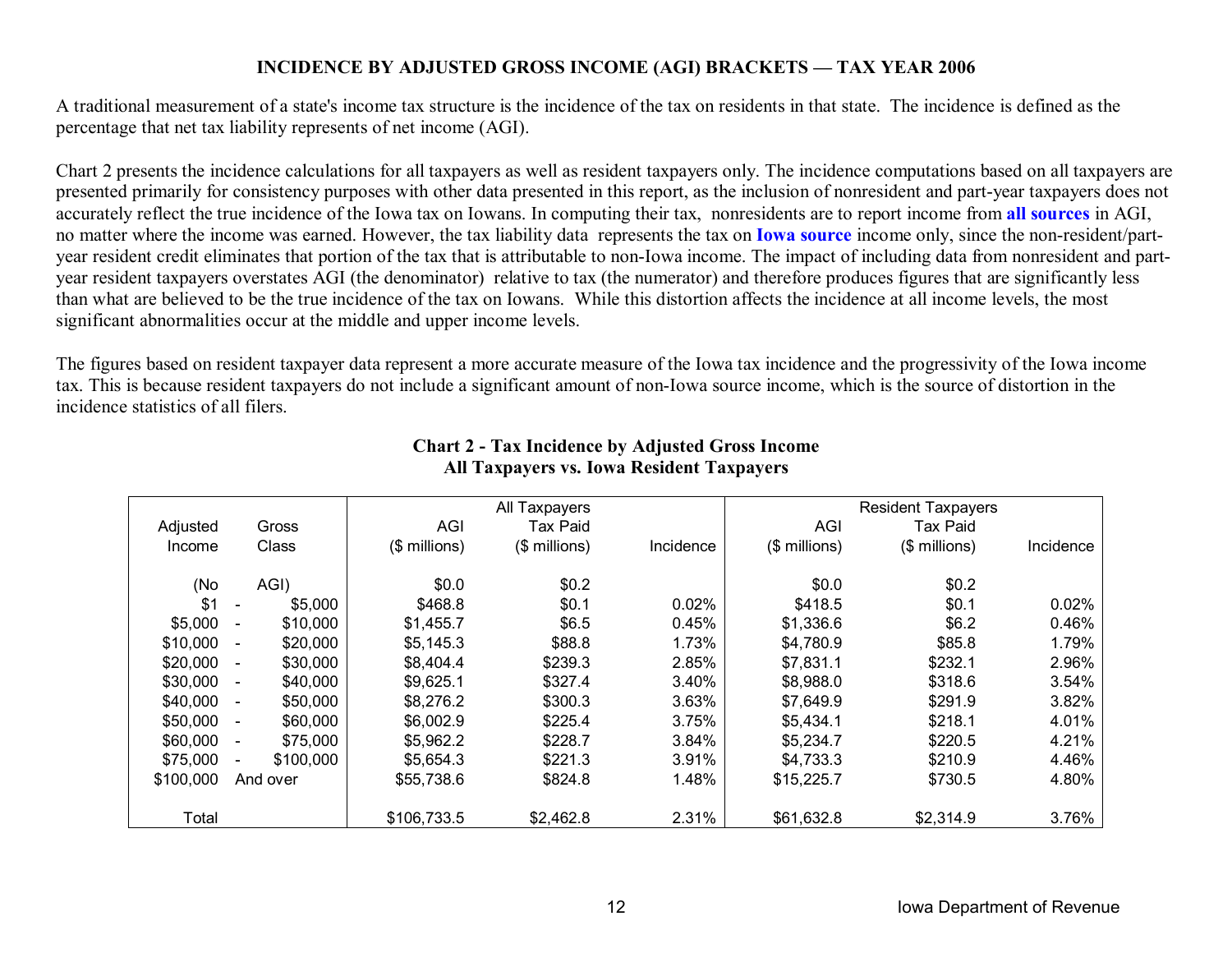#### **HISTORICAL TRENDS IN FILINGS, INCOME AND TAX LIABILITY**

Chart 3 below provides historical data over the last ten years for the number of taxpayers, adjusted gross income, taxable income and tax liability. The historical data shows that over the last ten years, increases or decreases in the number of taxpayers has been fairly modest. In general, increases in income through economic growth have led to increases in taxable income and tax liabilities as well. For tax year 2006, extremely strong growth in adjusted gross income  $(+17.9\%)$  and taxable income  $(+15.4\%)$  occurred, with more modest growth in tax liabilities  $(+8.1\%)$ . This resulted from very large income growth from nonresidents ,who report their adjusted gross and taxable income from all sources, but compute their final tax is based on their Iowa source income. Growth among Iowa residents was more moderate, as adjusted gross income grew by 7.7%, taxable income grew by 7.1% and computed tax grew by 7.6%.

Tax law changes can also affect growth in income and in tax liabilities over time. The most obvious change occurred in 1998 when income grew by 9.6%, yet tax liabilities declined by 7.4%. This was primarily the result of the 1998 tax rate reductions and several other 1998 law changes. Major federal tax law changes in 2001 and 2003 have also had an increasing effect on state tax liabilities. This occurs because taxpayers are allowed to deduct their federal income tax payments on their Iowa returns.

|          | Number of | <b>Adjusted Gross</b> |                  |                 |
|----------|-----------|-----------------------|------------------|-----------------|
| Tax Year | Taxpayers | Income                | Taxable Income   | Tax Paid        |
| 1997     | 1,780,784 | \$58,339,391,732      | \$42,407,617,800 | \$1,878,237,250 |
| 1998     | 1,806,707 | \$63,964,624,673      | \$46,489,182,579 | \$1,738,503,209 |
| 1999     | 1,827,431 | \$68,878,355,751      | \$49,966,936,740 | \$1,871,747,433 |
| 2000     | 1,835,496 | \$68,451,879,371      | \$49,384,005,583 | \$1,875,075,507 |
| 2001     | 1,824,588 | \$64,573,393,930      | \$46,033,206,434 | \$1,783,209,021 |
| 2002     | 1,800,023 | \$61,811,131,495      | \$45,258,510,919 | \$1,810,231,846 |
| 2003     | 1,806,908 | \$69,163,184,519      | \$51,247,330,609 | \$1,946,625,362 |
| 2004     | 1,835,741 | \$72,909,438,538      | \$55,198,911,054 | \$2,139,237,036 |
| 2005     | 1,864,673 | \$90,501,231,692      | \$68,073,723,153 | \$2,277,878,529 |
| 2006     | 1,901,615 | \$106,733,354,743     | \$78,550,118,616 | \$2,462,807,267 |

#### **Chart 3 -Historical Iowa Individual Income Tax Statistics**

Annual Percent Change

|                 | Number of | <b>Adjusted Gross</b> |                |           |
|-----------------|-----------|-----------------------|----------------|-----------|
| <b>Tax Year</b> | Taxpayers | Income                | Taxable Income | Tax Paid  |
| 1997-98         | 1.46%     | 9.64%                 | 9.62%          | $-7.44\%$ |
| 1998-99         | 1.15%     | 7.68%                 | 7.48%          | 7.66%     |
| 1999-00         | $0.44\%$  | $-0.62%$              | $-1.17\%$      | 0.18%     |
| 2000-01         | $-0.59\%$ | $-5.67\%$             | -6.79%         | -4.90%    |
| 2001-02         | $-1.35\%$ | $-4.28%$              | $-1.68%$       | 1.52%     |
| 2002-03         | 0.38%     | 11.89%                | 13.23%         | 7.53%     |
| 2003-04         | 1.60%     | 5.42%                 | 7.71%          | 9.89%     |
| 2004-05         | 1.58%     | 24.13%                | 23.32%         | 6.48%     |
| 2005-06         | 1.98%     | 17.94%                | 15.39%         | 8.12%     |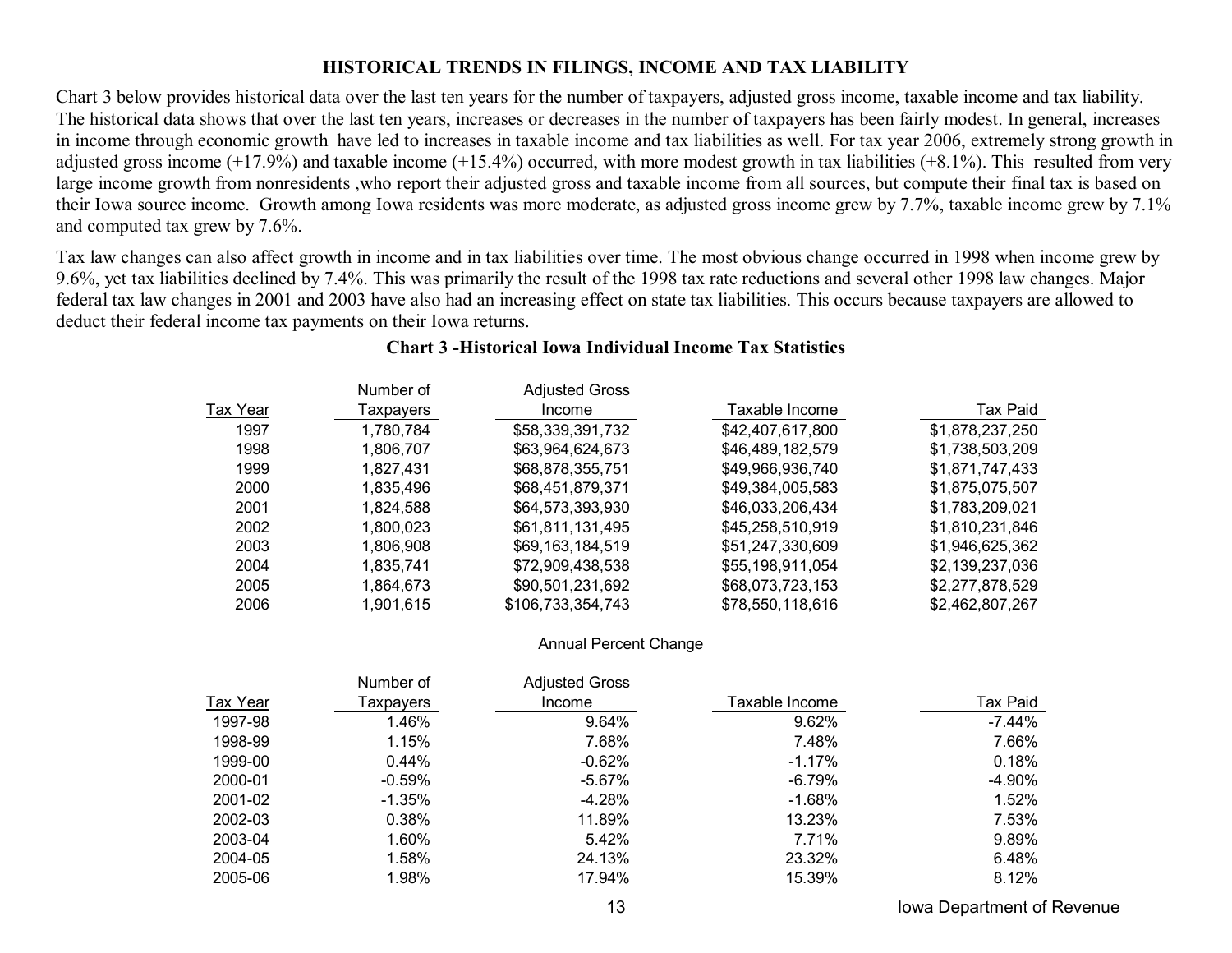# **STATISTICAL APPENDIX ALL RETURNS**

#### **GLOSSARY OF TERMS**

Pay Returns — returns with tax liability greater than zero.

No Pay Returns — returns with a tax liability equal to zero.

Filing Status:

Single — Includes filing status 1 (single) , 5 (unmarried head of household), and 6 (surviving spouse).

Married Joint — filing status 2 (one return filed by the married couple). — Counted as one taxpayer.

Married Separate — filing status 3 (married couple filing separately on a combined return) — Counted as two taxpayers.

Or

filing status 4 (married couple filing on separate returns) — Counted as separate taxpayers.

Adjusted Gross Income (AGI) — from line 26 Iowa 1040 or line 4 IA 1040A.

Net Taxable Income — from line 42 IA 1040 or line 8 IA 1040A.

Tax Paid — from line 55 IA 1040 (less any refundable credits other than withholding or estimates) or line 13 IA 1040A.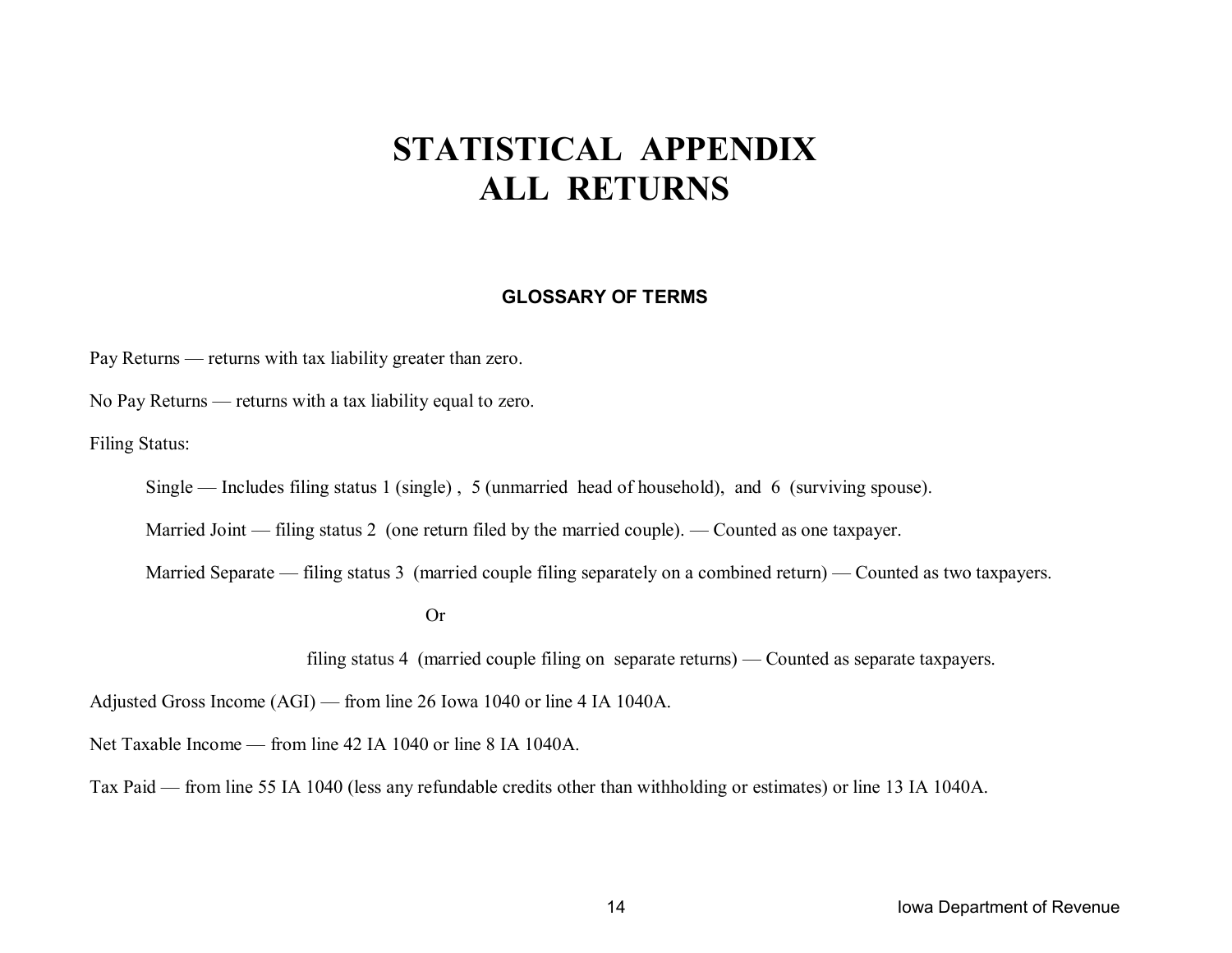### **TABLE 1 TOTAL PAY AND NO-PAY RETURNS**

|                           |                                  |                  |                                                  |                       | <b>Number of</b>                  | Number of                          |                         |
|---------------------------|----------------------------------|------------------|--------------------------------------------------|-----------------------|-----------------------------------|------------------------------------|-------------------------|
|                           | <b>AGI Class</b>                 | <b>Taxpayers</b> | <b>Number of Adjusted Gross</b><br><b>Income</b> | <b>Taxable Income</b> | <b>Personal</b><br><b>Credits</b> | <b>Dependent</b><br><b>Credits</b> | <b>Tax Paid</b>         |
| \$                        | (No AGI)                         | 39,558           | \$0                                              | \$1,281,322           | 84,769                            | 8,588                              | \$199,946               |
| \$                        | $1 - $$<br>2,999                 | 85,495           | \$144,345,799                                    | \$51,421,958          | 121,657                           | 9,031                              | \$39,613                |
| $\boldsymbol{\$}$         | $3,000 - $$<br>4,999             | 80,866           | \$324,472,357                                    | \$179,778,879         | 111,854                           | 10,032                             | \$89,606                |
| \$                        | $5,000 - $$<br>9,999             | 195,976          | \$1,455,697,651                                  | \$993,455,900         | 279,948                           | 35,334                             | \$6,547,314             |
| \$                        | $10,000 -$<br>19,999<br><b>S</b> | 343,506          | \$5,145,269,793                                  | \$3,895,994,189       | 484,508                           | 114,698                            | \$88,833,589            |
| \$                        | $20,000 -$<br>29,999<br>S        | 337,101          | \$8,404,447,843                                  | \$6,623,859,939       | 436,873                           | 151,412                            | \$239,305,991           |
| \$                        | $30,000 - $$<br>39,999           | 277,113          | \$9,625,086,443                                  | \$7,548,852,777       | 342,108                           | 150,529                            | \$327,420,454           |
| \$                        | 49,999<br>$40,000 - $$           | 185,575          | \$8,276,179,592                                  | \$6,383,892,316       | 227,407                           | 119,578                            | \$300,328,246           |
| \$                        | $50,000 - $$<br>59,999           | 110,044          | \$6,002,850,823                                  | \$4,554,433,036       | 136,660                           | 79,226                             | \$225,391,184           |
| \$                        | 74,999<br>$60,000 - $$           | 89,474           | \$5,962,172,532                                  | \$4,450,559,961       | 114,505                           | 70,749                             | \$228,744,474           |
| $\boldsymbol{\mathsf{s}}$ | $75,000 - $$<br>99,999           | 66,119           | \$5,654,259,193                                  | \$4,142,657,236       | 88,233                            | 56,644                             | \$221,264,608           |
|                           | $$100,000 - $124,999$            | 27,834           | \$3,090,173,123                                  | \$2,228,948,233       | 38,814                            | 25,163                             | \$121,760,377           |
|                           | $$125,000 - $149,999$            | 14,522           | \$1,980,150,431                                  | \$1,412,565,661       | 20,695                            | 13,381                             | \$78,561,507            |
|                           | $$150,000 - $199,999$            | 15,124           | \$2,600,838,444                                  | \$1,837,470,931       | 21,966                            | 14,126                             | \$101,245,503           |
|                           | $$200,000 - $249,999$            | 7,850            | \$1,749,446,379                                  | \$1,212,122,322       | 11,545                            | 7,343                              | \$65,958,396            |
|                           | $$250,000 - $499,999$            | 13,800           | \$4,728,741,403                                  | \$3,239,605,558       | 20,787                            | 13,532                             | \$156,847,745           |
|                           | $$500,000 - $999,999$            | 6,024            | \$4,153,629,424                                  | \$2,829,442,258       | 9,440                             | 5,971                              | \$106,731,405           |
|                           | \$1,000,000 and over             | 5,634            | \$37,435,593,513                                 | \$26,963,776,140      | 9,782                             | 5,026                              | \$193,537,309           |
|                           | <b>Total</b>                     | 1,901,615        | \$106,733,354,743                                | \$78,550,118,616      | 2,561,551                         |                                    | 890,363 \$2,462,807,267 |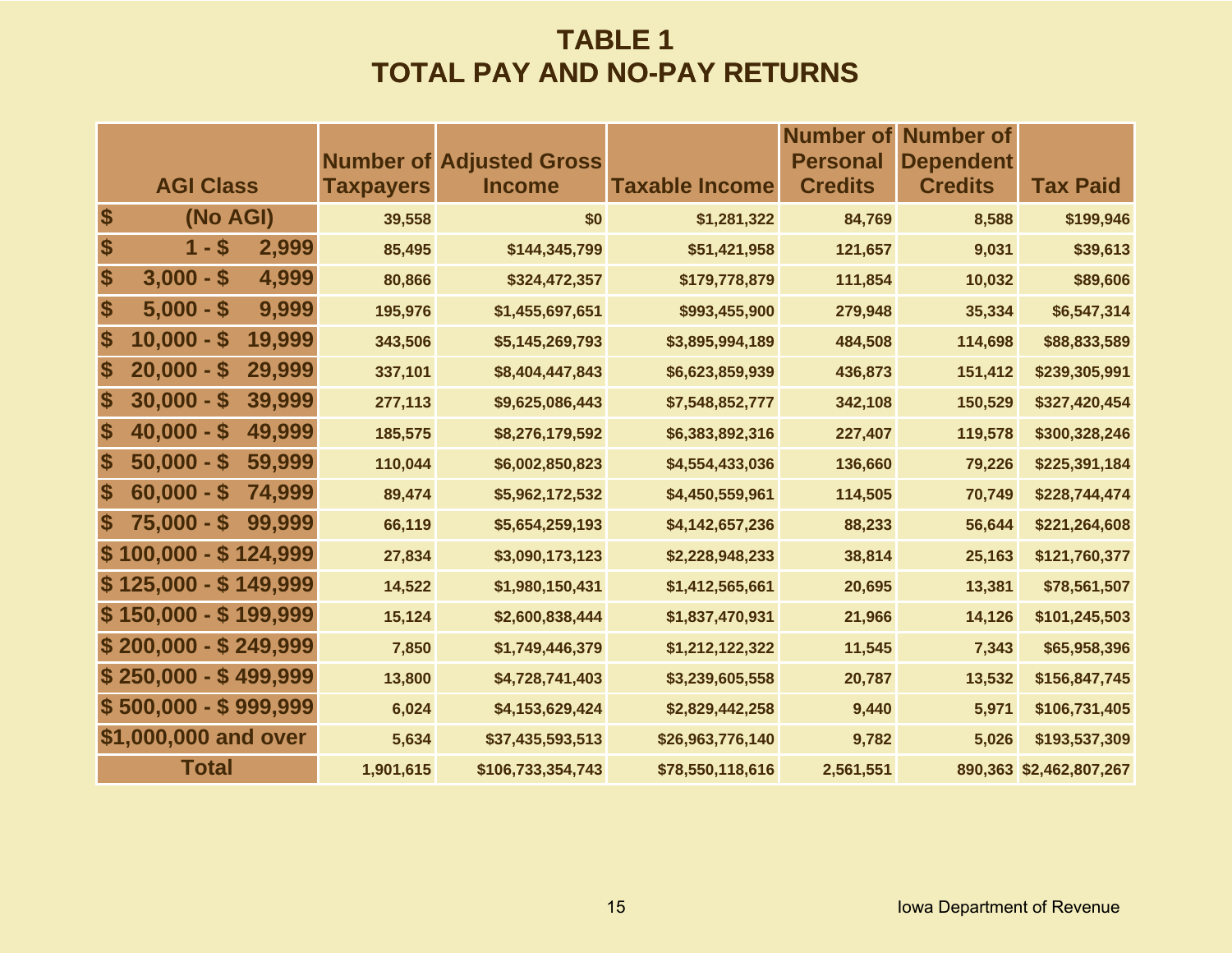### **TABLE 2 TOTAL PAY RETURNS**

|             |                       |        |                  |                                                  |                       | <b>Number of</b>                  | <b>Number of</b>                   |                         |
|-------------|-----------------------|--------|------------------|--------------------------------------------------|-----------------------|-----------------------------------|------------------------------------|-------------------------|
|             | <b>AGI Class</b>      |        | <b>Taxpayers</b> | <b>Number of Adjusted Gross</b><br><b>Income</b> | <b>Taxable Income</b> | <b>Personal</b><br><b>Credits</b> | <b>Dependent</b><br><b>Credits</b> | <b>Tax Paid</b>         |
| \$          | (No AGI)              |        | 212              | \$0                                              | \$616,626             | 348                               | 46                                 | \$199,946               |
| \$          | $1 - $$               | 2,999  | 762              | \$1,335,367                                      | \$2,861,465           | 862                               | 67                                 | \$39,613                |
| \$          | $3,000 - $$           | 4,999  | 4,033            | \$17,636,671                                     | \$17,530,912          | 4,244                             | 133                                | \$89,606                |
| \$          | $5,000 - $$           | 9,999  | 91,258           | \$715,931,403                                    | \$557,014,855         | 107,187                           | 3,441                              | \$6,547,314             |
| \$          | $10,000 - $$          | 19,999 | 276,197          | \$4,201,611,083                                  | \$3,322,288,518       | 353,225                           | 48,993                             | \$88,833,589            |
| \$          | $20,000 - $$          | 29,999 | 319,570          | \$7,976,492,949                                  | \$6,361,014,173       | 409,779                           | 141,085                            | \$239,305,991           |
| \$          | $30,000 - $$          | 39,999 | 266,977          | \$9,274,445,814                                  | \$7,325,340,682       | 327,799                           | 146,680                            | \$327,420,454           |
| \$          | $40,000 - $$          | 49,999 | 179,186          | \$7,990,868,096                                  | \$6,197,814,740       | 218,360                           | 116,971                            | \$300,328,246           |
| \$          | $50,000 - $$          | 59,999 | 105,976          | \$5,780,684,957                                  | \$4,406,018,166       | 130,728                           | 77,367                             | \$225,391,184           |
| \$          | $60,000 - $$          | 74,999 | 85,693           | \$5,709,516,705                                  | \$4,277,946,799       | 108,885                           | 68,641                             | \$228,744,474           |
| $\mathbf s$ | $75,000 - $$          | 99,999 | 62,676           | \$5,358,305,038                                  | \$3,937,601,061       | 82,899                            | 54,488                             | \$221,264,608           |
|             | $$100,000 - $124,999$ |        | 25,954           | \$2,880,958,396                                  | \$2,082,214,845       | 35,773                            | 23,898                             | \$121,760,377           |
|             | $$125,000 - $149,999$ |        | 13,392           | \$1,825,833,951                                  | \$1,307,080,426       | 18,824                            | 12,567                             | \$78,561,507            |
|             | $$150,000 - $199,999$ |        | 13,660           | \$2,348,808,672                                  | \$1,664,458,578       | 19,448                            | 13,058                             | \$101,245,503           |
|             | $$200,000 - $249,999$ |        | 7,062            | \$1,573,924,570                                  | \$1,092,618,535       | 10,174                            | 6,694                              | \$65,958,396            |
|             | $$250,000 - $499,999$ |        | 11,885           | \$4,058,023,980                                  | \$2,771,737,823       | 17,209                            | 11,944                             | \$156,847,745           |
|             | $$500,000 - $999,999$ |        | 4,918            | \$3,385,674,280                                  | \$2,282,860,996       | 7,316                             | 4,941                              | \$106,731,405           |
|             | \$1,000,000 and over  |        | 4,118            | \$21,569,819,217                                 | \$15,297,000,340      | 6,684                             | 3,679                              | \$193,537,309           |
|             | <b>Total</b>          |        | 1,473,529        | \$84,669,871,149                                 | \$62,904,019,540      | 1,859,744                         |                                    | 734,693 \$2,462,807,267 |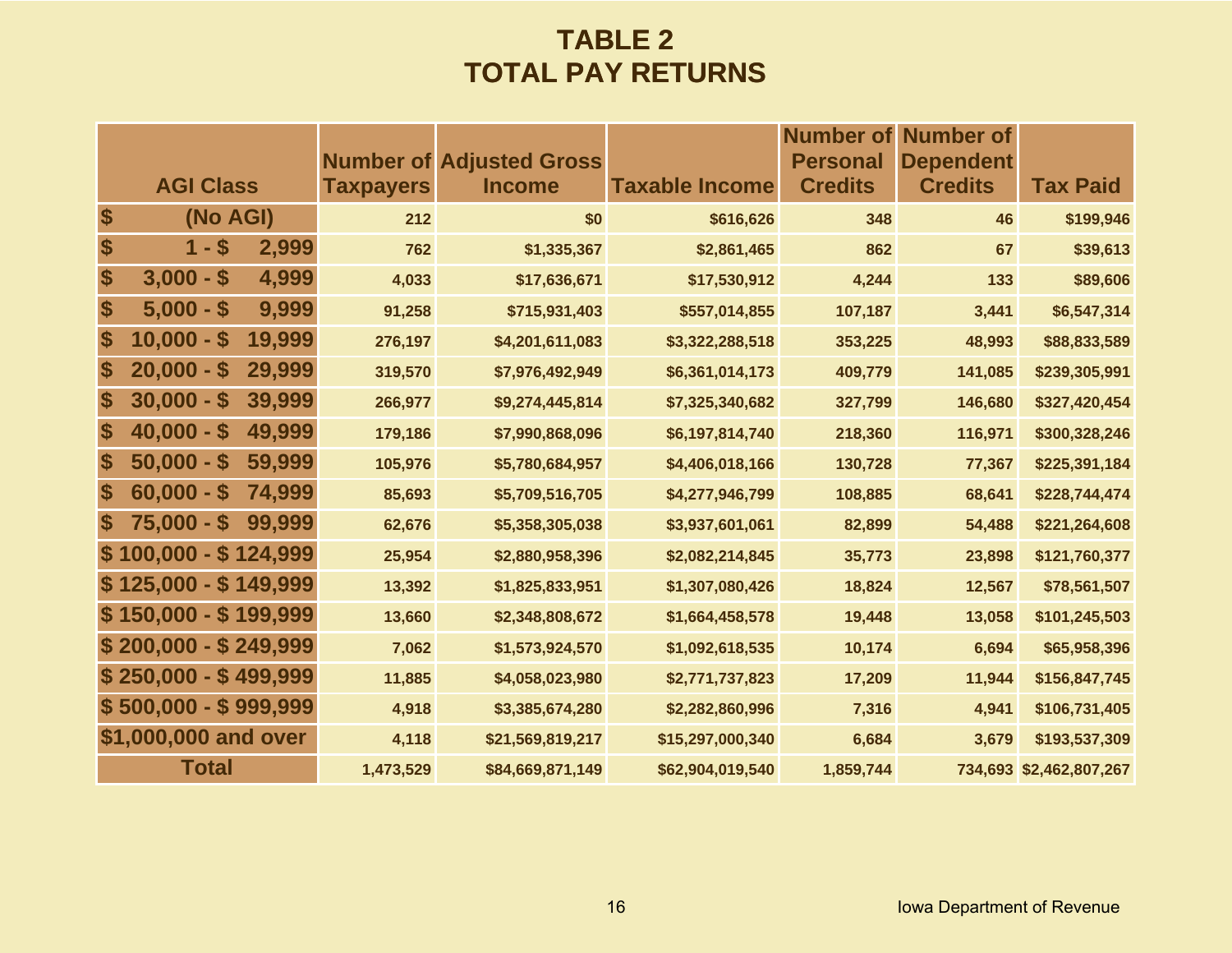### **TABLE 3 TOTAL NO-PAY RETURNS**

|                           |                       |        |                  |                                                  |                       | Number of                         | <b>Number of</b>                   |                 |
|---------------------------|-----------------------|--------|------------------|--------------------------------------------------|-----------------------|-----------------------------------|------------------------------------|-----------------|
|                           | <b>AGI Class</b>      |        | <b>Taxpayers</b> | <b>Number of Adjusted Gross</b><br><b>Income</b> | <b>Taxable Income</b> | <b>Personal</b><br><b>Credits</b> | <b>Dependent</b><br><b>Credits</b> | <b>Tax Paid</b> |
| \$                        | (No AGI)              |        | 39,346           | \$0                                              | \$664,696             | 84,421                            | 8,542                              | \$0             |
| \$                        | $1 - $$               | 2,999  | 84,733           | \$143,010,432                                    | \$48,560,493          | 120,795                           | 8,964                              | \$0             |
| \$                        | $3,000 - $$           | 4,999  | 76,833           | \$306,835,686                                    | \$162,247,967         | 107,610                           | 9,899                              | \$0             |
| \$                        | $5,000 - $$           | 9,999  | 104,718          | \$739,766,248                                    | \$436,441,045         | 172,761                           | 31,893                             | \$0             |
| \$                        | $10,000 - $$          | 19,999 | 67,309           | \$943,658,710                                    | \$573,705,671         | 131,283                           | 65,705                             | \$0             |
| \$                        | $20,000 - $$          | 29,999 | 17,531           | \$427,954,894                                    | \$262,845,766         | 27,094                            | 10,327                             | \$0             |
| \$                        | $30,000 - $$          | 39,999 | 10,136           | \$350,640,629                                    | \$223,512,095         | 14,309                            | 3,849                              | \$0             |
| \$                        | $40,000 - $$          | 49,999 | 6,389            | \$285,311,496                                    | \$186,077,576         | 9,047                             | 2,607                              | \$0             |
| \$                        | $50,000 - $$          | 59,999 | 4,068            | \$222,165,866                                    | \$148,414,870         | 5,932                             | 1,859                              | \$0             |
| $\boldsymbol{\$}$         | $60,000 - $$          | 74,999 | 3,781            | \$252,655,827                                    | \$172,613,162         | 5,620                             | 2,108                              | \$0             |
| $\boldsymbol{\mathsf{s}}$ | $75,000 - $$          | 99,999 | 3,443            | \$295,954,155                                    | \$205,056,175         | 5,334                             | 2,156                              | \$0             |
|                           | $$100,000 - $124,999$ |        | 1,880            | \$209,214,727                                    | \$146,733,388         | 3,041                             | 1,265                              | \$0             |
|                           | $$125,000 - $149,999$ |        | 1,130            | \$154,316,480                                    | \$105,485,235         | 1,871                             | 814                                | \$0             |
|                           | $$150,000 - $199,999$ |        | 1,464            | \$252,029,772                                    | \$173,012,353         | 2,518                             | 1,068                              | \$0             |
|                           | $$200,000 - $249,999$ |        | 788              | \$175,521,809                                    | \$119,503,787         | 1,371                             | 649                                | \$0             |
|                           | $$250,000 - $499,999$ |        | 1,915            | \$670,717,423                                    | \$467,867,735         | 3,578                             | 1,588                              | \$0             |
|                           | $$500,000 - $999,999$ |        | 1,106            | \$767,955,144                                    | \$546,581,262         | 2,124                             | 1,030                              | \$0             |
|                           | \$1,000,000 and over  |        | 1,516            | \$15,865,774,296                                 | \$11,666,775,800      | 3,098                             | 1,347                              | \$0             |
|                           | <b>Total</b>          |        | 428,086          | \$22,063,483,594                                 | \$15,646,099,076      | 701,807                           | 155,670                            | \$0             |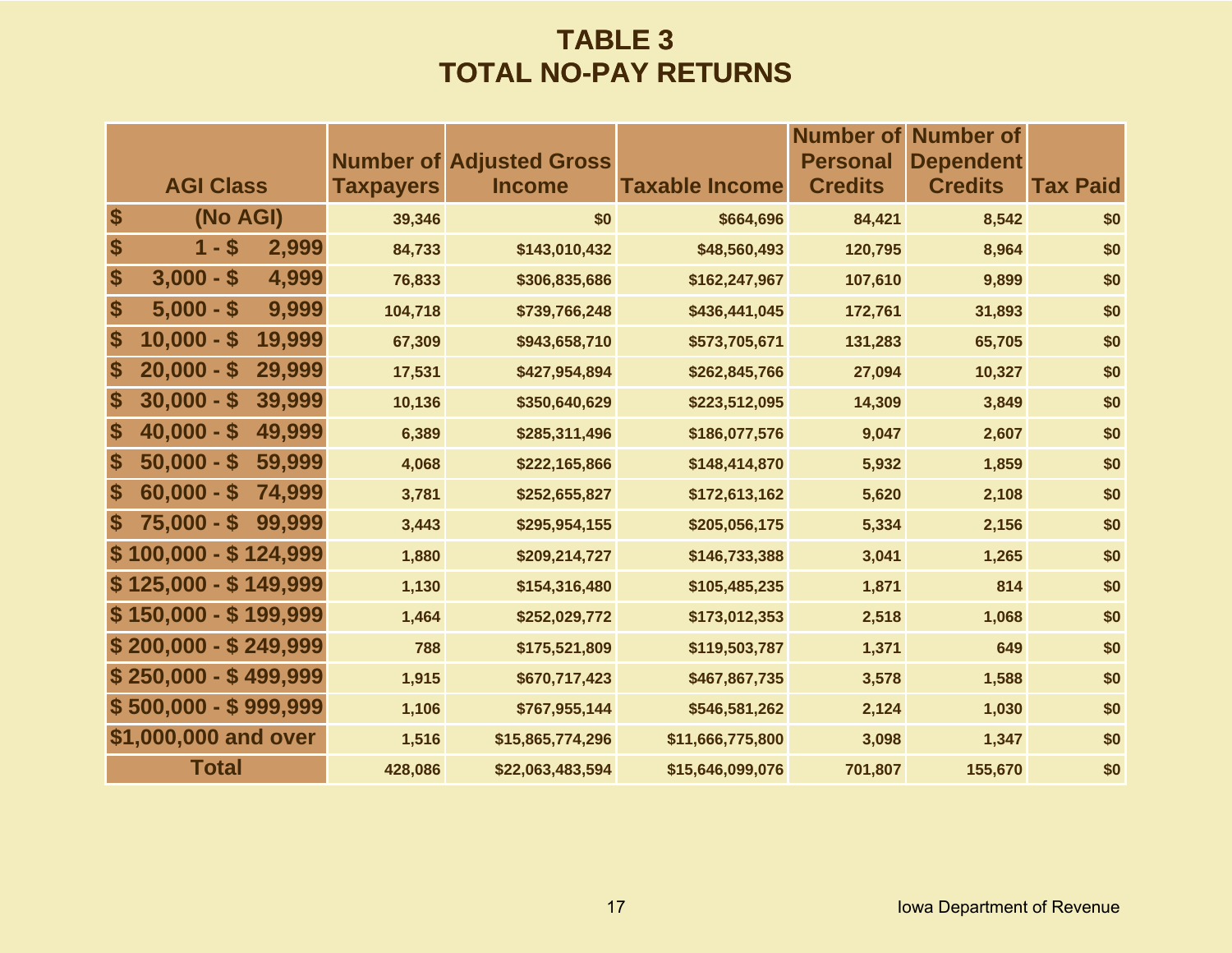### **TABLE 4 TOTAL SINGLE PAY RETURNS**

|                           |                       |        |                  | <b>Number of Adjusted Gross</b> |                       | <b>Number of</b><br><b>Personal</b> | <b>Number of</b><br><b>Dependent</b> |                       |
|---------------------------|-----------------------|--------|------------------|---------------------------------|-----------------------|-------------------------------------|--------------------------------------|-----------------------|
|                           | <b>AGI Class</b>      |        | <b>Taxpayers</b> | <b>Income</b>                   | <b>Taxable Income</b> | <b>Credits</b>                      | <b>Credits</b>                       | <b>Tax Paid</b>       |
| \$                        | (No AGI)              |        | 45               | \$0                             | \$11,923              | 55                                  | $6\phantom{a}$                       | \$12,563              |
| \$                        | $1 - $$               | 2,999  | 123              | \$234,301                       | \$54,647              | 132                                 | $6\phantom{a}$                       | \$5,905               |
| \$                        | $3,000 - $$           | 4,999  | 171              | \$704,960                       | \$416,010             | 189                                 | 4                                    | \$1,947               |
| \$                        | $5,000 - $$           | 9,999  | 42,345           | \$333,606,873                   | \$247,863,641         | 47,204                              | 134                                  | \$2,747,324           |
| \$                        | $10,000 - $$          | 19,999 | 120,310          | \$1,813,680,428                 | \$1,436,252,945       | 145,468                             | 14,588                               | \$37,894,016          |
| \$                        | $20,000 - $$          | 29,999 | 124,903          | \$3,100,087,848                 | \$2,472,891,985       | 166,039                             | 49,176                               | \$90,091,976          |
| \$                        | $30,000 - $$          | 39,999 | 87,904           | \$3,040,065,217                 | \$2,383,962,868       | 114,938                             |                                      | 31,147 \$105,042,470  |
| \$                        | $40,000 - $$          | 49,999 | 50,460           | \$2,244,955,402                 | \$1,708,735,073       | 66,026                              | 17,145                               | \$81,728,852          |
| \$                        | $50,000 - $$          | 59,999 | 26,769           | \$1,458,181,581                 | \$1,080,799,925       | 35,330                              | 8,759                                | \$54,250,709          |
| \$                        | $60,000 - $$          | 74,999 | 19,277           | \$1,281,797,757                 | \$931,717,836         | 25,797                              | 6,219                                | \$48,783,685          |
| $\boldsymbol{\mathsf{s}}$ | $75,000 - $$          | 99,999 | 12,261           | \$1,044,429,116                 | \$747,937,796         | 16,770                              | 3,630                                | \$40,956,687          |
|                           | $$100,000 - $124,999$ |        | 4,454            | \$493,746,339                   | \$350,756,454         | 6,308                               | 1,195                                | \$19,992,386          |
|                           | $$125,000 - $149,999$ |        | 2,113            | \$287,401,191                   | \$203,664,025         | 3,050                               | 551                                  | \$11,918,450          |
|                           | $$150,000 - $199,999$ |        | 2,041            | \$349,314,032                   | \$246,537,981         | 2,996                               | 545                                  | \$14,636,785          |
|                           | $$200,000 - $249,999$ |        | 1,011            | \$225,028,869                   | \$157,356,678         | 1,449                               | 273                                  | \$9,195,447           |
|                           | $$250,000 - $499,999$ |        | 1,659            | \$564,130,572                   | \$395,603,332         | 2,366                               | 409                                  | \$21,421,573          |
|                           | $$500,000 - $999,999$ |        | 576              | \$390,086,598                   | \$270,243,949         | 813                                 | 126                                  | \$11,705,022          |
|                           | \$1,000,000 and over  |        | 584              | \$2,667,770,351                 | \$1,902,924,165       | 780                                 | 120                                  | \$24,978,959          |
|                           | <b>Total</b>          |        | 497,006          | \$19,295,221,435                | \$14,537,731,233      | 635,710                             |                                      | 134,033 \$575,364,756 |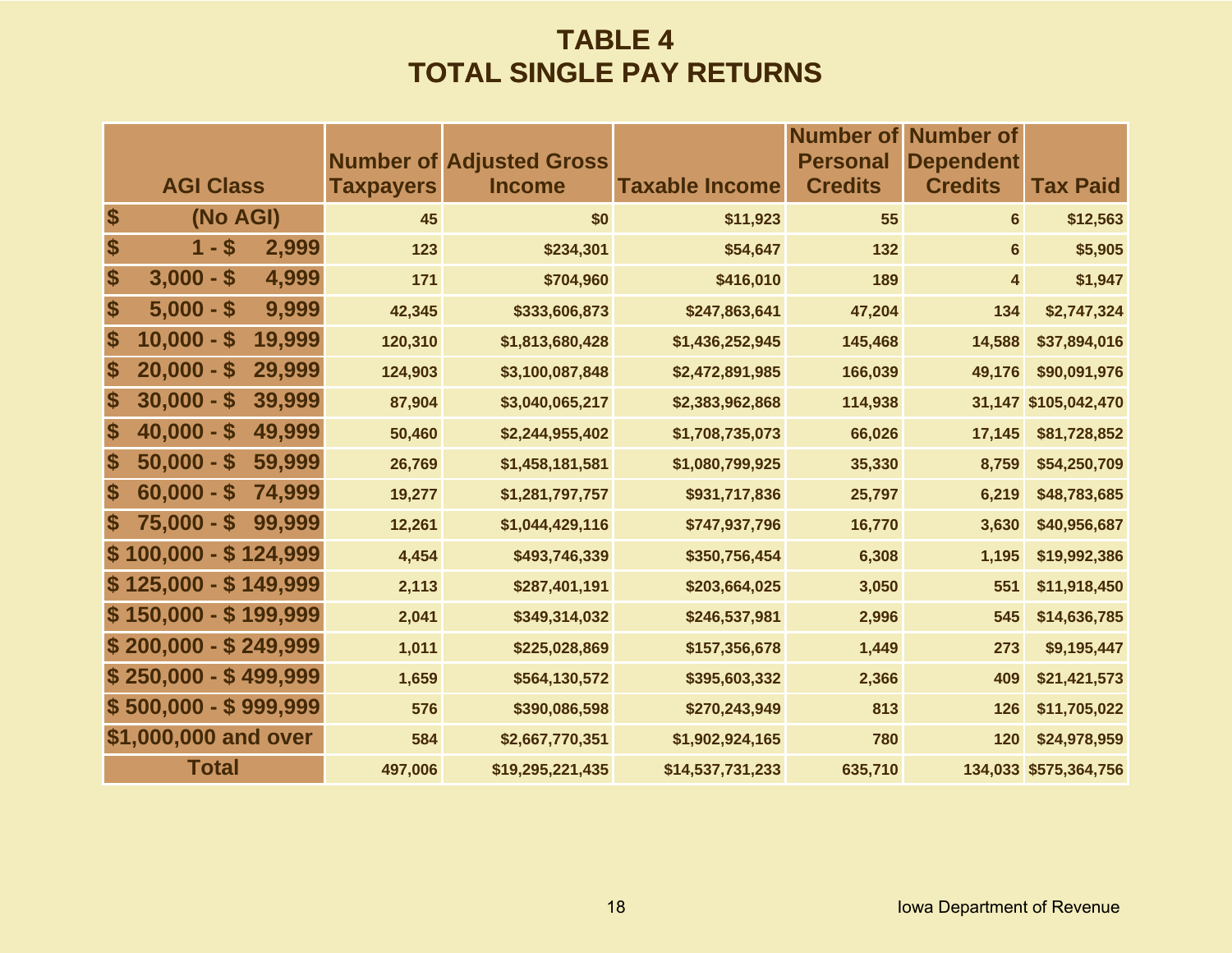### **TABLE 5 TOTAL SINGLE NO-PAY RETURNS**

|                           |                        |                  |                                                  |                       | <b>Personal</b> | <b>Number of Number of</b>         |                 |
|---------------------------|------------------------|------------------|--------------------------------------------------|-----------------------|-----------------|------------------------------------|-----------------|
|                           | <b>AGI Class</b>       | <b>Taxpayers</b> | <b>Number of Adjusted Gross</b><br><b>Income</b> | <b>Taxable Income</b> | <b>Credits</b>  | <b>Dependent</b><br><b>Credits</b> | <b>Tax Paid</b> |
| $\boldsymbol{\$}$         | (No AGI)               | 16,043           | \$0                                              | \$58,046              | 23,657          | 1,348                              | \$0             |
| $\boldsymbol{\$}$         | $1 - $$<br>2,999       | 51,532           | \$90,613,502                                     | \$19,169,509          | 62,975          | 5,688                              | \$0             |
| $\boldsymbol{\$}$         | $3,000 - $$<br>4,999   | 49,758           | \$199,533,270                                    | \$104,276,397         | 60,488          | 6,620                              | \$0             |
| \$                        | 9,999<br>$5,000 - $$   | 70,134           | \$493,108,820                                    | \$314,110,249         | 95,785          | 21,643                             | \$0             |
| \$                        | $10,000 - $$<br>19,999 | 38,962           | \$548,346,387                                    | \$348,922,558         | 70,061          | 43,942                             | \$0             |
| $\boldsymbol{\$}$         | 29,999<br>$20,000 - $$ | 7,560            | \$182,284,409                                    | \$110,757,682         | 11,602          | 4,685                              | \$0             |
| $\boldsymbol{\$}$         | $30,000 - $$<br>39,999 | 3,408            | \$117,316,689                                    | \$67,168,836          | 4,780           | 773                                | \$0             |
| $\boldsymbol{\mathsf{s}}$ | $40,000 - $$<br>49,999 | 1,729            | \$76,880,021                                     | \$43,323,508          | 2,414           | 319                                | \$0             |
| $\boldsymbol{\mathsf{s}}$ | $50,000 - $$<br>59,999 | 873              | \$47,530,393                                     | \$28,721,900          | 1,194           | 176                                | \$0             |
| S                         | $60,000 - $$<br>74,999 | 576              | \$38,388,793                                     | \$23,863,203          | 781             | 153                                | \$0             |
| S                         | $75,000 - $$<br>99,999 | 428              | \$36,739,383                                     | \$23,351,496          | 580             | 98                                 | \$0             |
|                           | $$100,000 - $124,999$  | 219              | \$24,285,424                                     | \$16,810,954          | 294             | 39                                 | \$0             |
|                           | $$125,000 - $149,999$  | 113              | \$15,409,166                                     | \$9,914,601           | 166             | 29                                 | \$0             |
|                           | $$150,000 - $199,999$  | 169              | \$29,178,706                                     | \$18,800,446          | 227             | 26                                 | \$0             |
|                           | $$200,000 - $249,999$  | 90               | \$20,019,742                                     | \$13,019,416          | 124             | 21                                 | \$0             |
|                           | $$250,000 - $499,999$  | 214              | \$77,630,454                                     | \$53,214,474          | 293             | 31                                 | \$0             |
|                           | $$500,000 - $999,999$  | 107              | \$72,773,893                                     | \$51,986,384          | 149             | 37                                 | \$0             |
|                           | \$1,000,000 and over   | 209              | \$3,219,720,821                                  | \$1,911,447,146       | 293             | 43                                 | \$0             |
|                           | <b>Total</b>           | 242,124          | \$5,289,759,873                                  | \$3,158,916,805       | 335,863         | 85,671                             | \$0             |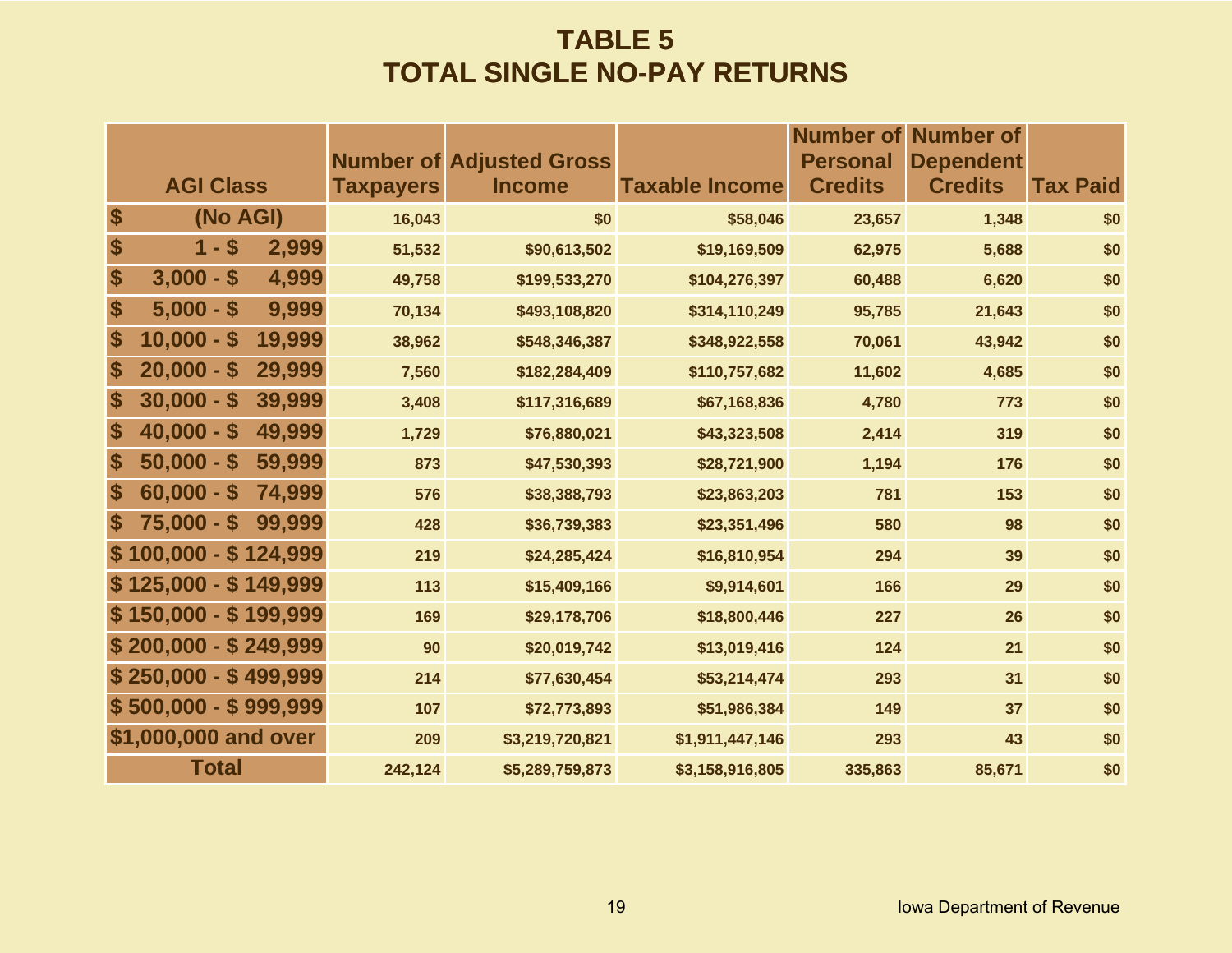### **TABLE 6 TOTAL MARRIED JOINT PAY RETURNS**

|                           |                       |        |                  |                                                  |                       | Number of                         | <b>Number of</b>                   |                       |
|---------------------------|-----------------------|--------|------------------|--------------------------------------------------|-----------------------|-----------------------------------|------------------------------------|-----------------------|
|                           | <b>AGI Class</b>      |        | <b>Taxpayers</b> | <b>Number of Adjusted Gross</b><br><b>Income</b> | <b>Taxable Income</b> | <b>Personal</b><br><b>Credits</b> | <b>Dependent</b><br><b>Credits</b> | <b>Tax Paid</b>       |
|                           |                       |        |                  |                                                  |                       |                                   |                                    |                       |
| \$                        | (No AGI)              |        | 49               | \$0                                              | \$0                   | 160                               | 23                                 | \$144,245             |
| \$                        | $1 - $$               | 2,999  | 20               | \$29,929                                         | \$0                   | 71                                | $5\overline{)}$                    | \$346                 |
| \$                        | $3,000 - $$           | 4,999  | 16               | \$62,805                                         | \$2,561               | 55                                | 4                                  | \$528                 |
| \$                        | $5,000 - $$           | 9,999  | 111              | \$934,816                                        | \$501,589             | 344                               | 15                                 | \$12,604              |
| $\boldsymbol{\$}$         | $10,000 - $$          | 19,999 | 12,436           | \$205,349,182                                    | \$140,882,394         | 35,511                            | 4,160                              | \$2,178,081           |
| \$                        | $20,000 - $$          | 29,999 | 21,329           | \$532,061,052                                    | \$401,025,854         | 49,941                            | 22,830                             | \$12,227,119          |
| $\boldsymbol{\$}$         | $30,000 - $$          | 39,999 | 16,919           | \$588,851,951                                    | \$453,224,444         | 37,551                            | 20,897                             | \$18,192,259          |
| \$                        | $40,000 - $$          | 49,999 | 13,074           | \$585,206,156                                    | \$448,268,748         | 28,519                            | 16,463                             | \$19,789,500          |
| $\boldsymbol{\$}$         | $50,000 - $$          | 59,999 | 9,596            | \$525,765,139                                    | \$396,680,170         | 20,760                            | 12,181                             | \$18,487,231          |
| $\boldsymbol{\$}$         | $60,000 - $$          | 74,999 | 10,493           | \$702,852,009                                    | \$521,494,712         | 22,588                            | 13,660                             | \$24,804,619          |
| $\boldsymbol{\mathsf{s}}$ | $75,000 - $$          | 99,999 | 10,344           | \$891,044,800                                    | \$645,728,583         | 22,170                            | 13,596                             | \$31,233,936          |
|                           | $$100,000 - $124,999$ |        | 5,201            | \$578,354,502                                    | \$410,485,752         | 11,193                            | 6,955                              | \$20,220,670          |
|                           | $$125,000 - $149,999$ |        | 2,799            | \$381,822,802                                    | \$266,480,609         | 6,141                             | 3,739                              | \$13,232,770          |
|                           | $$150,000 - $199,999$ |        | 2,984            | \$514,989,800                                    | \$354,433,804         | 6,579                             | 4,046                              | \$17,569,446          |
|                           | $$200,000 - $249,999$ |        | 1,648            | \$367,047,143                                    | \$245,622,450         | 3,660                             | 2,216                              | \$11,748,389          |
|                           | $$250,000 - $499,999$ |        | 2,905            | \$994,990,000                                    | \$655,276,935         | 6,426                             | 4,197                              | \$27,711,496          |
|                           | $$500,000 - $999,999$ |        | 1,355            | \$938,312,092                                    | \$619,030,198         | 3,025                             | 1,830                              | \$21,547,908          |
|                           | \$1,000,000 and over  |        | 1,441            | \$8,507,930,417                                  | \$6,071,417,060       | 3,371                             | 1,638                              | \$42,457,955          |
|                           | <b>Total</b>          |        | 112,720          | \$16,315,604,595                                 | \$11,630,555,863      | 258,065                           |                                    | 128,455 \$281,559,102 |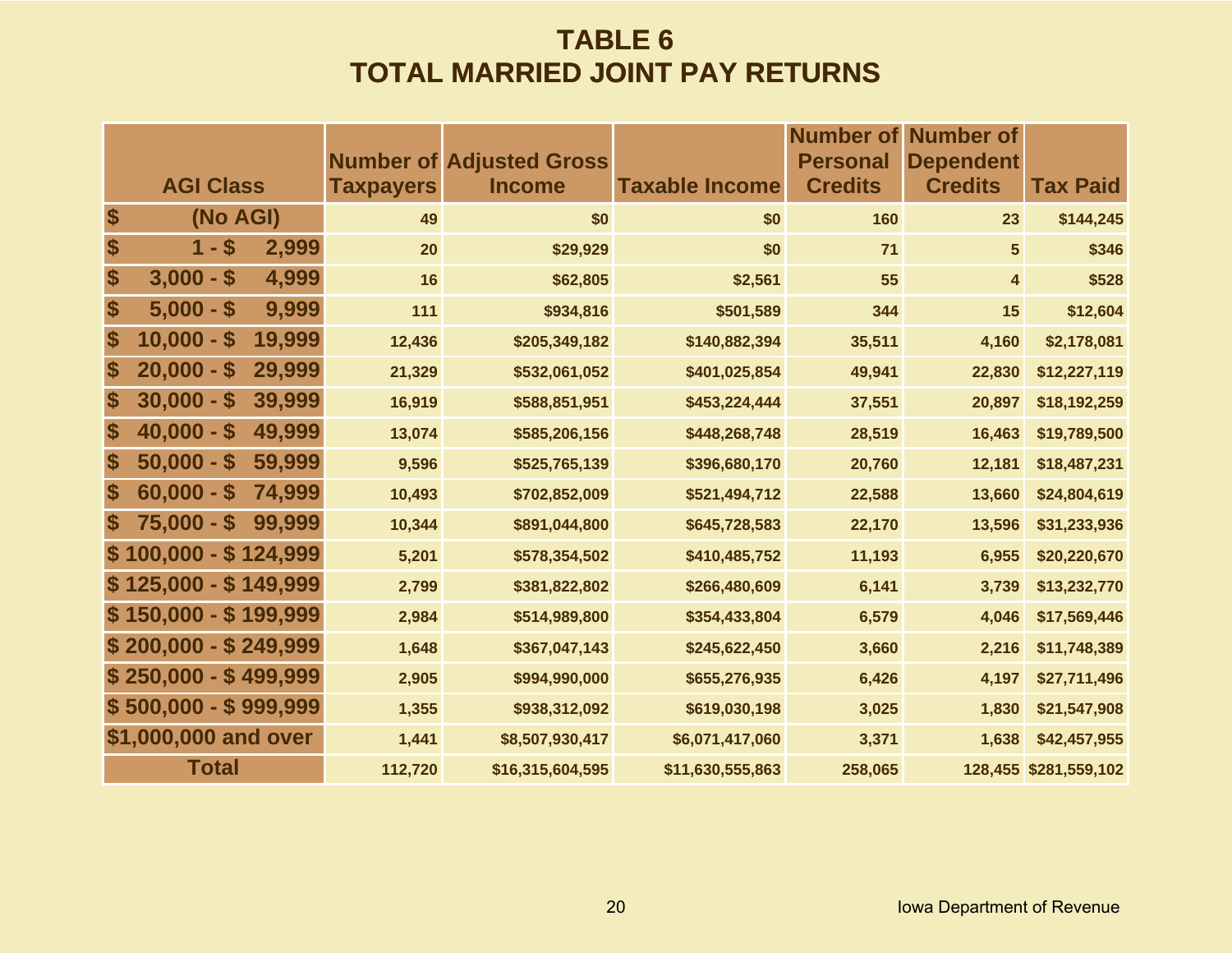### **TABLE 7 TOTAL MARRIED JOINT NO-PAY RETURNS**

|                   |                                                 |                  |                                                  |                       |                                   | <b>Number of Number of</b>         |                 |
|-------------------|-------------------------------------------------|------------------|--------------------------------------------------|-----------------------|-----------------------------------|------------------------------------|-----------------|
|                   | <b>AGI Class</b>                                | <b>Taxpayers</b> | <b>Number of Adjusted Gross</b><br><b>Income</b> | <b>Taxable Income</b> | <b>Personal</b><br><b>Credits</b> | <b>Dependent</b><br><b>Credits</b> | <b>Tax Paid</b> |
| \$                | (No AGI)                                        | 15,794           | \$0                                              | \$61,722              | 49,904                            | 6,349                              | \$0             |
| \$                | $1 - $$<br>2,999                                | 7,730            | \$11,704,045                                     | \$70,119              | 26,153                            | 1,704                              | \$0             |
| \$                | $3,000 -$<br>$\boldsymbol{\mathsf{s}}$<br>4,999 | 5,689            | \$22,805,948                                     | \$1,180,930           | 18,967                            | 1,594                              | \$0             |
| \$                | 9,999<br>$5,000 - $$                            | 15,572           | \$117,086,977                                    | \$44,867,050          | 49,674                            | 5,629                              | \$0             |
| \$                | $10,000 - $$<br>19,999                          | 17,916           | \$246,054,928                                    | \$129,764,890         | 48,428                            | 17,144                             | \$0             |
| \$                | $20,000 - $$<br>29,999                          | 2,966            | \$71,591,227                                     | \$24,797,548          | 7,630                             | 3,487                              | \$0             |
| $\boldsymbol{\$}$ | $30,000 - $$<br>39,999                          | 1,412            | \$48,791,194                                     | \$19,624,637          | 3,672                             | 1,322                              | \$0             |
| $\boldsymbol{\$}$ | 49,999<br>$40,000 - $$                          | 1,050            | \$47,159,018                                     | \$23,658,234          | 2,662                             | 909                                | \$0             |
| $\boldsymbol{\$}$ | $50,000 - $$<br>59,999                          | 870              | \$47,664,885                                     | \$27,146,140          | 2,171                             | 705                                | \$0             |
| $\boldsymbol{\$}$ | $60,000 - $$<br>74,999                          | 1,043            | \$69,928,246                                     | \$44,350,896          | 2,438                             | 967                                | \$0             |
| <b>S</b>          | $75,000 - $$<br>99,999                          | 1,154            | \$99,689,097                                     | \$66,035,787          | 2,648                             | 1,191                              | \$0             |
|                   | $$100,000 - $124,999$                           | 764              | \$85,044,266                                     | \$57,657,164          | 1,713                             | 769                                | \$0             |
|                   | $$125,000 - $149,999$                           | 483              | \$66,104,271                                     | \$43,589,232          | 1,079                             | 518                                | \$0             |
|                   | $$150,000 - $199,999$                           | 701              | \$120,997,938                                    | \$79,354,824          | 1,594                             | 747                                | \$0             |
|                   | $$200,000 - $249,999$                           | 388              | \$86,535,763                                     | \$56,205,695          | 875                               | 459                                | \$0             |
|                   | $$250,000 - $499,999$                           | 1,098            | \$387,053,376                                    | \$263,806,873         | 2,558                             | 1,200                              | \$0             |
|                   | $$500,000 - $999,999$                           | 683              | \$478,243,392                                    | \$332,673,595         | 1,601                             | 770                                | \$0             |
|                   | \$1,000,000 and over                            | 1,010            | \$9,946,526,603                                  | \$7,607,879,478       | 2,453                             | 1,095                              | \$0             |
|                   | <b>Total</b>                                    | 76,323           | \$11,952,981,174                                 | \$8,822,724,814       | 226,220                           | 46,559                             | \$0             |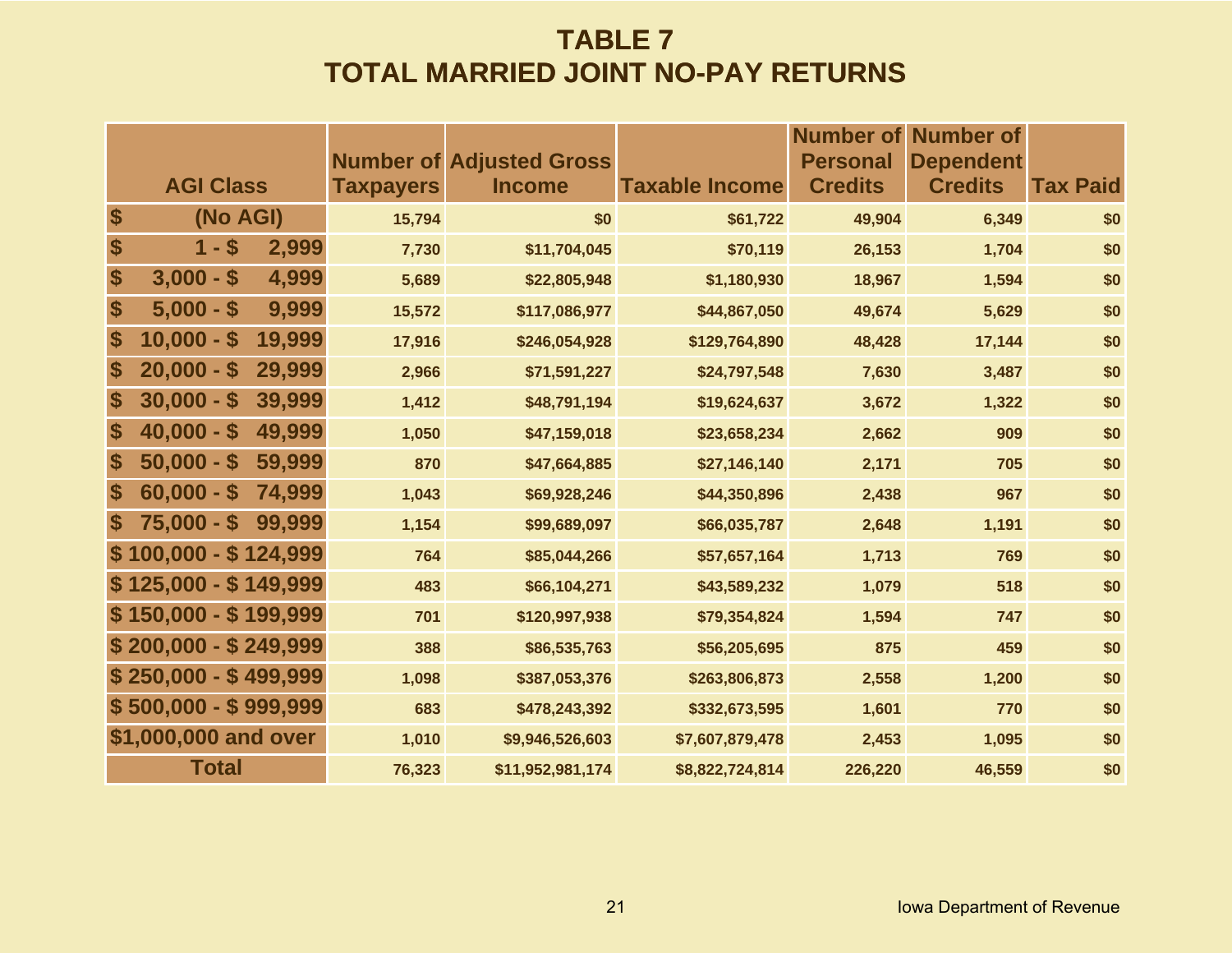### **TABLE 8 TOTAL MARRIED SEPARATE PAY RETURNS**

|                           |                                                   |                  |                                                  |                       | <b>Number of</b>                  | Number of                          |                         |
|---------------------------|---------------------------------------------------|------------------|--------------------------------------------------|-----------------------|-----------------------------------|------------------------------------|-------------------------|
|                           | <b>AGI Class</b>                                  | <b>Taxpayers</b> | <b>Number of Adjusted Gross</b><br><b>Income</b> | <b>Taxable Income</b> | <b>Personal</b><br><b>Credits</b> | <b>Dependent</b><br><b>Credits</b> | <b>Tax Paid</b>         |
| \$                        | (No AGI)                                          | 118              | \$0                                              | \$604,703             | 133                               | 17                                 | \$43,138                |
| \$                        | $1 - $$<br>2,999                                  | 619              | \$1,071,137                                      | \$2,806,818           | 659                               | 56                                 | \$33,362                |
| \$                        | $3,000 - $$<br>4,999                              | 3,846            | \$16,868,906                                     | \$17,112,341          | 4,000                             | 125                                | \$87,131                |
| \$                        | $5,000 - $$<br>9,999                              | 48,802           | \$381,389,714                                    | \$308,649,625         | 59,639                            | 3,292                              | \$3,787,386             |
| \$                        | $10,000 -$<br>19,999<br>$\mathbf S$               | 143,451          | \$2,182,581,473                                  | \$1,745,153,179       | 172,246                           | 30,245                             | \$48,761,492            |
| \$                        | 29,999<br>$20,000 -$<br>$\boldsymbol{\mathsf{s}}$ | 173,338          | \$4,344,344,049                                  | \$3,487,096,334       | 193,799                           | 69,079                             | \$136,986,896           |
| \$                        | $30,000 - $$<br>39,999                            | 162,154          | \$5,645,528,646                                  | \$4,488,153,370       | 175,310                           | 94,636                             | \$204,185,725           |
| \$                        | 49,999<br>$40,000 - $$                            | 115,652          | \$5,160,706,538                                  | \$4,040,810,919       | 123,815                           | 83,363                             | \$198,809,894           |
| \$                        | $50,000 - $$<br>59,999                            | 69,611           | \$3,796,738,237                                  | \$2,928,538,071       | 74,638                            | 56,427                             | \$152,653,244           |
| \$                        | 74,999<br>$60,000 -$<br>$\mathbf S$               | 55,923           | \$3,724,866,939                                  | \$2,824,734,251       | 60,500                            | 48,762                             | \$155,156,170           |
| $\boldsymbol{\mathsf{s}}$ | $75,000 - $$<br>99,999                            | 40,071           | \$3,422,831,122                                  | \$2,543,934,682       | 43,959                            | 37,262                             | \$149,073,985           |
|                           | $$100,000 - $124,999$                             | 16,299           | \$1,808,857,555                                  | \$1,320,972,639       | 18,272                            | 15,748                             | \$81,547,321            |
|                           | $$125,000 - $149,999$                             | 8,480            | \$1,156,609,958                                  | \$836,935,792         | 9,633                             | 8,277                              | \$53,410,287            |
|                           | $$150,000 - $199,999$                             | 8,635            | \$1,484,504,840                                  | \$1,063,486,793       | 9,873                             | 8,467                              | \$69,039,272            |
|                           | $$200,000 - $249,999$                             | 4,403            | \$981,848,558                                    | \$689,639,407         | 5,065                             | 4,205                              | \$45,014,560            |
|                           | $$250,000 - $499,999$                             | 7,321            | \$2,498,903,408                                  | \$1,720,857,556       | 8,417                             | 7,338                              | \$107,714,676           |
|                           | $$500,000 - $999,999$                             | 2,987            | \$2,057,275,590                                  | \$1,393,586,849       | 3,478                             | 2,985                              | \$73,478,475            |
|                           | \$1,000,000 and over                              | 2,093            | \$10,394,118,449                                 | \$7,322,659,115       | 2,533                             | 1,921                              | \$126,100,395           |
|                           | <b>Total</b>                                      | 863,803          | \$49,059,045,119                                 | \$36,735,732,444      | 965,969                           |                                    | 472,205 \$1,605,883,409 |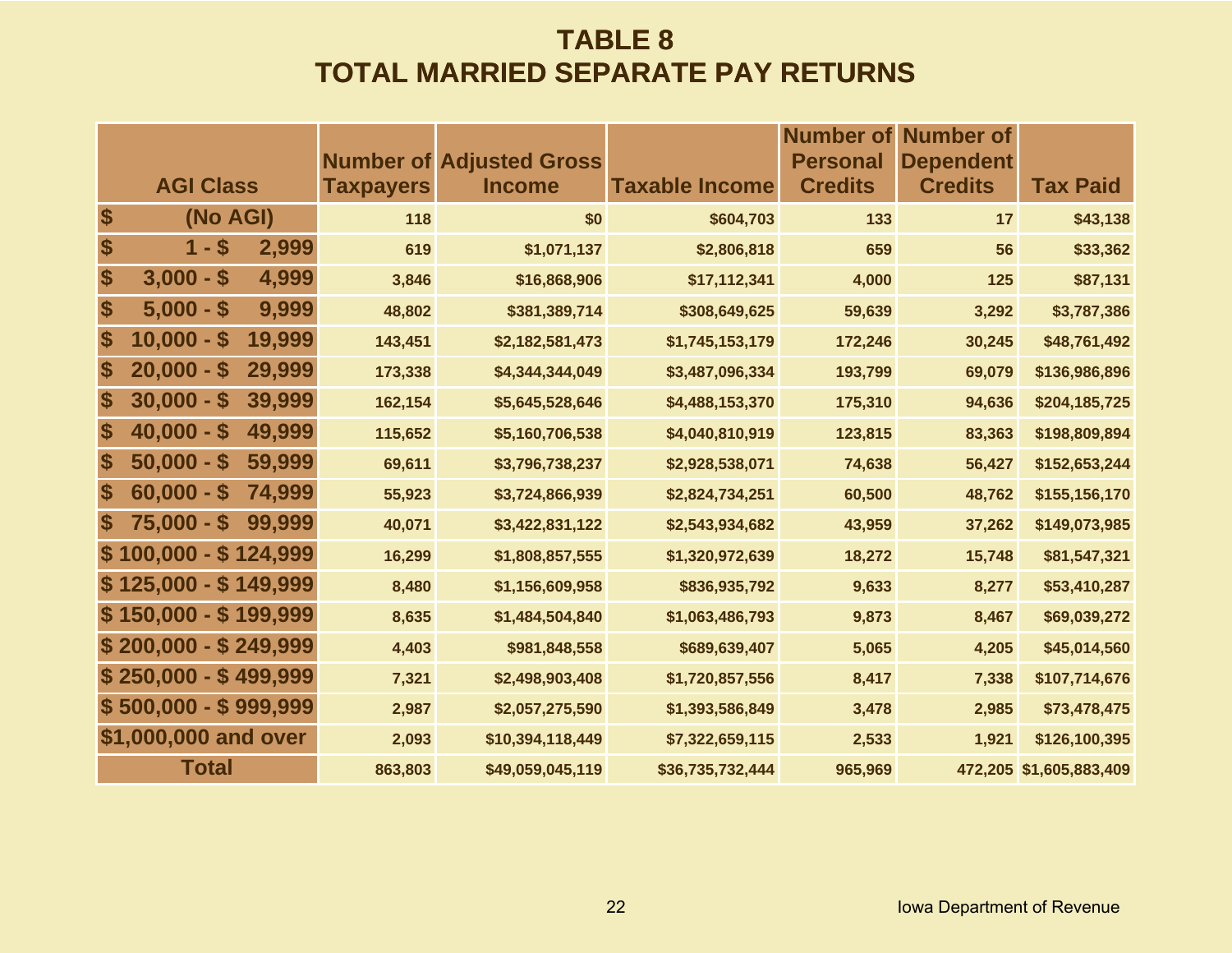### **TABLE 9 TOTAL MARRIED SEPARATE NO-PAY RETURNS**

|                           |                                        |        |                  | <b>Number of Adjusted Gross</b> |                       | Number of<br><b>Personal</b> | Number of<br><b>Dependent</b> |                 |
|---------------------------|----------------------------------------|--------|------------------|---------------------------------|-----------------------|------------------------------|-------------------------------|-----------------|
|                           | <b>AGI Class</b>                       |        | <b>Taxpayers</b> | <b>Income</b>                   | <b>Taxable Income</b> | <b>Credits</b>               | <b>Credits</b>                | <b>Tax Paid</b> |
| \$                        | (No AGI)                               |        | 7,509            | \$0                             | \$544,928             | 10,860                       | 845                           | \$0             |
| \$                        | $1 - $$                                | 2,999  | 25,471           | \$40,692,885                    | \$29,320,865          | 31,667                       | 1,572                         | \$0             |
| \$                        | $3,000 -$<br>$\boldsymbol{\mathsf{s}}$ | 4,999  | 21,386           | \$84,496,468                    | \$56,790,640          | 28,155                       | 1,685                         | \$0             |
| \$                        | $5,000 - $$                            | 9,999  | 19,012           | \$129,570,451                   | \$77,463,746          | 27,302                       | 4,621                         | \$0             |
| \$                        | $10,000 - $$                           | 19,999 | 10,431           | \$149,257,395                   | \$95,018,223          | 12,794                       | 4,619                         | \$0             |
| \$                        | $20,000 - $$                           | 29,999 | 7,005            | \$174,079,258                   | \$127,290,536         | 7,862                        | 2,155                         | \$0             |
| \$                        | $30,000 - $$                           | 39,999 | 5,316            | \$184,532,746                   | \$136,718,622         | 5,857                        | 1,754                         | \$0             |
| \$                        | $40,000 - $$                           | 49,999 | 3,610            | \$161,272,457                   | \$119,095,834         | 3,971                        | 1,379                         | \$0             |
| \$                        | $50,000 - $$                           | 59,999 | 2,325            | \$126,970,588                   | \$92,546,830          | 2,567                        | 978                           | \$0             |
| $\boldsymbol{\$}$         | $60,000 - $$                           | 74,999 | 2,162            | \$144,338,788                   | \$104,399,063         | 2,401                        | 988                           | \$0             |
| $\boldsymbol{\mathsf{s}}$ | $75,000 - $$                           | 99,999 | 1,861            | \$159,525,675                   | \$115,668,892         | 2,106                        | 867                           | \$0             |
|                           | $$100,000 - $124,999$                  |        | 897              | \$99,885,037                    | \$72,265,270          | 1,034                        | 457                           | \$0             |
|                           | $$125,000 - $149,999$                  |        | 534              | \$72,803,043                    | \$51,981,402          | 626                          | 267                           | \$0             |
|                           | $$150,000 - $199,999$                  |        | 594              | \$101,853,128                   | \$74,857,083          | 697                          | 295                           | \$0             |
|                           | $$200,000 - $249,999$                  |        | 310              | \$68,966,304                    | \$50,278,676          | 372                          | 169                           | \$0             |
|                           | $$250,000 - $499,999$                  |        | 603              | \$206,033,593                   | \$150,846,388         | 727                          | 357                           | \$0             |
|                           | $$500,000 - $999,999$                  |        | 316              | \$216,937,859                   | \$161,921,283         | 374                          | 223                           | \$0             |
|                           | \$1,000,000 and over                   |        | 297              | \$2,699,526,872                 | \$2,147,449,176       | 352                          | 209                           | \$0             |
|                           | <b>Total</b>                           |        | 109,639          | \$4,820,742,547                 | \$3,664,457,457       | 139,724                      | 23,440                        | \$0             |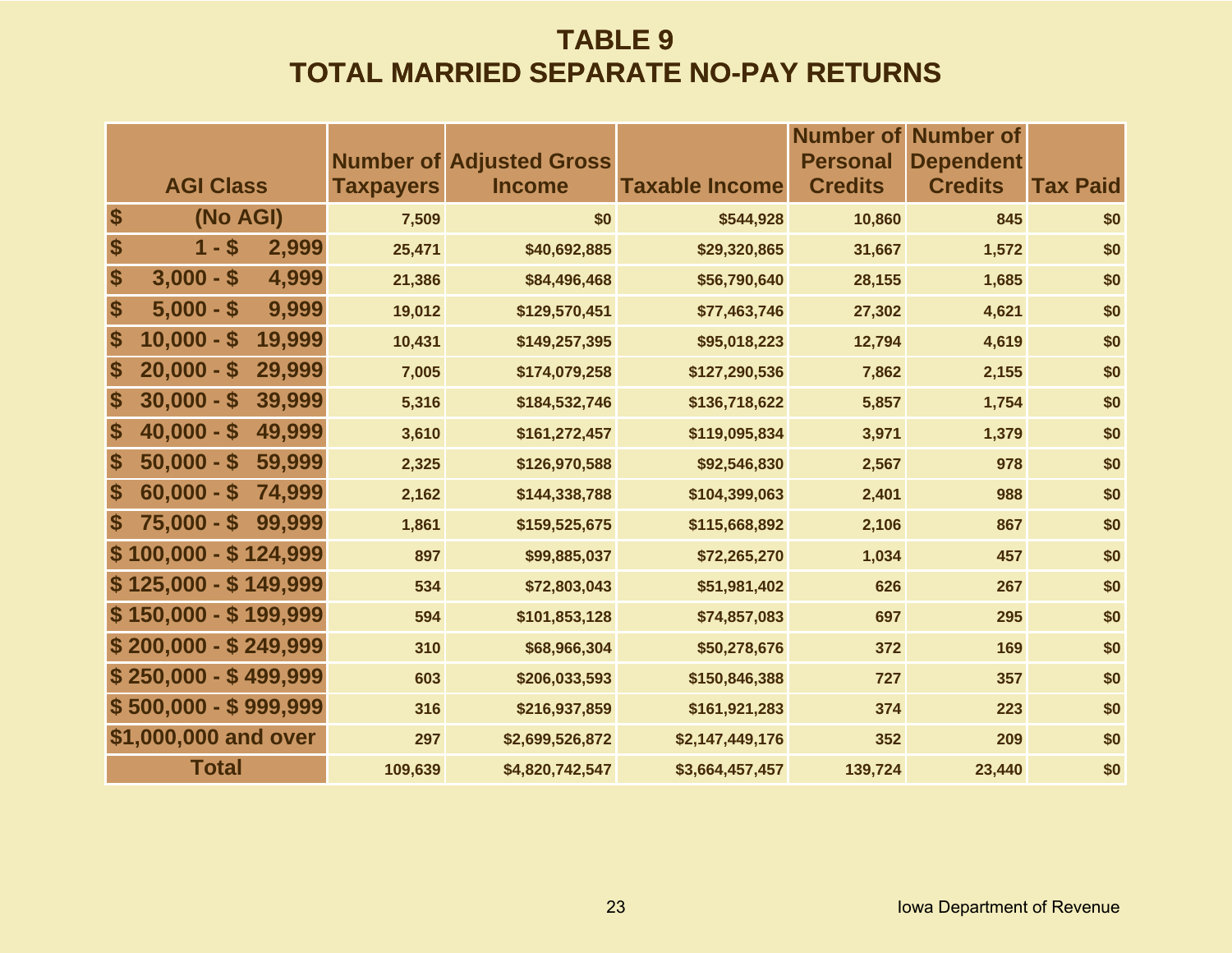|                     |                  |                                 |                       | <b>Number of</b> | <b>Number of</b>                 |                      |
|---------------------|------------------|---------------------------------|-----------------------|------------------|----------------------------------|----------------------|
|                     |                  | <b>Number of Adjusted Gross</b> |                       | <b>Personal</b>  | <b>Dependent</b>                 |                      |
| <b>County</b>       | <b>Taxpayers</b> | <b>Income</b>                   | <b>Taxable Income</b> | <b>Credits</b>   | <b>Credits</b>                   | <b>Tax Paid</b>      |
| <b>Non Resident</b> | 178,964          | \$45,100,514,746                | \$32,336,508,919      | 249,716          |                                  | 83,096 \$147,863,751 |
| <b>ADAIR</b>        | 4,799            | \$135,871,317                   | \$105,869,844         | 6,913            | 2,148                            | \$4,874,666          |
| <b>ADAMS</b>        | 2,466            | \$63,855,713                    | \$50,092,045          | 3,586            | 1,092                            | \$2,266,174          |
| <b>ALLAMAKEE</b>    | 8,212            | \$214,780,349                   | \$164,247,121         | 11,588           | 4,075                            | \$6,548,364          |
| <b>APPANOOSE</b>    | 6,904            | \$172,958,594                   | \$134,250,106         | 10,026           | 3,346                            | \$5,999,917          |
| <b>AUDUBON</b>      | 3,670            | \$100,834,612                   | \$79,924,770          | 5,351            | 1,631                            | \$3,633,053          |
| <b>BENTON</b>       | 15,487           | \$489,519,513                   | \$376,401,266         | 20,487           | 7,398                            | \$18,437,061         |
| <b>BLACK HAWK</b>   | 70,607           | \$2,480,678,373                 | \$1,845,805,438       | 94,932           | 31,284                           | \$95,341,594         |
| <b>BOONE</b>        | 15,347           | \$505,639,466                   | \$383,936,083         | 20,621           | 6,885                            | \$19,061,262         |
| <b>BREMER</b>       | 14,234           | \$488,154,961                   | \$371,061,899         | 19,287           | 6,293                            | \$18,973,639         |
| <b>BUCHANAN</b>     | 12,012           | \$360,753,501                   | \$279,185,032         | 16,159           | 6,113                            | \$13,263,463         |
| <b>BUENA VISTA</b>  | 11,285           | \$328,119,743                   | \$252,763,148         | 15,744           | 6,447                            | \$11,710,159         |
| <b>BUTLER</b>       | 8,972            | \$262,113,770                   | \$203,746,043         | 12,442           | 3,765                            | \$9,676,948          |
| <b>CALHOUN</b>      | 6,106            | \$167,715,699                   | \$131,719,002         | 8,748            | 2,523                            | \$6,176,119          |
| <b>CARROLL</b>      | 13,523           | \$427,878,127                   | \$329,648,699         | 18,264           | 6,294                            | \$15,714,004         |
| <b>CASS</b>         | 8,294            | \$223,893,335                   | \$171,419,860         | 11,952           | 3,592                            | \$7,684,101          |
| <b>CEDAR</b>        | 11,176           | \$361,221,574                   | \$280,073,675         | 14,949           | 4,796                            | \$13,952,587         |
| <b>CERRO GORDO</b>  | 26,712           | \$884,391,385                   | \$668,166,548         | 36,031           | 11,069                           | \$33,198,621         |
| <b>CHEROKEE</b>     | 7,359            | \$211,056,090                   | \$166,582,614         | 10,294           | 3,056                            | \$7,949,268          |
| <b>CHICKASAW</b>    | 7,611            | \$222,359,383                   | \$175,432,947         | 10,296           | 3,439                            | \$8,069,805          |
| <b>CLARKE</b>       | 5,269            | \$139,117,200                   | \$107,482,355         | 7,336            | 2,579                            | \$4,816,071          |
| <b>CLAY</b>         | 10,749           | \$348,819,748                   | \$265,952,317         | 14,553           | 4,713                            | \$12,842,133         |
| <b>CLAYTON</b>      | 10,719           | \$282,497,019                   | \$216,920,405         | 14,985           | 4,792                            | \$8,756,101          |
| (Continued)         |                  |                                 | 24                    |                  | <b>Iowa Department of Revenu</b> |                      |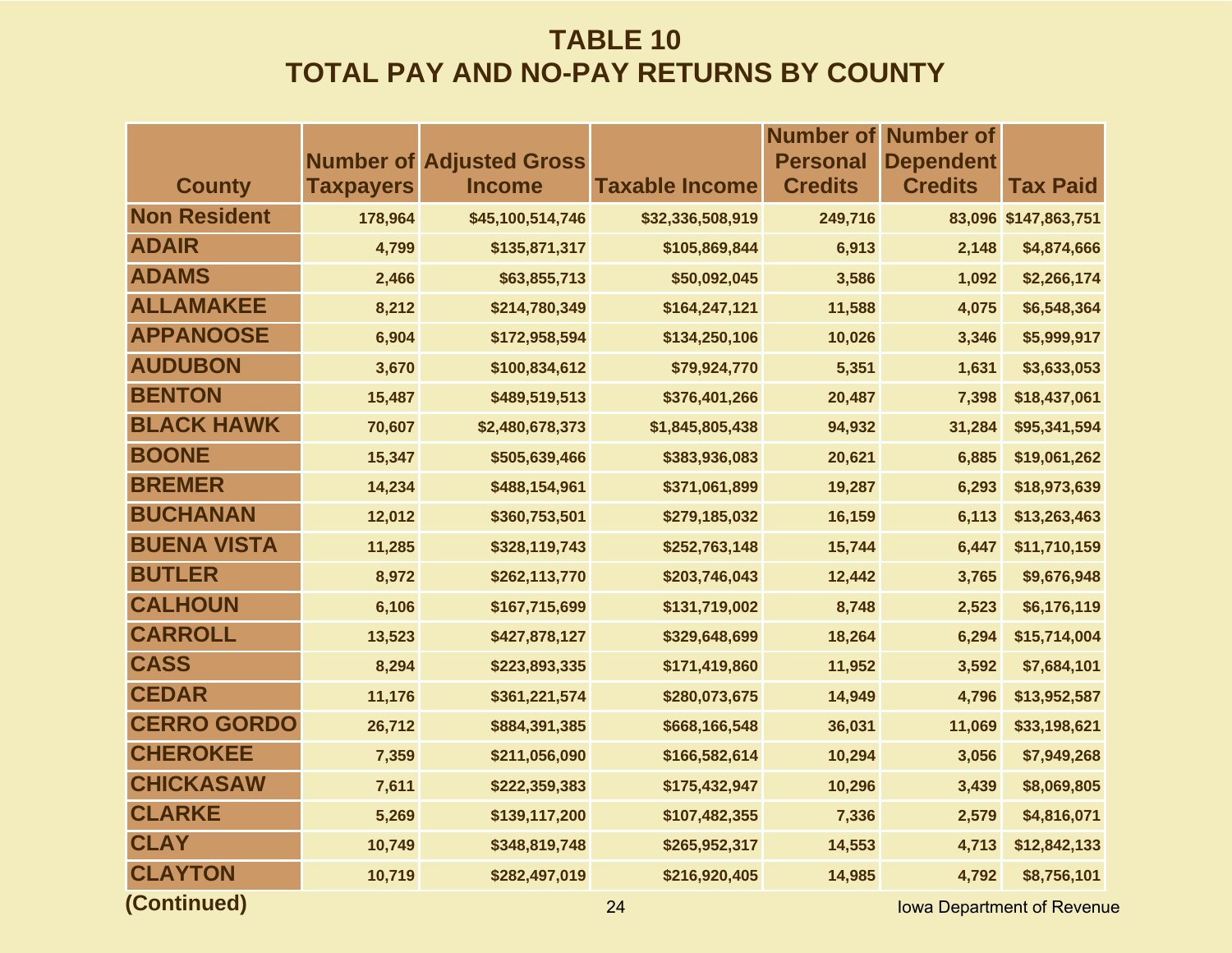|                   |                  |                                                  |                       | <b>Number of</b>                  | <b>Number of</b>                   |                 |
|-------------------|------------------|--------------------------------------------------|-----------------------|-----------------------------------|------------------------------------|-----------------|
| <b>County</b>     | <b>Taxpayers</b> | <b>Number of Adjusted Gross</b><br><b>Income</b> | <b>Taxable Income</b> | <b>Personal</b><br><b>Credits</b> | <b>Dependent</b><br><b>Credits</b> | <b>Tax Paid</b> |
| <b>CLINTON</b>    | 28,375           | \$852,432,476                                    | \$655,807,150         | 38,816                            | 13,321                             | \$31,615,080    |
| <b>CRAWFORD</b>   | 9,094            | \$253,735,763                                    | \$199,881,876         | 12,948                            | 5,265                              | \$8,893,096     |
| <b>DALLAS</b>     | 31,309           | \$1,574,842,182                                  | \$1,143,744,355       | 39,537                            | 16,534                             | \$63,445,026    |
| <b>DAVIS</b>      | 4,293            | \$111,295,789                                    | \$86,384,852          | 6,238                             | 2,587                              | \$3,808,070     |
| <b>DECATUR</b>    | 3,876            | \$91,918,565                                     | \$69,188,952          | 5,635                             | 1,905                              | \$2,867,143     |
| <b>DELAWARE</b>   | 10,866           | \$303,939,451                                    | \$235,373,019         | 14,695                            | 5,344                              | \$10,930,790    |
| <b>DES MOINES</b> | 23,946           | \$765,694,173                                    | \$581,290,886         | 33,191                            | 11,097                             | \$29,048,278    |
| <b>DICKINSON</b>  | 11,033           | \$436,037,844                                    | \$319,901,164         | 15,407                            | 3,936                              | \$16,339,208    |
| <b>DUBUQUE</b>    | 55,777           | \$1,976,323,534                                  | \$1,470,000,720       | 73,512                            | 26,055                             | \$73,436,911    |
| <b>EMMET</b>      | 5,925            | \$162,634,395                                    | \$126,817,168         | 8,194                             | 2,663                              | \$5,635,156     |
| <b>FAYETTE</b>    | 11,499           | \$302,016,791                                    | \$235,842,618         | 16,292                            | 5,364                              | \$10,819,102    |
| <b>FLOYD</b>      | 9,492            | \$275,383,802                                    | \$215,995,651         | 13,050                            | 4,485                              | \$10,156,493    |
| <b>FRANKLIN</b>   | 6,031            | \$170,917,516                                    | \$132,960,815         | 8,625                             | 2,756                              | \$6,296,323     |
| <b>FREMONT</b>    | 4,188            | \$121,949,273                                    | \$94,978,981          | 5,932                             | 1,991                              | \$3,816,082     |
| <b>GREENE</b>     | 5,717            | \$165,494,242                                    | \$129,210,738         | 8,148                             | 2,620                              | \$6,186,794     |
| <b>GRUNDY</b>     | 7,511            | \$268,500,267                                    | \$208,336,608         | 10,245                            | 3,267                              | \$11,222,085    |
| <b>GUTHRIE</b>    | 6,363            | \$208,620,731                                    | \$157,588,552         | 8,992                             | 2,798                              | \$7,756,966     |
| <b>HAMILTON</b>   | 9,458            | \$304,128,246                                    | \$233,687,240         | 13,101                            | 4,363                              | \$11,290,479    |
| <b>HANCOCK</b>    | 6,946            | \$194,672,288                                    | \$153,157,309         | 9,488                             | 3,071                              | \$7,275,731     |
| <b>HARDIN</b>     | 10,655           | \$418,957,863                                    | \$348,478,535         | 15,030                            | 4,520                              | \$11,630,138    |
| <b>HARRISON</b>   | 8,398            | \$259,261,809                                    | \$196,352,221         | 11,686                            | 4,042                              | \$6,601,823     |
| <b>HENRY</b>      | 11,270           | \$333,016,153                                    | \$258,018,488         | 15,327                            | 5,307                              | \$12,399,511    |
| <b>HOWARD</b>     | 5,946            | \$179,519,076                                    | \$140,600,393         | 8,250                             | 2,799                              | \$6,277,661     |
| (Continued)       |                  |                                                  | 25                    |                                   | <b>Iowa Department of Revent</b>   |                 |

**25 Iowa Department of Revenue**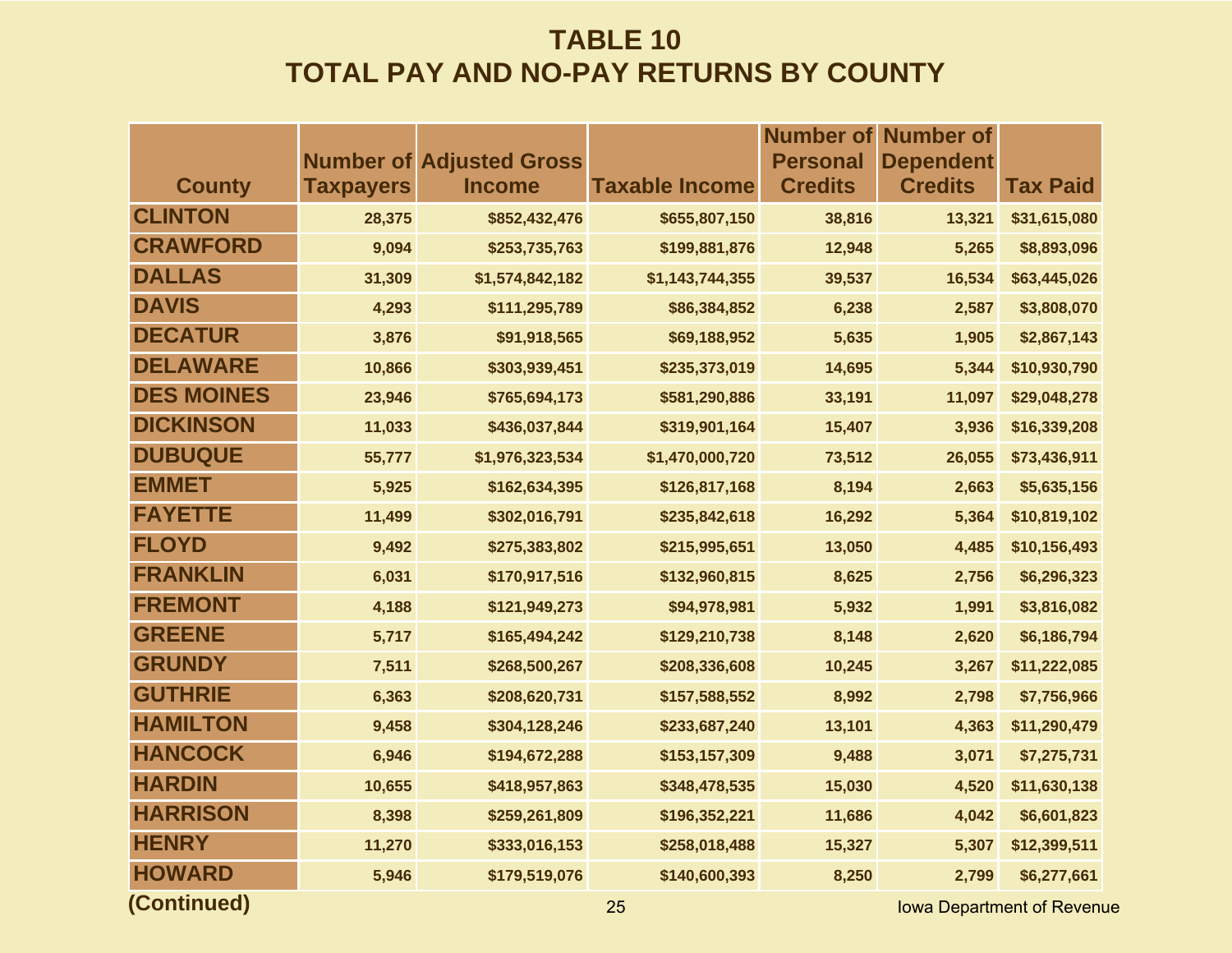|                  |                  |                                                  |                       |                                   | <b>Number of Number of</b>         |                      |
|------------------|------------------|--------------------------------------------------|-----------------------|-----------------------------------|------------------------------------|----------------------|
| <b>County</b>    | <b>Taxpayers</b> | <b>Number of Adjusted Gross</b><br><b>Income</b> | <b>Taxable Income</b> | <b>Personal</b><br><b>Credits</b> | <b>Dependent</b><br><b>Credits</b> | <b>Tax Paid</b>      |
| <b>HUMBOLDT</b>  | 6,027            | \$183,714,195                                    | \$142,657,648         | 8,409                             | 2,651                              | \$6,949,615          |
| <b>IDA</b>       | 4,504            | \$137,872,402                                    | \$108,211,529         | 6,341                             | 2,029                              | \$5,090,286          |
| <b>IOWA</b>      | 10,336           | \$348,085,166                                    | \$264,360,435         | 13,866                            | 4,754                              | \$12,705,550         |
| <b>JACKSON</b>   | 11,781           | \$322,158,641                                    | \$250,756,689         | 16,233                            | 5,386                              | \$11,731,129         |
| <b>JASPER</b>    | 21,573           | \$701,183,307                                    | \$533,097,400         | 28,990                            | 9,694                              | \$26,302,090         |
| <b>JEFFERSON</b> | 8,448            | \$321,395,416                                    | \$239,336,501         | 11,513                            | 3,736                              | \$11,155,809         |
| <b>JOHNSON</b>   | 66,849           | \$2,839,475,090                                  | \$2,087,269,226       | 82,904                            | 26,665                             | \$114,071,153        |
| <b>JONES</b>     | 11,433           | \$341,618,968                                    | \$264,617,228         | 15,624                            | 4,949                              | \$12,847,652         |
| <b>KEOKUK</b>    | 6,034            | \$158,754,309                                    | \$124,709,043         | 8,570                             | 2,781                              | \$5,694,152          |
| <b>KOSSUTH</b>   | 9,911            | \$283,587,657                                    | \$220,076,262         | 13,946                            | 4,283                              | \$10,058,253         |
| <b>LEE</b>       | 19,942           | \$581,847,323                                    | \$449,744,846         | 27,793                            | 9,059                              | \$21,425,113         |
| <b>LINN</b>      | 122,235          | \$4,917,464,334                                  | \$3,632,906,775       | 159,197                           |                                    | 56,069 \$196,632,415 |
| <b>LOUISA</b>    | 6,508            | \$188,811,240                                    | \$148,556,276         | 8,939                             | 3,709                              | \$7,073,311          |
| <b>LUCAS</b>     | 4,959            | \$131,411,481                                    | \$101,929,528         | 7,054                             | 2,484                              | \$4,788,786          |
| <b>LYON</b>      | 6,915            | \$205,174,012                                    | \$160,018,284         | 9,419                             | 3,587                              | \$7,232,641          |
| <b>MADISON</b>   | 8,785            | \$312,969,364                                    | \$234,125,304         | 11,795                            | 4,405                              | \$11,952,743         |
| <b>MAHASKA</b>   | 12,561           | \$406,316,426                                    | \$310,489,233         | 16,972                            | 5,952                              | \$14,052,882         |
| <b>MARION</b>    | 19,332           | \$668,838,486                                    | \$500,323,021         | 25,946                            | 9,372                              | \$25,239,013         |
| <b>MARSHALL</b>  | 22,624           | \$694,715,471                                    | \$530,930,762         | 31,179                            | 11,639                             | \$25,490,379         |
| <b>MILLS</b>     | 7,952            | \$289,838,886                                    | \$214,027,854         | 10,561                            | 3,833                              | \$7,947,554          |
| <b>MITCHELL</b>  | 6,352            | \$180,017,465                                    | \$142,131,445         | 8,911                             | 2,998                              | \$6,315,361          |
| <b>MONONA</b>    | 5,205            | \$143,937,178                                    | \$110,908,130         | 7,612                             | 2,326                              | \$5,085,237          |
| <b>MONROE</b>    | 4,216            | \$119,669,657                                    | \$92,595,463          | 6,004                             | 2,011                              | \$4,397,677          |
| (Continued)      |                  |                                                  | 26                    |                                   | <b>Iowa Department of Revenue</b>  |                      |

**26 Iowa Department of Revenue**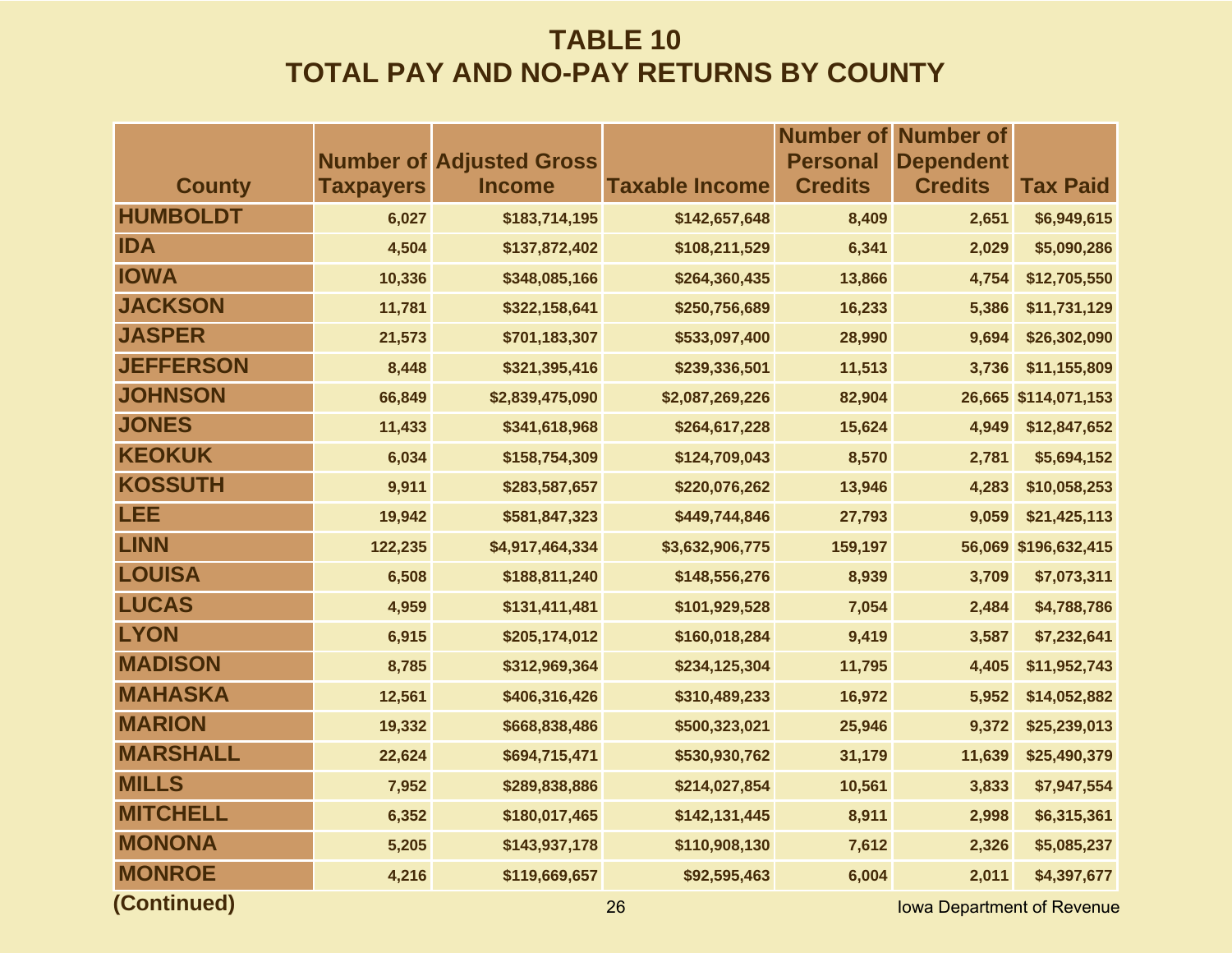|         |                  |                 | <b>Number of</b>                                         | <b>Number of</b>                  |                                    |
|---------|------------------|-----------------|----------------------------------------------------------|-----------------------------------|------------------------------------|
|         |                  |                 |                                                          |                                   |                                    |
|         |                  |                 |                                                          |                                   | <b>Tax Paid</b>                    |
| 6,352   | \$174,038,834    | \$135,176,209   | 9,017                                                    | 2,927                             | \$6,080,009                        |
| 24,993  | \$862,967,096    | \$655,150,625   | 33,182                                                   | 12,746                            | \$33,366,960                       |
| 8,936   | \$254,416,313    | \$199,166,806   | 12,341                                                   | 4,018                             | \$9,305,976                        |
| 3,899   | \$105,190,122    | \$84,092,339    | 5,358                                                    | 1,882                             | \$3,571,277                        |
| 8,998   | \$259,246,676    | \$202,099,236   | 12,678                                                   | 3,804                             | \$9,514,118                        |
| 5,615   | \$159,523,173    | \$125,657,720   | 7,957                                                    | 2,484                             | \$5,829,580                        |
| 15,178  | \$512,244,201    | \$391,628,008   | 20,408                                                   | 7,785                             | \$19,481,239                       |
| 4,527   | \$122,867,420    | \$97,302,924    | 6,492                                                    | 1,993                             | \$4,403,235                        |
| 244,780 | \$11,231,019,348 | \$8,174,400,858 | 313,927                                                  | 117,400                           | \$448,294,545                      |
| 50,439  | \$1,729,147,046  | \$1,262,548,707 | 68,315                                                   | 24,791                            | \$39,885,332                       |
| 11,050  | \$370,350,773    | \$278,703,388   | 15,144                                                   | 4,657                             | \$14,219,375                       |
| 2,700   | \$68,036,182     | \$52,627,682    | 4,038                                                    | 1,225                             | \$2,360,819                        |
| 6,310   | \$178,664,818    | \$141,596,675   | 9,061                                                    | 2,765                             | \$6,502,937                        |
| 91,513  | \$3,802,911,074  | \$2,795,362,674 | 122,787                                                  | 44,389                            | \$149,383,043                      |
| 7,657   | \$220,776,841    | \$169,244,227   | 10,759                                                   | 3,450                             | \$7,196,374                        |
| 18,569  | \$628,746,418    | \$471,529,091   | 24,737                                                   | 10,236                            | \$22,544,639                       |
| 44,848  | \$1,727,922,242  | \$1,293,149,120 | 57,286                                                   | 17,406                            | \$66,450,116                       |
| 10,061  | \$282,274,554    | \$218,462,427   | 14,149                                                   | 4,767                             | \$10,400,501                       |
| 3,376   | \$82,872,897     | \$65,713,662    | 4,957                                                    | 1,539                             | \$2,764,590                        |
| 7,112   | \$198,235,117    | \$151,684,202   | 10,045                                                   | 3,146                             | \$6,943,377                        |
| 4,150   | \$105,852,171    | \$83,256,119    | 6,054                                                    | 1,958                             | \$3,739,664                        |
| 18,911  | \$549,445,023    | \$419,415,802   | 26,874                                                   | 9,583                             | \$19,959,048                       |
| 25,701  | \$979,960,653    | \$727,405,654   | 33,114                                                   | 12,629                            | \$37,805,229                       |
|         | <b>Taxpayers</b> | <b>Income</b>   | <b>Number of Adjusted Gross</b><br><b>Taxable Income</b> | <b>Personal</b><br><b>Credits</b> | <b>Dependent</b><br><b>Credits</b> |

**(Continued)**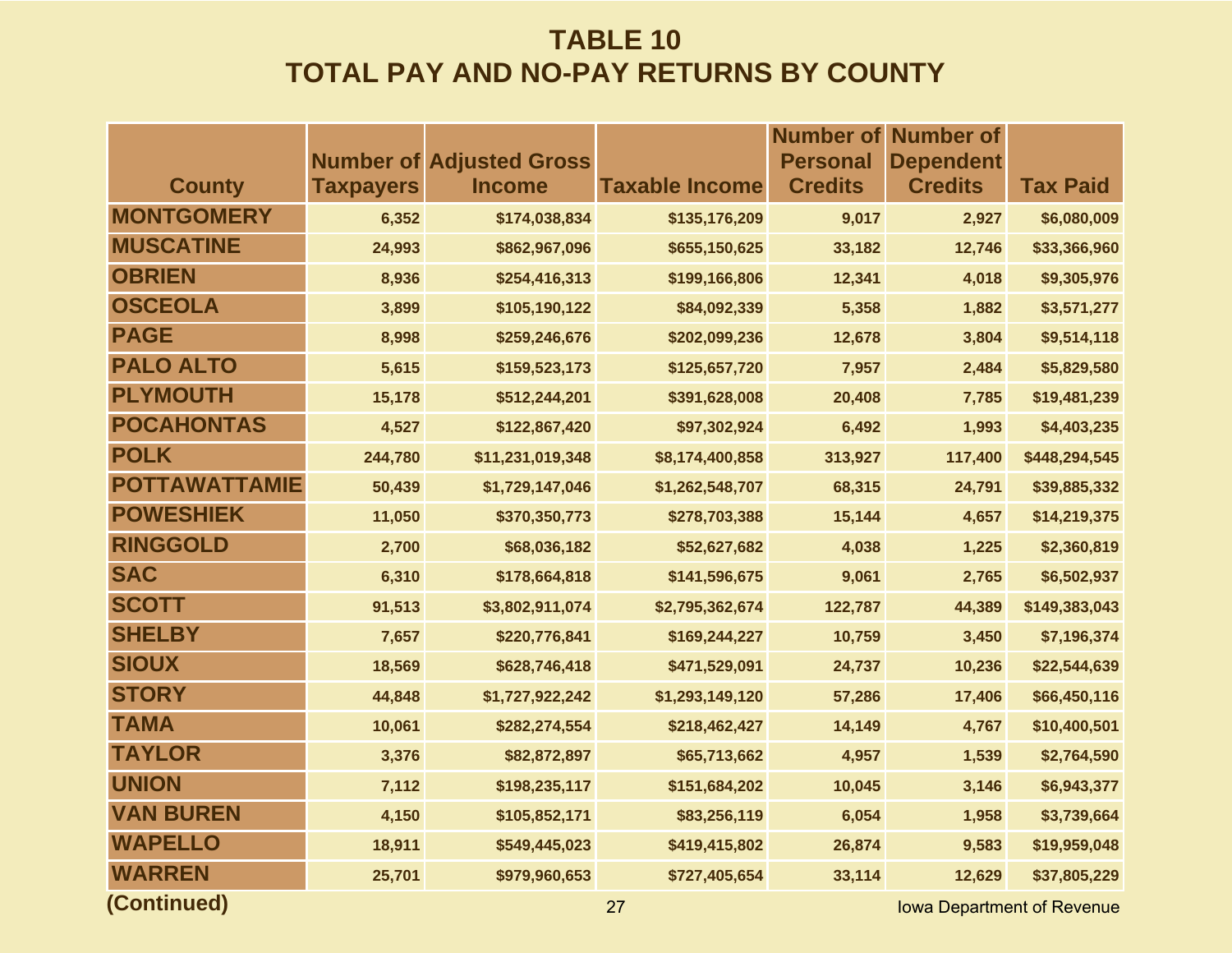|                   |                  | <b>Number of Adjusted Gross</b> |                       | Number of<br><b>Personal</b> | <b>Number of</b><br><b>Dependent</b> |                         |
|-------------------|------------------|---------------------------------|-----------------------|------------------------------|--------------------------------------|-------------------------|
| <b>County</b>     | <b>Taxpayers</b> | <b>Income</b>                   | <b>Taxable Income</b> | <b>Credits</b>               | <b>Credits</b>                       | <b>Tax Paid</b>         |
| <b>WASHINGTON</b> | 12,768           | \$394,235,117                   | \$300,576,624         | 17,402                       | 6,220                                | \$14,767,085            |
| <b>WAYNE</b>      | 3,251            | \$76,367,273                    | \$59,755,792          | 4,877                        | 1,488                                | \$2,503,654             |
| <b>WEBSTER</b>    | 20,933           | \$770,365,165                   | \$580,444,405         | 28,789                       | 9,702                                | \$31,690,747            |
| <b>WINNEBAGO</b>  | 7,135            | \$203,375,239                   | \$159,356,063         | 9,809                        | 3,010                                | \$7,266,004             |
| <b>WINNESHIEK</b> | 11,754           | \$356,175,055                   | \$272,314,320         | 15,961                       | 5,088                                | \$12,644,010            |
| <b>WOODBURY</b>   | 54,796           | \$1,786,645,172                 | \$1,347,709,414       | 74,272                       | 30,886                               | \$62,423,727            |
| <b>WORTH</b>      | 4,601            | \$132,731,177                   | \$105,879,937         | 6,257                        | 1,937                                | \$4,857,213             |
| <b>WRIGHT</b>     | 7,775            | \$223,858,632                   | \$174,140,597         | 11,127                       | 3,564                                | \$7,857,236             |
| <b>Total</b>      | 1,901,615        | \$106,733,354,743               | \$78,550,118,616      | 2,561,551                    |                                      | 890,363 \$2,462,807,267 |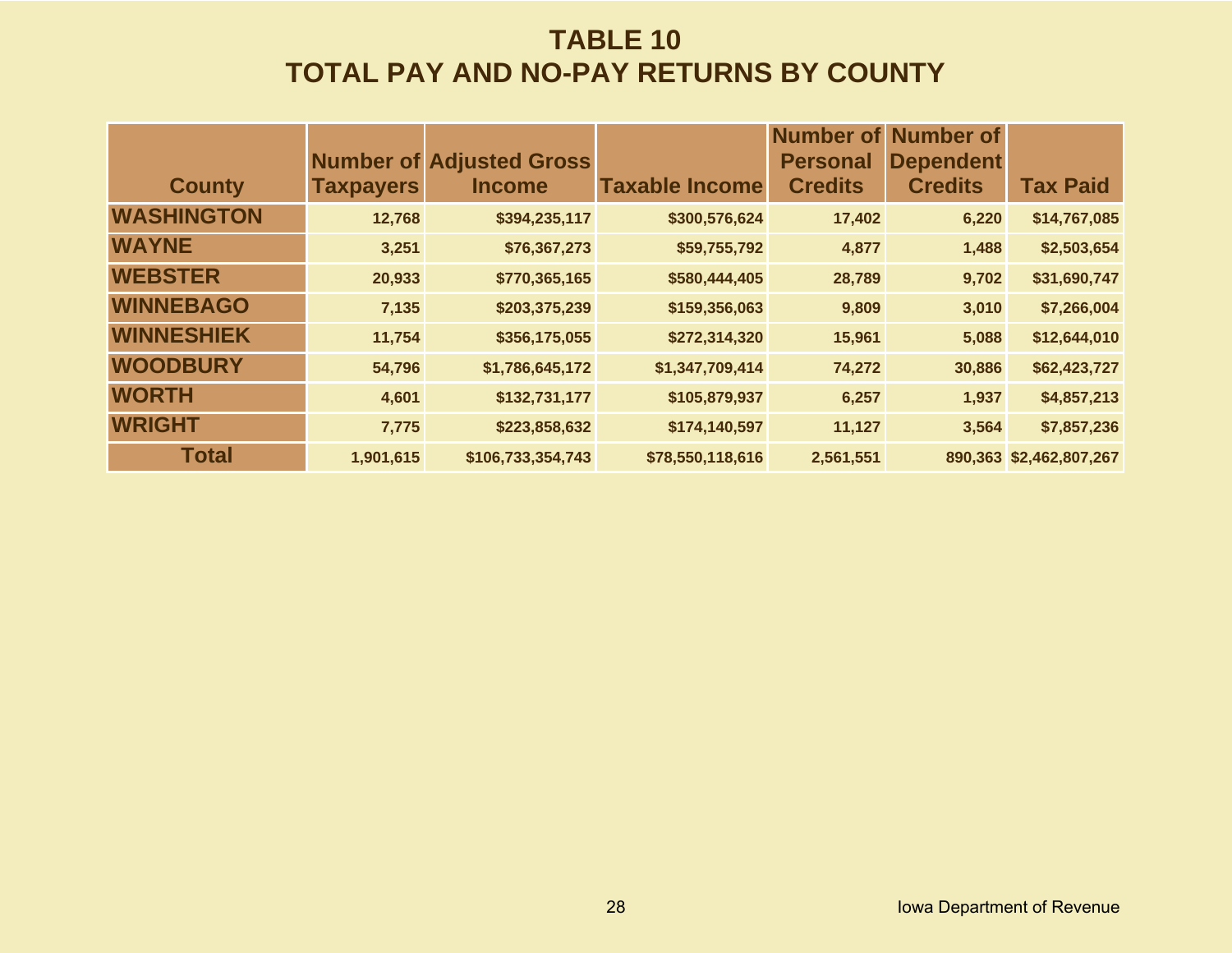## **TABLE 11 TOTAL PAY AND NO-PAY RETURNS BY ITEMIZED DEDUCTION**

|    |                       |        | Number of        | <b>Adjusted Gross</b> | <b>Federal Tax</b> | <b>Itemized</b>                   |                                  |                 |
|----|-----------------------|--------|------------------|-----------------------|--------------------|-----------------------------------|----------------------------------|-----------------|
|    | <b>AGI Class</b>      |        | <b>Taxpayers</b> | <b>Income</b>         | <b>Deduction</b>   | <b>Deduction</b>                  | <b>Taxable Income</b>            | <b>Tax Paid</b> |
| \$ | (No AGI)              |        | 7,379            | \$0                   | \$7,807,514        | \$222,693,676                     | \$1,038,812                      | \$162,813       |
| \$ | $1 - $$               | 2,999  | 20,503           | \$32,875,057          | $$-4,246,797$      | \$20,698,432                      | \$28,645,226                     | \$29,490        |
| \$ | $3,000 - $$           | 4,999  | 19,341           | \$77,622,998          | $$-211,256$        | \$41,115,346                      | \$53,036,516                     | \$74,575        |
| \$ | $5,000 - $$           | 9,999  | 52,433           | \$397,338,662         | \$11,657,398       | \$166,959,360                     | \$257,835,068                    | \$2,606,396     |
| \$ | $10,000 - $$          | 19,999 | 130,363          | \$1,982,142,066       | \$98,082,546       | \$584,317,492                     | \$1,360,560,641                  | \$33,627,167    |
| \$ | $20,000 - $$          | 29,999 | 170,332          | \$4,287,735,743       | \$277,539,373      | \$886,456,099                     | \$3,150,735,333                  | \$114,116,152   |
| \$ | $30,000 - $$          | 39,999 | 179,141          | \$6,250,708,311       | \$498,664,938      | \$1,100,358,535                   | \$4,668,857,831                  | \$200,737,650   |
| \$ | $40,000 - $$          | 49,999 | 139,606          | \$6,238,907,155       | \$578,614,077      | \$1,019,667,537                   | \$4,648,445,677                  | \$217,151,472   |
| \$ | $50,000 - $$          | 59,999 | 89,773           | \$4,901,129,342       | \$510,016,549      | \$778,893,436                     | \$3,618,656,098                  | \$178,432,699   |
| \$ | $60,000 - $$          | 74,999 | 77,184           | \$5,147,540,547       | \$592,432,100      | \$800,396,877                     | \$3,760,351,105                  | \$193,309,349   |
| \$ | $75,000 - $$          | 99,999 | 59,594           | \$5,101,110,146       | \$656,231,733      | \$778,142,110                     | \$3,672,962,167                  | \$197,148,889   |
|    | $$100,000 - $124,999$ |        | 25,654           | \$2,848,740,974       | \$410,974,443      | \$421,618,962                     | \$2,021,895,958                  | \$111,399,650   |
|    | $$125,000 - $149,999$ |        | 13,516           | \$1,843,111,391       | \$291,328,114      | \$262,327,079                     | \$1,294,878,799                  | \$72,666,032    |
|    | $$150,000 - $199,999$ |        | 14,092           | \$2,423,724,081       | \$418,676,076      | \$327,804,745                     | \$1,684,127,837                  | \$94,241,283    |
|    | $$200,000 - $249,999$ |        | 7,347            | \$1,638,155,435       | \$313,889,203      | \$215,066,213                     | \$1,114,674,423                  | \$61,815,017    |
|    | $$250,000 - $499,999$ |        | 12,965           | \$4,445,868,334       | \$954,970,388      | \$526,356,869                     | \$2,983,843,908                  | \$150,331,213   |
|    | $$500,000 - $999,999$ |        | 5,660            | \$3,902,028,074       | \$895,028,775      | \$419,864,802                     | \$2,601,665,081                  | \$103,613,608   |
|    | \$1,000,000 and over  |        | 5,279            | \$35,337,470,144      | \$6,105,253,141    | \$4,456,623,167                   | \$24,907,002,970                 | \$190,444,477   |
|    | <b>Total</b>          |        | 1,030,162        | \$86,856,208,460      |                    | \$12,616,708,315 \$13,029,360,737 | \$61,829,213,450 \$1,921,907,932 |                 |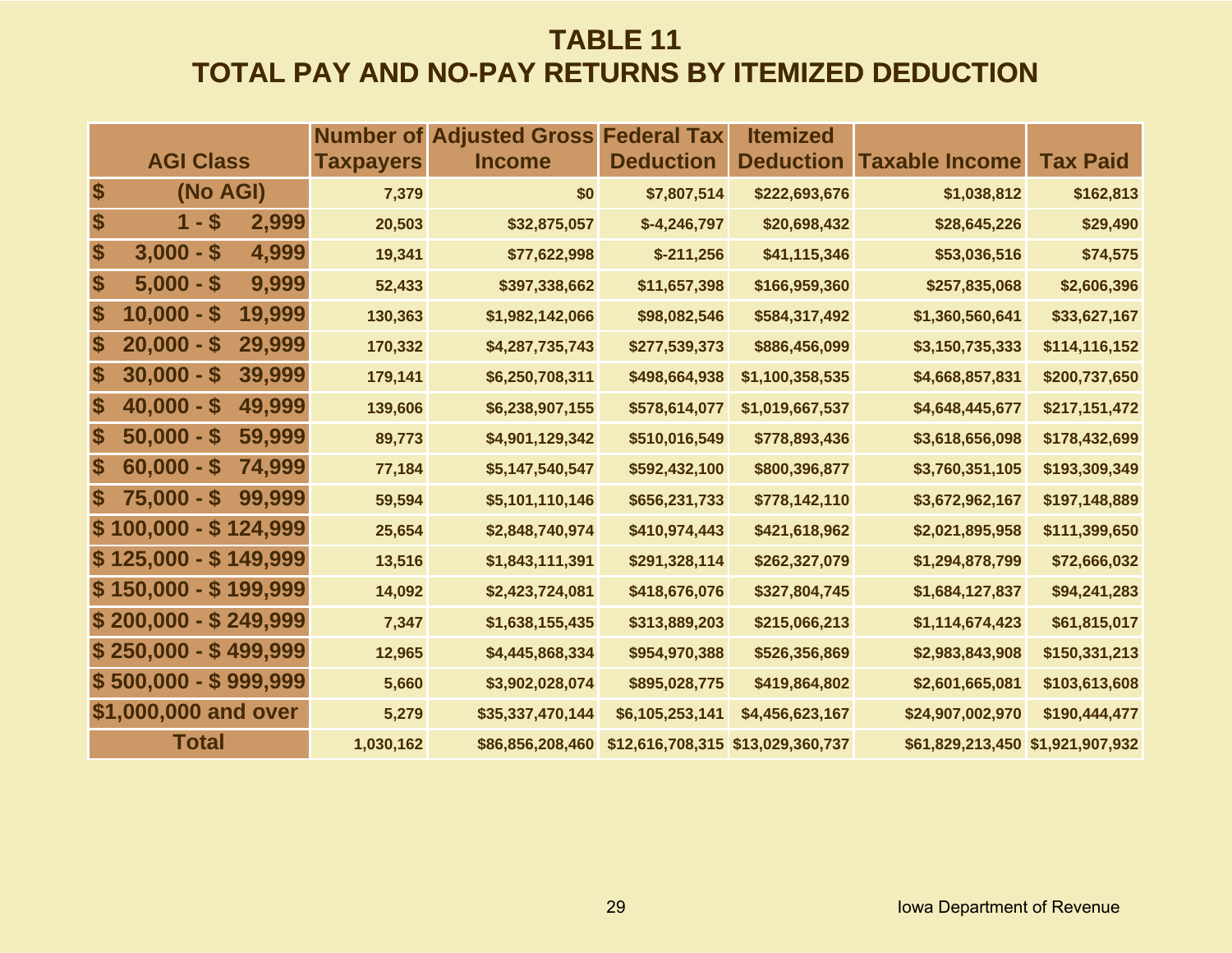## **TABLE 12 TOTAL PAY AND NO-PAY RETURNS BY STANDARD DEDUCTION**

|                             |                       |        | Number of        | <b>Adjusted Gross Federal Tax</b> |                  | <b>Standard</b>                 |                                |                 |
|-----------------------------|-----------------------|--------|------------------|-----------------------------------|------------------|---------------------------------|--------------------------------|-----------------|
|                             | <b>AGI Class</b>      |        | <b>Taxpayers</b> | <b>Income</b>                     | <b>Deduction</b> | <b>Deduction</b>                | <b>Taxable Income</b>          | <b>Tax Paid</b> |
| $\boldsymbol{\hat{\theta}}$ | (No AGI)              |        | 32,179           | \$0                               | \$4,359,864      | \$83,937,298                    | \$242,510                      | \$37,133        |
| \$                          | $1 - $$               | 2,999  | 64,992           | \$111,470,742                     | $$-298,331$      | \$92,737,352                    | \$22,776,732                   | \$10,123        |
| \$                          | $3,000 - $$           | 4,999  | 61,525           | \$246,849,359                     | \$1,264,086      | \$119,600,046                   | \$126,742,363                  | \$15,031        |
| \$                          | $5,000 - $$           | 9,999  | 143,543          | \$1,058,358,989                   | \$25,354,396     | \$298,743,601                   | \$735,620,832                  | \$3,940,918     |
| \$                          | $10,000 - $$          | 19,999 | 213,143          | \$3,163,127,727                   | \$146,493,707    | \$483,552,719                   | \$2,535,433,548                | \$55,206,422    |
| \$                          | $20,000 - $$          | 29,999 | 166,769          | \$4,116,712,100                   | \$268,770,335    | \$375,793,280                   | \$3,473,124,606 \$125,189,839  |                 |
| \$                          | $30,000 - $$          | 39,999 | 97,972           | \$3,374,378,132                   | \$279,227,379    | \$215,066,516                   | \$2,879,994,946 \$126,682,804  |                 |
| \$                          | $40,000 - $$          | 49,999 | 45,969           | \$2,037,272,437                   | \$199,848,674    | \$102,544,786                   | \$1,735,446,639                | \$83,176,774    |
| \$                          | $50,000 - $$          | 59,999 | 20,271           | \$1,101,721,481                   | \$119,395,618    | \$46,801,058                    | \$935,776,938                  | \$46,958,485    |
| \$                          | $60,000 - $$          | 74,999 | 12,290           | \$814,631,985                     | \$95,401,242     | \$29,700,305                    | \$690,208,856                  | \$35,435,125    |
| $\boldsymbol{\mathsf{s}}$   | $75,000 - $$          | 99,999 | 6,525            | \$553,149,047                     | \$67,743,616     | \$16,378,339                    | \$469,695,069                  | \$24,115,719    |
|                             | $$100,000 - $124,999$ |        | 2,180            | \$241,432,149                     | \$29,426,607     | \$5,537,164                     | \$207,052,275                  | \$10,360,727    |
|                             | $$125,000 - $149,999$ |        | 1,006            | \$137,039,040                     | \$17,257,656     | \$2,515,450                     | \$117,686,862                  | \$5,895,475     |
|                             | $$150,000 - $199,999$ |        | 1,032            | \$177,114,363                     | \$21,718,968     | \$2,668,626                     | \$153,343,094                  | \$7,004,220     |
|                             | $$200,000 - $249,999$ |        | 503              | \$111,290,944                     | \$12,688,815     | \$1,283,030                     | \$97,447,899                   | \$4,143,379     |
|                             | $$250,000 - $499,999$ |        | 835              | \$282,873,069                     | \$26,678,019     | \$2,361,030                     | \$255,761,650                  | \$6,516,532     |
|                             | $$500,000 - $999,999$ |        | 364              | \$251,601,350                     | \$24,744,480     | \$1,085,010                     | \$227,777,177                  | \$3,117,797     |
|                             | \$1,000,000 and over  |        | 355              | \$2,098,123,369                   | \$53,024,466     | \$1,058,110                     | \$2,056,773,170                | \$3,092,832     |
|                             | <b>Total</b>          |        | 871,453          | \$19,877,146,283                  |                  | \$1,393,099,597 \$1,881,363,720 | \$16,720,905,166 \$540,899,335 |                 |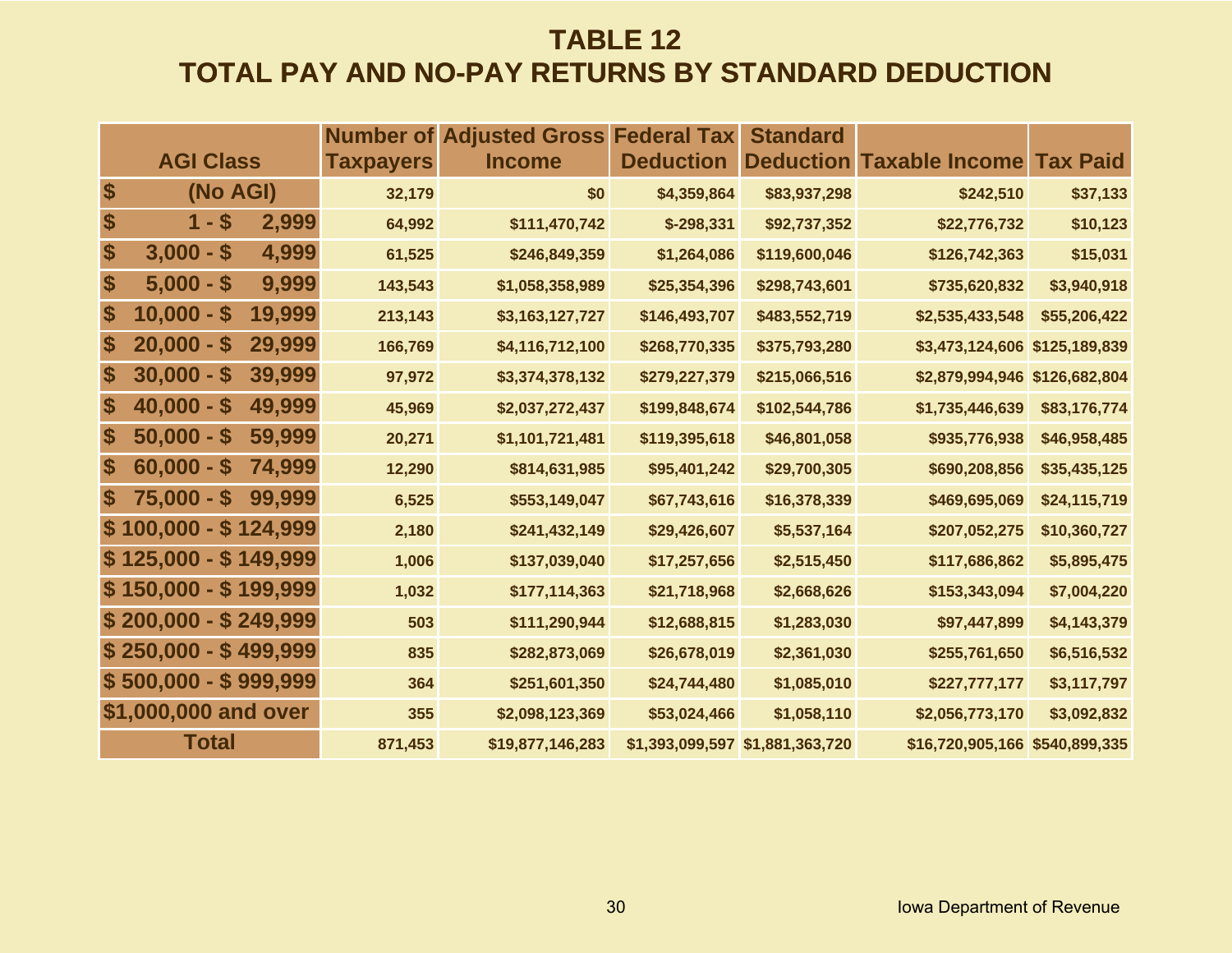### **TABLE 13 TOTAL PAY AND NO-PAY RETURNS BY CREDITS**

|                              | <b>Number of</b> |                                    | <b>Early Childhood</b><br><b>Development</b> |               | <b>Earned Income Tuition Textbook</b> |
|------------------------------|------------------|------------------------------------|----------------------------------------------|---------------|---------------------------------------|
| <b>AGI Class</b>             |                  | <b>Taxpayers Child Care Credit</b> | <b>Credit</b>                                | <b>Credit</b> | <b>Credit</b>                         |
| \$<br>(No AGI)               | 39,558           | \$37,224                           | \$5,061                                      | \$32,001      | \$16,651                              |
| \$<br>$1 - $$<br>2,999       | 85,495           | \$68,918                           | \$7,488                                      | \$33,513      | \$4,348                               |
| \$<br>$3,000 - $$<br>4,999   | 80,866           | \$146,795                          | \$9,609                                      | \$43,867      | \$15,536                              |
| \$<br>$5,000 - $$<br>9,999   | 195,976          | \$778,836                          | \$24,356                                     | \$378,609     | \$129,609                             |
| \$<br>$10,000 - $$<br>19,999 | 343,506          | \$3,088,131                        | \$111,659                                    | \$4,805,901   | \$848,795                             |
| \$<br>$20,000 - $$<br>29,999 | 337,101          | \$3,213,428                        | \$142,133                                    | \$4,931,872   | \$2,207,434                           |
| \$<br>$30,000 - $$<br>39,999 | 277,113          | \$1,389,761                        | \$108,477                                    | \$510,462     | \$2,670,359                           |
| \$<br>49,999<br>$40,000 - $$ | 185,575          | \$194,962                          | \$49,019                                     | \$0           | \$2,372,566                           |
| \$<br>$50,000 - $$<br>59,999 | 110,044          | \$0                                | \$0                                          | \$0           | \$1,663,773                           |
| \$<br>$60,000 - $$<br>74,999 | 89,474           | \$0                                | \$0                                          | \$0           | \$1,579,730                           |
| \$<br>$75,000 - $$<br>99,999 | 66,119           | \$0                                | \$0                                          | \$0           | \$1,387,428                           |
| $$100,000 - $124,999$        | 27,834           | \$0                                | \$0                                          | \$0           | \$646,529                             |
| $$125,000 - $149,999$        | 14,522           | \$0                                | \$0                                          | \$0           | \$360,369                             |
| $$150,000 - $199,999$        | 15,124           | \$0                                | \$0                                          | \$0           | \$395,294                             |
| $$200,000 - $249,999$        | 7,850            | \$0                                | \$0                                          | \$0           | \$200,803                             |
| $$250,000 - $499,999$        | 13,800           | \$0                                | \$0                                          | \$0           | \$378,028                             |
| $$500,000 - $999,999$        | 6,024            | \$0                                | \$0                                          | \$0           | \$135,517                             |
| \$1,000,000 and over         | 5,634            | \$0                                | \$0                                          | \$0           | \$42,161                              |
| <b>Total</b>                 | 1,901,615        | \$8,918,055                        | \$457,802                                    | \$10,736,225  | \$15,054,930                          |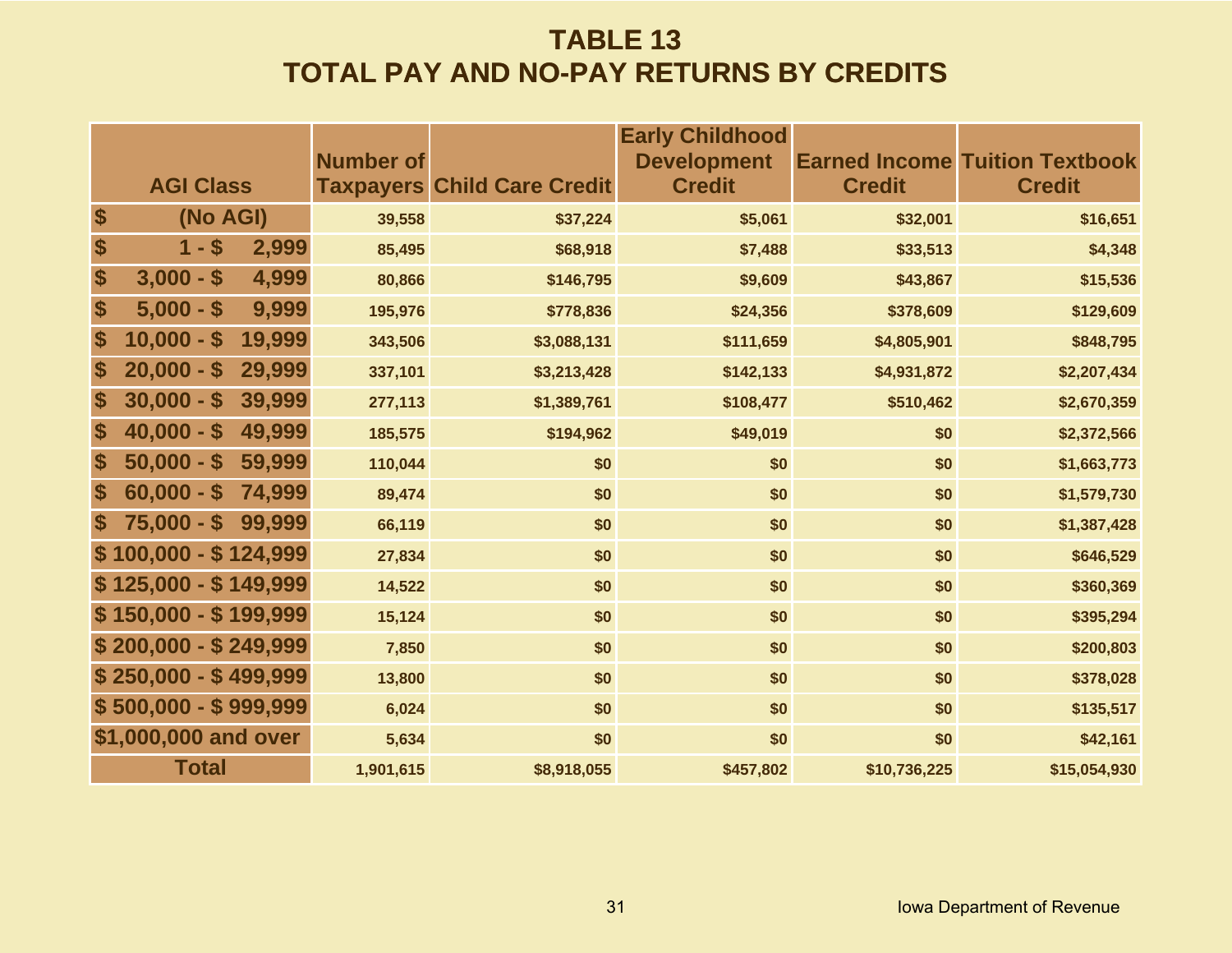### **TABLE 13 (Continued) TOTAL PAY AND NO-PAY RETURNS BY CREDITS**

|                   |                                       |                  |               |               | <b>Other</b>                                           |                         |
|-------------------|---------------------------------------|------------------|---------------|---------------|--------------------------------------------------------|-------------------------|
|                   |                                       |                  |               |               | <b>Number of Out of State Motor Fuel Nonrefundable</b> | <b>Other Refundable</b> |
|                   | <b>AGI Class</b>                      | <b>Taxpayers</b> | <b>Credit</b> | <b>Credit</b> | <b>Credits</b>                                         | <b>Credits</b>          |
| \$                | (No AGI)                              | 39,558           | \$175         | \$582,241     | \$113,739                                              | \$602,125               |
| \$                | $1 - $$<br>2,999                      | 85,495           | \$600         | \$127,582     | \$1,065                                                | \$27,092                |
| \$                | $3,000 - $$<br>4,999                  | 80,866           | \$1,488       | \$112,317     | \$2,741                                                | \$5,079                 |
| \$                | 9,999<br>$5,000 - $$                  | 195,976          | \$72,340      | \$361,740     | \$16,647                                               | \$19,732                |
| \$                | 19,999<br>$10,000 -$<br>$\mathbf{\$}$ | 343,506          | \$1,148,446   | \$765,888     | \$176,579                                              | \$129,095               |
| \$                | 29,999<br>$20,000 - $$                | 337,101          | \$4,428,672   | \$603,111     | \$439,584                                              | \$164,039               |
| \$                | $30,000 - $$<br>39,999                | 277,113          | \$6,703,478   | \$402,447     | \$684,314                                              | \$199,716               |
| \$                | $40,000 - $$<br>49,999                | 185,575          | \$6,965,985   | \$265,020     | \$865,640                                              | \$138,902               |
| \$                | $50,000 - $$<br>59,999                | 110,044          | \$5,714,234   | \$168,021     | \$869,319                                              | \$81,667                |
| \$                | $60,000 - $$<br>74,999                | 89,474           | \$6,284,001   | \$145,801     | \$1,291,560                                            | \$157,067               |
| $\boldsymbol{\$}$ | 99,999<br>$75,000 - $$                | 66,119           | \$6,130,308   | \$120,014     | \$2,025,626                                            | \$252,413               |
|                   | $100,000 - $124,999$                  | 27,834           | \$3,056,823   | \$45,280      | \$1,629,198                                            | \$316,413               |
|                   | $$125,000 - $149,999$                 | 14,522           | \$2,194,276   | \$27,923      | \$1,465,759                                            | \$126,849               |
|                   | $$150,000 - $199,999$                 | 15,124           | \$2,607,954   | \$37,451      | \$2,126,514                                            | \$301,051               |
|                   | $$200,000 - $249,999$                 | 7,850            | \$1,912,179   | \$26,626      | \$1,624,620                                            | \$115,700               |
|                   | $$250,000 - $499,999$                 | 13,800           | \$4,786,899   | \$48,514      | \$5,818,707                                            | \$897,939               |
|                   | $$500,000 - $999,999$                 | 6,024            | \$4,186,189   | \$13,397      | \$8,739,960                                            | \$1,009,986             |
|                   | \$1,000,000 and over                  | 5,634            | \$8,698,592   | \$28,006      | \$63,413,583                                           | \$2,914,593             |
|                   | <b>Total</b>                          | 1,901,615        | \$64,892,639  | \$3,881,379   | \$91,305,155                                           | \$7,459,458             |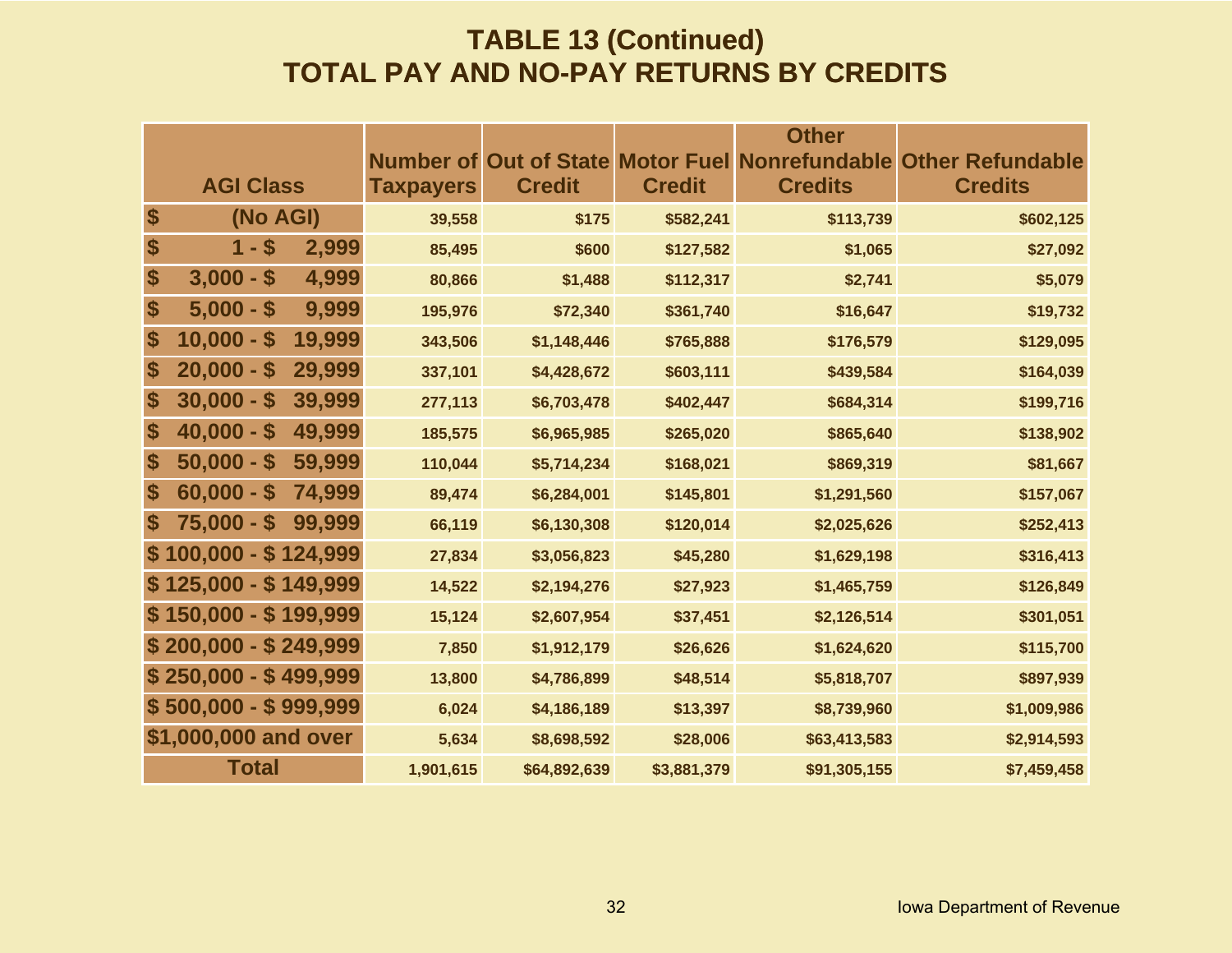# **STATISTICAL APPENDIX RESIDENT RETURNS**

#### **GLOSSARY OF TERMS**

Pay Returns — returns with tax liability greater than zero.

No Pay Returns — returns with a tax liability equal to zero.

Filing Status:

Single — Includes filing status 1 (single) , 5 (unmarried head of household), and 6 (surviving spouse).

Married Joint — filing status 2 (one return filed by the married couple). — Counted as one taxpayer.

Married Separate — filing status 3 (married couple filing separately on a combined return) — Counted as two taxpayers.

Or

filing status 4 (married couple filing on separate returns) — Counted as separate taxpayers.

Adjusted Gross Income (AGI) — from line 26 Iowa 1040 or line 4 IA 1040A.

Net Taxable Income — from line 42 IA 1040 or line 8 IA 1040A.

Tax Paid — from line 55 IA 1040 (less any refundable credits other than withholding or estimates) or line 13 IA 1040A.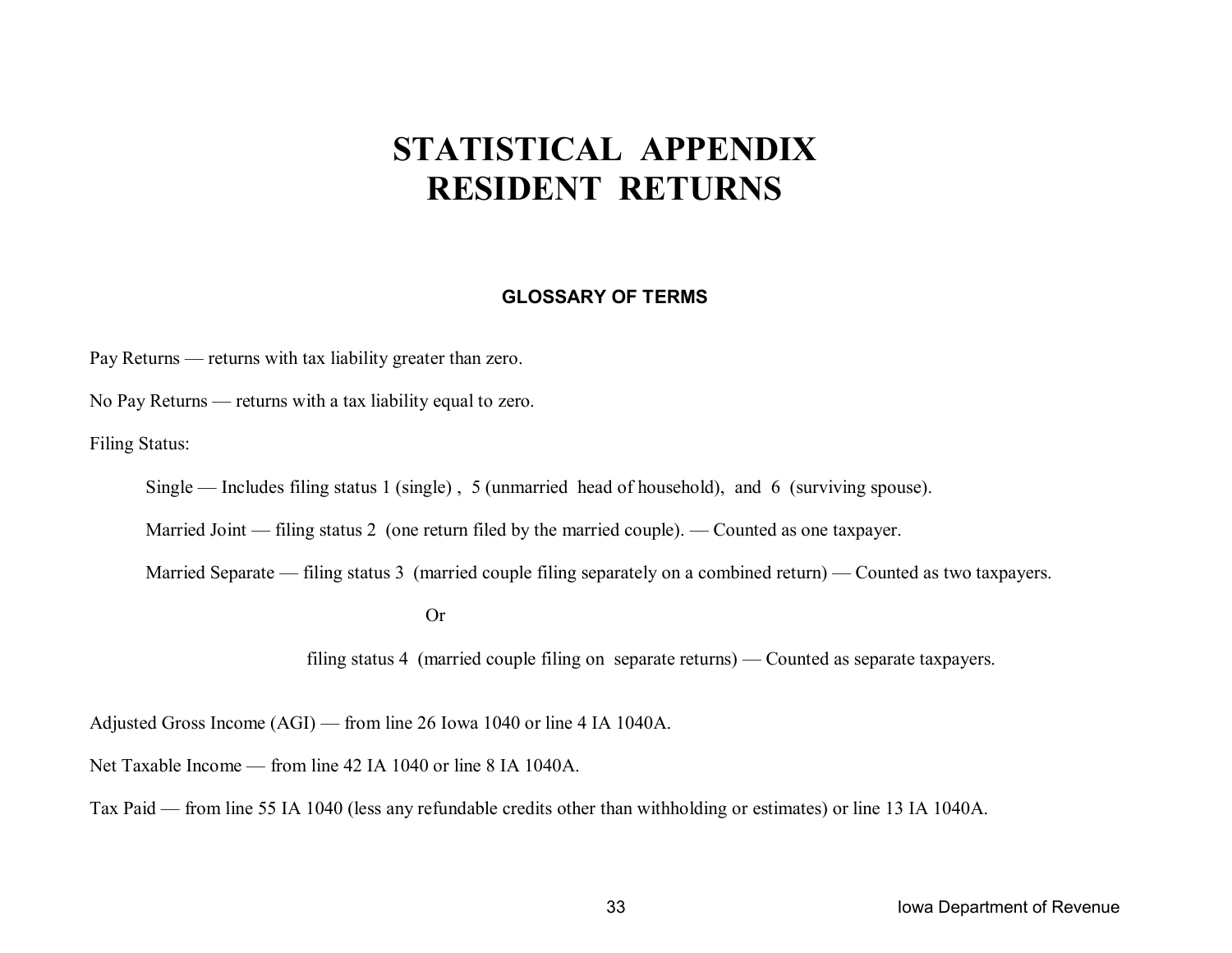### **TABLE 1-R RESIDENT PAY AND NO-PAY RETURNS**

|                           |                                         |        |                  |                                                  |                       | <b>Number of</b>                  | Number of                          |                         |
|---------------------------|-----------------------------------------|--------|------------------|--------------------------------------------------|-----------------------|-----------------------------------|------------------------------------|-------------------------|
|                           | <b>AGI Class</b>                        |        | <b>Taxpayers</b> | <b>Number of Adjusted Gross</b><br><b>Income</b> | <b>Taxable Income</b> | <b>Personal</b><br><b>Credits</b> | <b>Dependent</b><br><b>Credits</b> | <b>Tax Paid</b>         |
| \$                        | (No AGI)                                |        | 35,690           | \$0                                              | \$946,362             | 78,519                            | 7,359                              | \$188,308               |
| $\boldsymbol{\$}$         | $1 - $$                                 | 2,999  | 75,691           | \$127,640,351                                    | \$46,230,770          | 110,247                           | 8,439                              | \$35,846                |
| $\boldsymbol{\$}$         | $3,000 - $$                             | 4,999  | 72,420           | \$290,857,522                                    | \$160,372,801         | 101,959                           | 9,385                              | \$87,434                |
| \$                        | $5,000 - $$                             | 9,999  |                  |                                                  |                       |                                   |                                    |                         |
|                           |                                         |        | 179,705          | \$1,336,569,442                                  | \$911,494,176         | 259,598                           | 32,766                             | \$6,248,061             |
| \$                        | $10,000 -$<br>S                         | 19,999 | 319,068          | \$4,780,924,234                                  | \$3,623,884,198       | 451,674                           | 106,623                            | \$85,831,817            |
| \$                        | $20,000 -$<br>$\boldsymbol{\mathsf{s}}$ | 29,999 | 314,078          | \$7,831,147,100                                  | \$6,185,141,840       | 406,289                           | 140,896                            | \$232,132,054           |
| \$                        | $30,000 - $$                            | 39,999 | 258,787          | \$8,987,969,700                                  | \$7,070,821,049       | 318,113                           | 141,479                            | \$318,550,490           |
| \$                        | $40,000 - $$                            | 49,999 | 171,592          | \$7,649,931,053                                  | \$5,927,122,928       | 208,581                           | 112,038                            | \$291,925,409           |
| \$                        | $50,000 - $$                            | 59,999 | 99,662           | \$5,434,292,637                                  | \$4,148,564,650       | 122,292                           | 73,220                             | \$218,247,265           |
| \$                        | $60,000 - $$                            | 74,999 | 78,612           | \$5,234,749,346                                  | \$3,942,324,228       | 98,750                            | 63,992                             | \$220,490,780           |
| $\boldsymbol{\mathsf{s}}$ | $75,000 - $$                            | 99,999 | 55,416           | \$4,733,279,528                                  | \$3,505,442,016       | 71,744                            | 49,475                             | \$210,903,393           |
|                           | $$100,000 - $124,999$                   |        | 21,986           | \$2,438,949,222                                  | \$1,780,101,066       | 29,470                            | 21,116                             | \$115,131,913           |
|                           | $$125,000 - $149,999$                   |        | 11,146           | \$1,519,199,667                                  | \$1,096,288,425       | 15,092                            | 10,942                             | \$74,023,013            |
|                           | $$150,000 - $199,999$                   |        | 10,957           | \$1,881,576,576                                  | \$1,343,154,151       | 14,979                            | 11,043                             | \$94,646,281            |
|                           | $$200,000 - $249,999$                   |        | 5,378            | \$1,197,337,434                                  | \$839,979,941         | 7,355                             | 5,480                              | \$61,066,587            |
|                           | $$250,000 - $499,999$                   |        | 8,313            | \$2,803,016,236                                  | \$1,929,202,549       | 11,342                            | 8,896                              | \$144,046,156           |
|                           | $$500,000 - $999,999$                   |        | 2,857            | \$1,936,383,818                                  | \$1,310,283,709       | 3,977                             | 3,035                              | \$97,338,326            |
|                           | \$1,000,000 and over                    |        | 1,293            | \$3,449,016,131                                  | \$2,392,254,838       | 1,854                             | 1,083                              | \$144,050,383           |
|                           | <b>Total</b>                            |        | 1,722,651        | \$61,632,839,997                                 | \$46,213,609,697      | 2,311,835                         |                                    | 807,267 \$2,314,943,516 |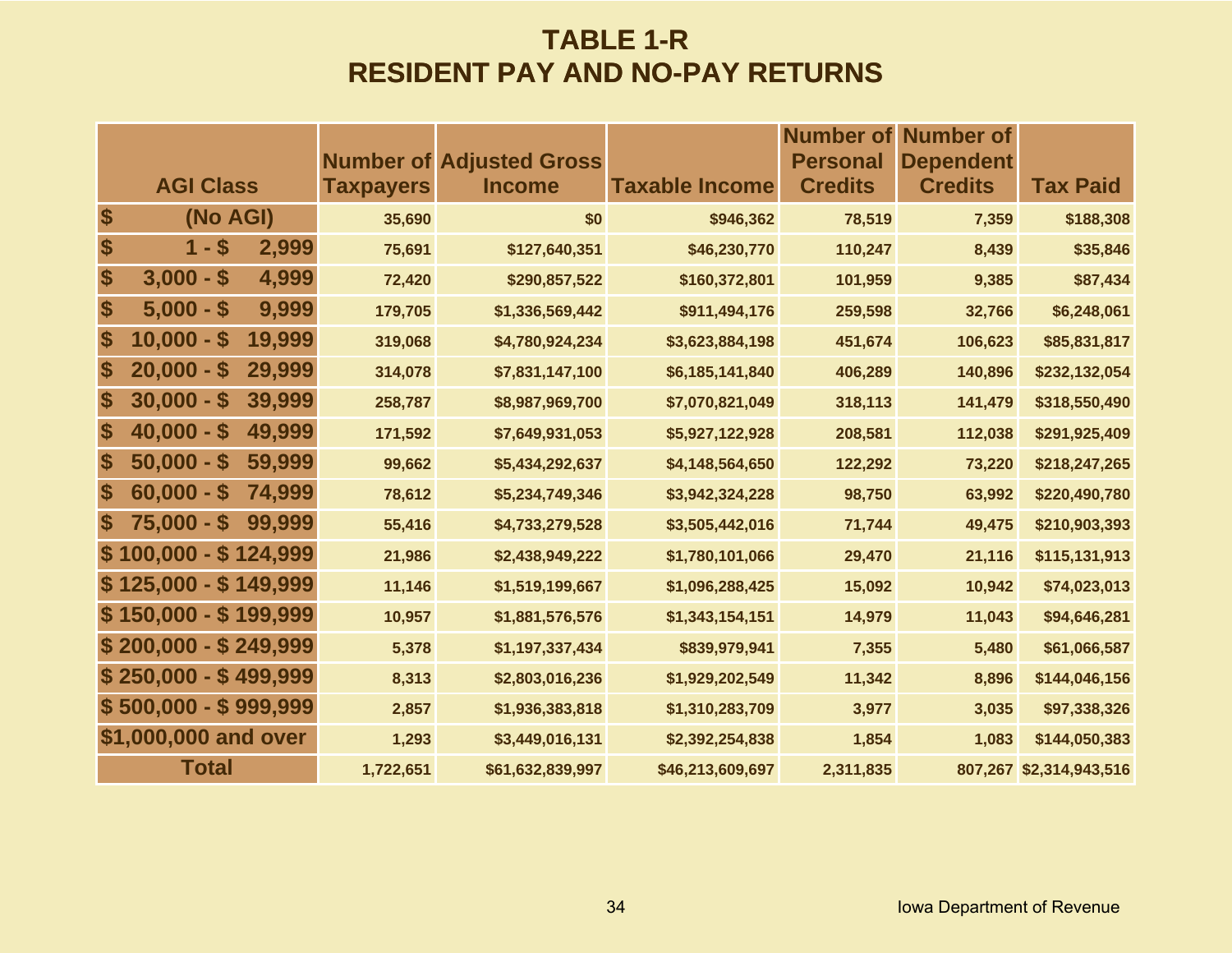### **TABLE 2-R RESIDENT PAY RETURNS**

|                   |                                         |        |                  |                                                  |                       | <b>Number of</b>                  | Number of                          |                         |
|-------------------|-----------------------------------------|--------|------------------|--------------------------------------------------|-----------------------|-----------------------------------|------------------------------------|-------------------------|
|                   | <b>AGI Class</b>                        |        | <b>Taxpayers</b> | <b>Number of Adjusted Gross</b><br><b>Income</b> | <b>Taxable Income</b> | <b>Personal</b><br><b>Credits</b> | <b>Dependent</b><br><b>Credits</b> | <b>Tax Paid</b>         |
| $\boldsymbol{\$}$ | (No AGI)                                |        | 198              | \$0                                              | \$457,744             | 330                               | 46                                 | \$188,308               |
| \$                | $1 - $$                                 | 2,999  | 691              | \$1,229,052                                      | \$2,541,821           | 789                               | 62                                 | \$35,846                |
| \$                | $3,000 - $$                             | 4,999  | 3,877            | \$16,969,892                                     | \$16,909,883          | 4,077                             | 121                                | \$87,434                |
| \$                | $5,000 - $$                             | 9,999  | 85,207           | \$669,398,619                                    | \$521,995,288         | 100,636                           | 3,219                              | \$6,248,061             |
| \$                | $10,000 -$<br>$\boldsymbol{\mathsf{s}}$ | 19,999 | 261,639          | \$3,981,732,599                                  | \$3,150,663,547       | 335,345                           | 46,101                             | \$85,831,817            |
| \$                | $20,000 -$<br>$\mathbf{\$}$             | 29,999 | 303,596          | \$7,578,350,395                                  | \$6,051,182,316       | 388,312                           | 132,896                            | \$232,132,054           |
| \$                | $30,000 - $$                            | 39,999 | 253,879          | \$8,818,869,449                                  | \$6,980,784,842       | 310,407                           | 139,442                            | \$318,550,490           |
| S                 | $40,000 - $$                            | 49,999 | 168,914          | \$7,530,806,708                                  | \$5,862,233,088       | 204,398                           | 110,967                            | \$291,925,409           |
| \$                | $50,000 - $$                            | 59,999 | 98,209           | \$5,355,162,747                                  | \$4,103,677,485       | 119,951                           | 72,570                             | \$218,247,265           |
| \$                | $60,000 - $$                            | 74,999 | 77,509           | \$5,161,133,781                                  | \$3,898,201,035       | 96,992                            | 63,318                             | \$220,490,780           |
| $\mathbf s$       | $75,000 - $$                            | 99,999 | 54,554           | \$4,659,713,610                                  | \$3,460,501,858       | 70,328                            | 48,931                             | \$210,903,393           |
|                   | $$100,000 - $124,999$                   |        | 21,623           | \$2,398,733,316                                  | \$1,755,336,300       | 28,844                            | 20,838                             | \$115,131,913           |
|                   | $$125,000 - $149,999$                   |        | 10,931           | \$1,489,730,291                                  | \$1,077,975,959       | 14,749                            | 10,773                             | \$74,023,013            |
|                   | $$150,000 - $199,999$                   |        | 10,751           | \$1,846,451,648                                  | \$1,323,256,990       | 14,597                            | 10,903                             | \$94,646,281            |
|                   | $$200,000 - $249,999$                   |        | 5,268            | \$1,172,868,855                                  | \$825,542,573         | 7,165                             | 5,377                              | \$61,066,587            |
|                   | $$250,000 - $499,999$                   |        | 8,123            | \$2,738,065,772                                  | \$1,892,719,269       | 10,990                            | 8,772                              | \$144,046,156           |
|                   | $$500,000 - $999,999$                   |        | 2,781            | \$1,885,142,448                                  | \$1,281,687,201       | 3,832                             | 2,983                              | \$97,338,326            |
|                   | \$1,000,000 and over                    |        | 1,233            | \$3,102,357,039                                  | \$2,150,637,385       | 1,737                             | 1,045                              | \$144,050,383           |
|                   | <b>Total</b>                            |        | 1,368,983        | \$58,406,716,221                                 | \$44,356,304,584      | 1,713,479                         |                                    | 678,364 \$2,314,943,516 |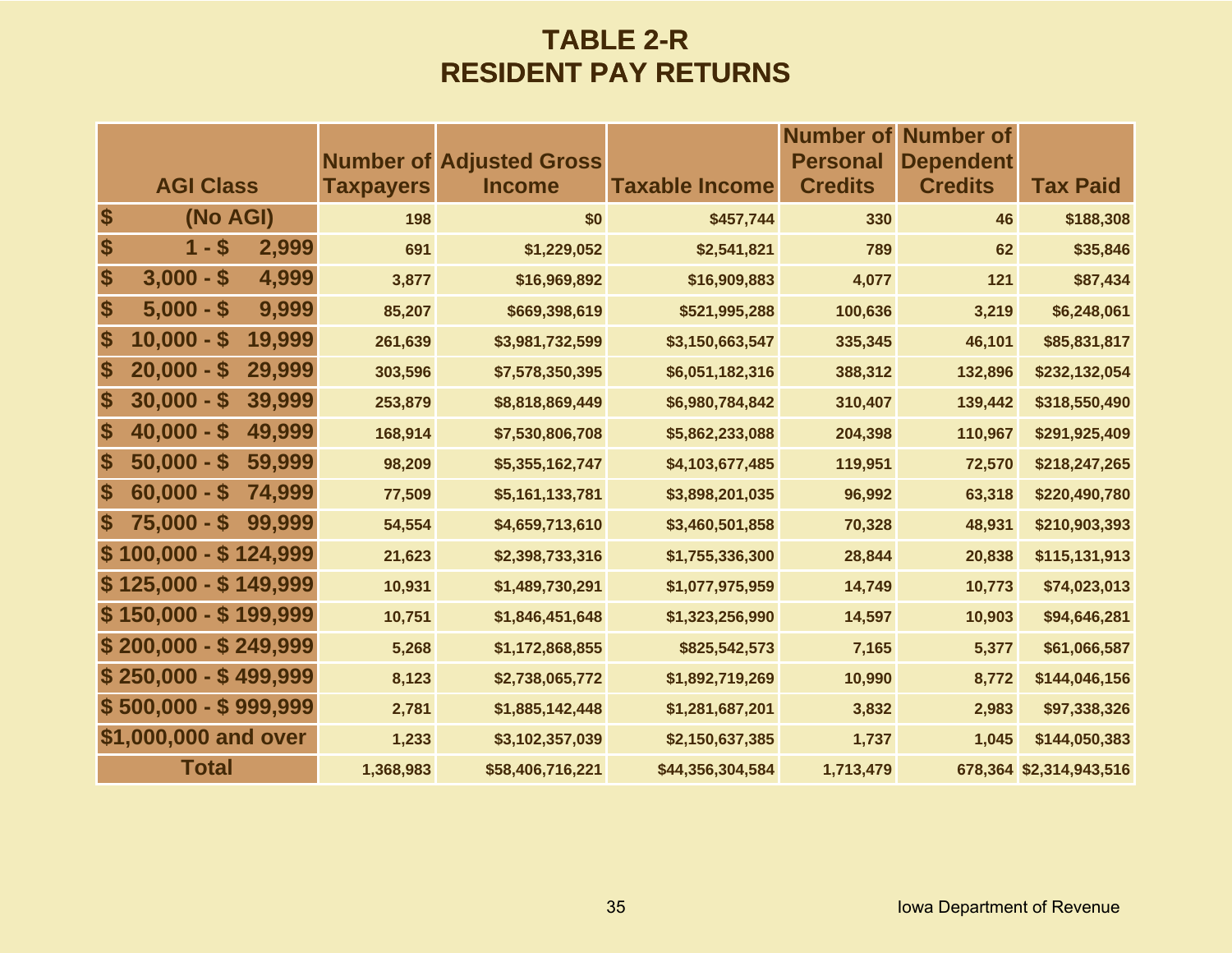### **TABLE 3-R RESIDENT NO-PAY RETURNS**

|                   |                        |                  |                                                  |                       |                                   | <b>Number of Number of</b>         |                 |
|-------------------|------------------------|------------------|--------------------------------------------------|-----------------------|-----------------------------------|------------------------------------|-----------------|
|                   | <b>AGI Class</b>       | <b>Taxpayers</b> | <b>Number of Adjusted Gross</b><br><b>Income</b> | <b>Taxable Income</b> | <b>Personal</b><br><b>Credits</b> | <b>Dependent</b><br><b>Credits</b> | <b>Tax Paid</b> |
| \$                | (No AGI)               | 35,492           | \$0                                              | \$488,618             | 78,189                            | 7,313                              | \$0             |
| \$                | $1 - $$<br>2,999       | 75,000           | \$126,411,299                                    | \$43,688,949          | 109,458                           | 8,377                              | \$0             |
| \$                | $3,000 - $$<br>4,999   | 68,543           | \$273,887,630                                    | \$143,462,918         | 97,882                            | 9,264                              | \$0             |
| \$                | 9,999<br>$5,000 - $$   | 94,498           | \$667,170,823                                    | \$389,498,888         | 158,962                           | 29,547                             | \$0             |
| \$                | $10,000 - $$<br>19,999 | 57,429           | \$799,191,635                                    | \$473,220,651         | 116,329                           | 60,522                             | \$0             |
| \$                | 29,999<br>$20,000 - $$ | 10,482           | \$252,796,705                                    | \$133,959,524         | 17,977                            | 8,000                              | \$0             |
| \$                | $30,000 - $$<br>39,999 | 4,908            | \$169,100,251                                    | \$90,036,207          | 7,706                             | 2,037                              | \$0             |
| $\boldsymbol{\$}$ | $40,000 - $$<br>49,999 | 2,678            | \$119,124,345                                    | \$64,889,840          | 4,183                             | 1,071                              | \$0             |
| $\boldsymbol{\$}$ | $50,000 - $$<br>59,999 | 1,453            | \$79,129,890                                     | \$44,887,165          | 2,341                             | 650                                | \$0             |
| $\boldsymbol{\$}$ | $60,000 - $$<br>74,999 | 1,103            | \$73,615,565                                     | \$44,123,193          | 1,758                             | 674                                | \$0             |
| S                 | $75,000 - $$<br>99,999 | 862              | \$73,565,918                                     | \$44,940,158          | 1,416                             | 544                                | \$0             |
|                   | $$100,000 - $124,999$  | 363              | \$40,215,906                                     | \$24,764,766          | 626                               | 278                                | \$0             |
|                   | $$125,000 - $149,999$  | 215              | \$29,469,376                                     | \$18,312,466          | 343                               | 169                                | \$0             |
|                   | $$150,000 - $199,999$  | 206              | \$35,124,928                                     | \$19,897,161          | 382                               | 140                                | \$0             |
|                   | $$200,000 - $249,999$  | 110              | \$24,468,579                                     | \$14,437,368          | 190                               | 103                                | \$0             |
|                   | $$250,000 - $499,999$  | 190              | \$64,950,464                                     | \$36,483,280          | 352                               | 124                                | \$0             |
|                   | $$500,000 - $999,999$  | 76               | \$51,241,370                                     | \$28,596,508          | 145                               | 52                                 | \$0             |
|                   | \$1,000,000 and over   | 60               | \$346,659,092                                    | \$241,617,453         | 117                               | 38                                 | \$0             |
|                   | <b>Total</b>           | 353,668          | \$3,226,123,776                                  | \$1,857,305,113       | 598,356                           | 128,903                            | \$0             |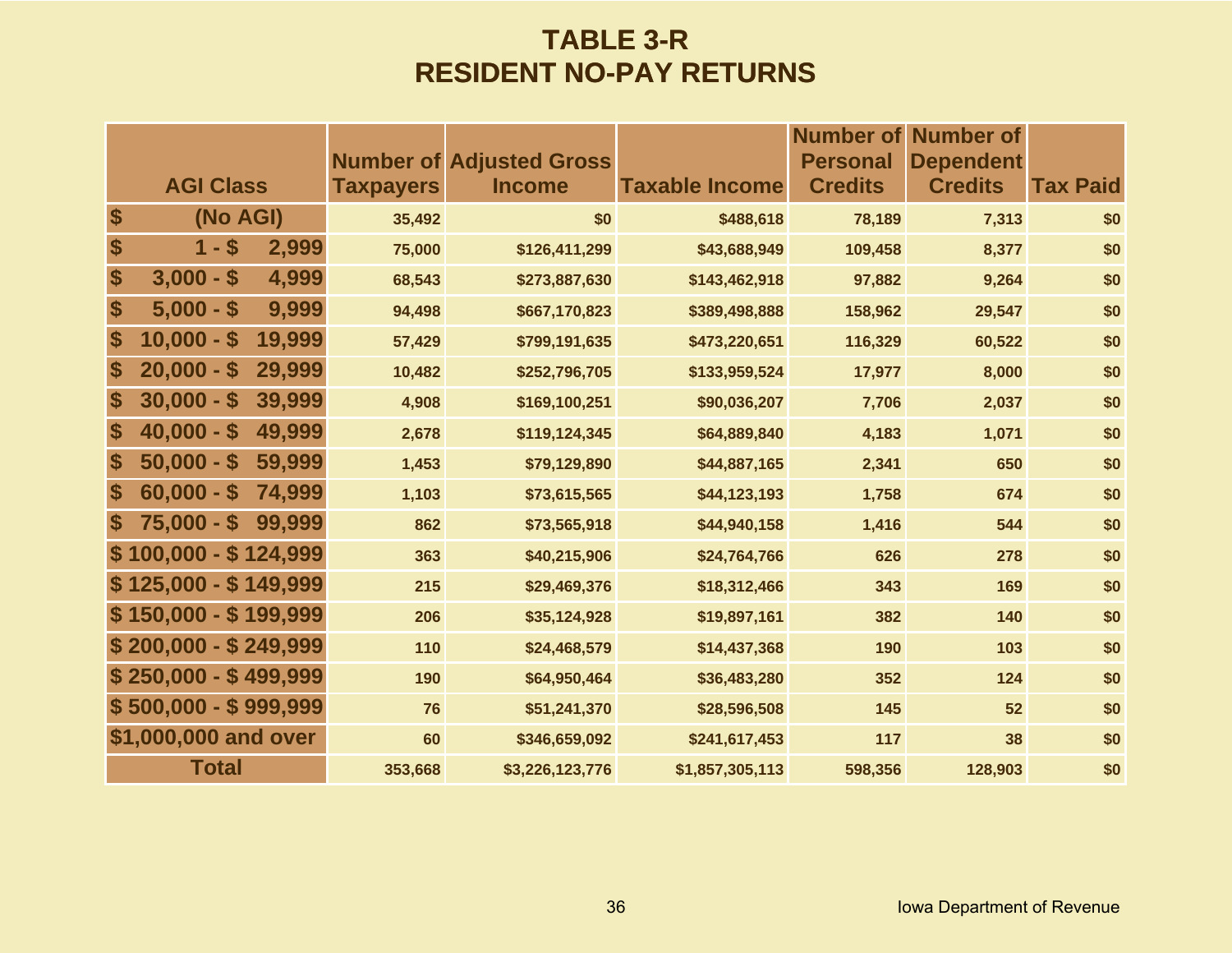### **TABLE 4-R RESIDENT SINGLE PAY RETURNS**

|                           |                       |        |                | <b>Number of Adjusted Gross</b> |                       | <b>Number of</b><br><b>Personal</b> | <b>Number of</b><br><b>Dependent</b> |                       |
|---------------------------|-----------------------|--------|----------------|---------------------------------|-----------------------|-------------------------------------|--------------------------------------|-----------------------|
|                           | <b>AGI Class</b>      |        | <b>Returns</b> | <b>Income</b>                   | <b>Taxable Income</b> | <b>Credits</b>                      | <b>Credits</b>                       | <b>Tax Paid</b>       |
| \$                        | (No AGI)              |        | 43             | \$0                             | \$11,923              | 53                                  | $6\phantom{a}$                       | \$12,536              |
| \$                        | $1 - $$               | 2,999  | 111            | \$214,450                       | \$52,001              | 119                                 | $5\overline{)}$                      | \$5,751               |
| \$                        | $3,000 - $$           | 4,999  | 157            | \$652,651                       | \$390,970             | 175                                 | $\overline{\mathbf{4}}$              | \$1,880               |
| \$                        | $5,000 - $$           | 9,999  | 38,183         | \$301,769,717                   | \$224,345,492         | 42,891                              | 116                                  | \$2,538,073           |
| \$                        | $10,000 - $$          | 19,999 | 111,913        | \$1,689,435,897                 | \$1,337,626,948       | 135,994                             | 13,614                               | \$36,098,480          |
| \$                        | $20,000 - $$          | 29,999 | 117,494        | \$2,916,530,415                 | \$2,328,498,606       | 156,432                             | 46,168                               | \$86,728,858          |
| \$                        | $30,000 - $$          | 39,999 | 82,664         | \$2,858,451,947                 | \$2,245,802,849       | 108,206                             | 29,371                               | \$101,518,486         |
| $\boldsymbol{\$}$         | $40,000 - $$          | 49,999 | 46,879         | \$2,084,810,731                 | \$1,593,865,449       | 61,419                              | 16,129                               | \$78,951,867          |
| $\boldsymbol{\$}$         | $50,000 - $$          | 59,999 | 24,220         | \$1,318,812,257                 | \$984,265,438         | 32,051                              | 8,122                                | \$52,044,933          |
| $\boldsymbol{\$}$         | $60,000 - $$          | 74,999 | 16,882         | \$1,121,702,956                 | \$824,683,561         | 22,705                              | 5,600                                | \$46,511,524          |
| $\boldsymbol{\mathsf{s}}$ | $75,000 - $$          | 99,999 | 10,203         | \$868,150,235                   | \$631,372,020         | 14,070                              | 3,179                                | \$38,338,287          |
|                           | $$100,000 - $124,999$ |        | 3,533          | \$391,501,983                   | \$282,685,267         | 5,055                               | 990                                  | \$18,572,602          |
|                           | $$125,000 - $149,999$ |        | 1,636          | \$222,452,950                   | \$159,624,720         | 2,392                               | 459                                  | \$10,975,348          |
|                           | $$150,000 - $199,999$ |        | 1,503          | \$256,680,297                   | \$185,014,440         | 2,222                               | 449                                  | \$13,226,662          |
|                           | $$200,000 - $249,999$ |        | 700            | \$155,636,831                   | \$111,319,184         | 1,014                               | 236                                  | \$8,215,533           |
|                           | $$250,000 - $499,999$ |        | 1,051          | \$349,459,278                   | \$248,148,900         | 1,525                               | 292                                  | \$18,814,032          |
|                           | $$500,000 - $999,999$ |        | 300            | \$197,950,442                   | \$138,608,352         | 434                                 | 81                                   | \$10,286,344          |
|                           | \$1,000,000 and over  |        | 164            | \$435,160,114                   | \$309,483,276         | 229                                 | 55                                   | \$19,730,769          |
|                           | <b>Total</b>          |        | 457,636        | \$15,169,373,151                | \$11,605,799,396      | 586,986                             |                                      | 124,876 \$542,571,965 |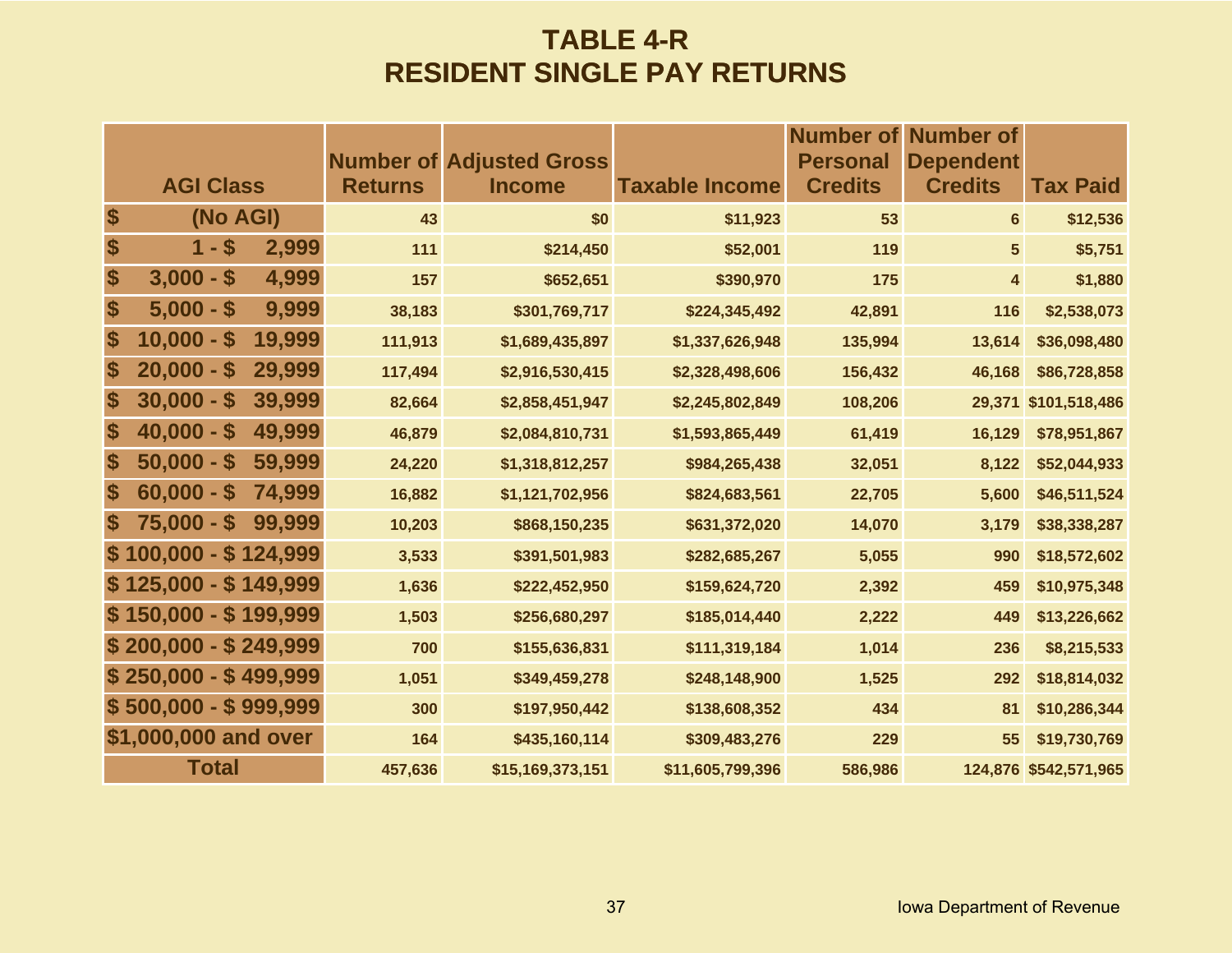### **TABLE 5-R RESIDENT SINGLE NO-PAY RETURNS**

|                           |                        |                  | <b>Number of Adjusted Gross</b> |                       | <b>Number of</b><br><b>Personal</b> | Number of<br><b>Dependent</b> |                 |
|---------------------------|------------------------|------------------|---------------------------------|-----------------------|-------------------------------------|-------------------------------|-----------------|
|                           | <b>AGI Class</b>       | <b>Taxpayers</b> | <b>Income</b>                   | <b>Taxable Income</b> | <b>Credits</b>                      | <b>Credits</b>                | <b>Tax Paid</b> |
| $\boldsymbol{\$}$         | (No AGI)               | 14,362           | \$0                             | \$19,804              | 21,643                              | 1,174                         | \$0             |
| $\boldsymbol{\$}$         | $1 - $$<br>2,999       | 44,164           | \$77,564,092                    | \$16,355,926          | 55,117                              | 5,434                         | \$0             |
| $\boldsymbol{\$}$         | $3,000 - $$<br>4,999   | 43,329           | \$174,001,684                   | \$90,241,908          | 53,587                              | 6,266                         | \$0             |
| \$                        | $5,000 - $$<br>9,999   | 63,358           | \$446,155,913                   | \$282,927,004         | 87,735                              | 20,322                        | \$0             |
| \$                        | $10,000 - $$<br>19,999 | 35,393           | \$497,600,091                   | \$314,140,824         | 64,501                              | 41,020                        | \$0             |
| $\boldsymbol{\$}$         | 29,999<br>$20,000 - $$ | 6,207            | \$149,081,085                   | \$87,128,085          | 9,744                               | 4,012                         | \$0             |
| $\boldsymbol{\$}$         | $30,000 - $$<br>39,999 | 2,686            | \$92,348,069                    | \$49,308,401          | 3,834                               | 566                           | \$0             |
| $\boldsymbol{\mathsf{s}}$ | $40,000 - $$<br>49,999 | 1,257            | \$55,682,138                    | \$28,283,748          | 1,798                               | 203                           | \$0             |
| $\boldsymbol{\mathsf{s}}$ | $50,000 - $$<br>59,999 | 557              | \$30,216,707                    | \$16,471,175          | 771                                 | 79                            | \$0             |
| $\boldsymbol{\mathsf{s}}$ | $60,000 - $$<br>74,999 | 306              | \$20,353,645                    | \$11,331,433          | 424                                 | 85                            | \$0             |
| S                         | $75,000 - $$<br>99,999 | 186              | \$15,787,614                    | \$9,018,509           | 257                                 | 42                            | \$0             |
|                           | $$100,000 - $124,999$  | 67               | \$7,473,482                     | \$4,197,639           | 95                                  | 17                            | \$0             |
|                           | $$125,000 - $149,999$  | 28               | \$3,858,722                     | \$1,614,490           | 37                                  | 4                             | \$0             |
|                           | $$150,000 - $199,999$  | 22               | \$3,720,325                     | \$1,524,238           | 31                                  | $\overline{2}$                | \$0             |
|                           | $$200,000 - $249,999$  | 11               | \$2,384,191                     | \$1,321,824           | 15                                  | 8                             | \$0             |
|                           | $$250,000 - $499,999$  | 29               | \$10,016,751                    | \$5,073,579           | 43                                  | $\overline{\mathbf{3}}$       | \$0             |
|                           | $$500,000 - $999,999$  | 14               | \$9,231,539                     | \$5,307,437           | 22                                  | $\overline{\mathbf{3}}$       | \$0             |
|                           | \$1,000,000 and over   | 14               | \$207,181,758                   | \$156,463,578         | 20                                  | $\mathbf{1}$                  | \$0             |
|                           | <b>Total</b>           | 211,990          | \$1,802,657,806                 | \$1,080,729,602       | 299,674                             | 79,241                        | \$0             |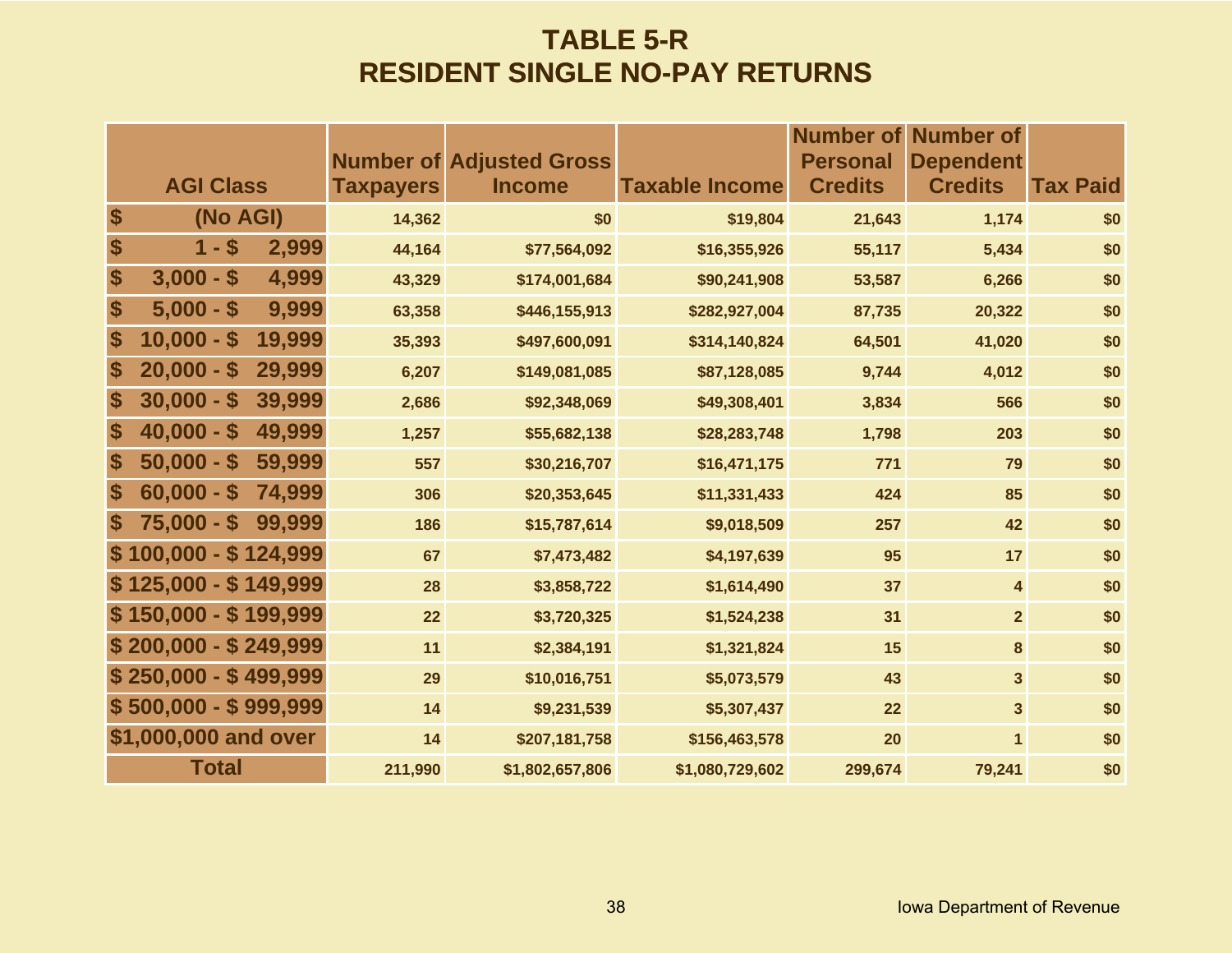### **TABLE 6-R RESIDENT MARRIED JOINT PAY RETURNS**

|                   |                       |        |                  | <b>Number of Adjusted Gross</b> |                       | <b>Number of</b><br><b>Personal</b> | <b>Number of</b><br><b>Dependent</b> |                       |
|-------------------|-----------------------|--------|------------------|---------------------------------|-----------------------|-------------------------------------|--------------------------------------|-----------------------|
|                   | <b>AGI Class</b>      |        | <b>Taxpayers</b> | <b>Income</b>                   | <b>Taxable Income</b> | <b>Credits</b>                      | <b>Credits</b>                       | <b>Tax Paid</b>       |
| \$                | (No AGI)              |        | 48               | \$0                             | \$0                   | 156                                 | 23                                   | \$141,968             |
| \$                | $1 - $$               | 2,999  | 20               | \$29,929                        | \$0                   | 71                                  | $5\phantom{.0}$                      | \$346                 |
| \$                | $3,000 - $$           | 4,999  | 15               | \$59,588                        | \$2,257               | 52                                  | 4                                    | \$527                 |
| \$                | $5,000 - $$           | 9,999  | 109              | \$917,689                       | \$484,688             | 336                                 | 15                                   | \$12,450              |
| \$                | $10,000 - $$          | 19,999 | 11,719           | \$193,160,190                   | \$132,264,032         | 33,635                              | 3,763                                | \$2,087,367           |
| \$                | $20,000 - $$          | 29,999 | 19,653           | \$490,293,390                   | \$369,636,261         | 46,023                              | 20,886                               | \$11,622,662          |
| \$                | $30,000 - $$          | 39,999 | 15,379           | \$535,076,838                   | \$413,148,247         | 34,035                              | 19,072                               | \$17,282,810          |
| $\boldsymbol{\$}$ | $40,000 - $$          | 49,999 | 11,529           | \$515,785,232                   | \$397,644,642         | 24,975                              | 14,725                               | \$18,684,088          |
| $\boldsymbol{\$}$ | $50,000 - $$          | 59,999 | 8,151            | \$446,222,510                   | \$340,790,881         | 17,515                              | 10,623                               | \$17,376,620          |
| $\boldsymbol{\$}$ | $60,000 - $$          | 74,999 | 8,561            | \$572,754,329                   | \$431,590,317         | 18,215                              | 11,679                               | \$23,128,720          |
| $\boldsymbol{\$}$ | $75,000 - $$          | 99,999 | 7,778            | \$668,855,302                   | \$494,709,844         | 16,418                              | 10,989                               | \$28,527,472          |
|                   | $$100,000 - $124,999$ |        | 3,676            | \$408,495,729                   | \$296,700,836         | 7,750                               | 5,466                                | \$18,305,761          |
|                   | $$125,000 - $149,999$ |        | 1,878            | \$255,962,543                   | \$181,858,575         | 4,006                               | 2,872                                | \$11,723,258          |
|                   | $$150,000 - $199,999$ |        | 1,902            | \$327,841,944                   | \$228,738,176         | 4,024                               | 3,005                                | \$15,478,213          |
|                   | $$200,000 - $249,999$ |        | 960              | \$213,245,682                   | \$145,614,704         | 2,047                               | 1,575                                | \$10,233,230          |
|                   | $$250,000 - $499,999$ |        | 1,442            | \$484,321,844                   | \$325,099,789         | 3,063                               | 2,541                                | \$23,645,837          |
|                   | $$500,000 - $999,999$ |        | 540              | \$367,213,387                   | \$240,868,153         | 1,147                               | 911                                  | \$17,928,070          |
|                   | \$1,000,000 and over  |        | 214              | \$550,497,849                   | \$386,225,864         | 467                                 | 256                                  | \$21,085,087          |
|                   | <b>Total</b>          |        | 93,574           | \$6,030,733,975                 | \$4,385,377,266       | 213,935                             |                                      | 108,410 \$237,264,486 |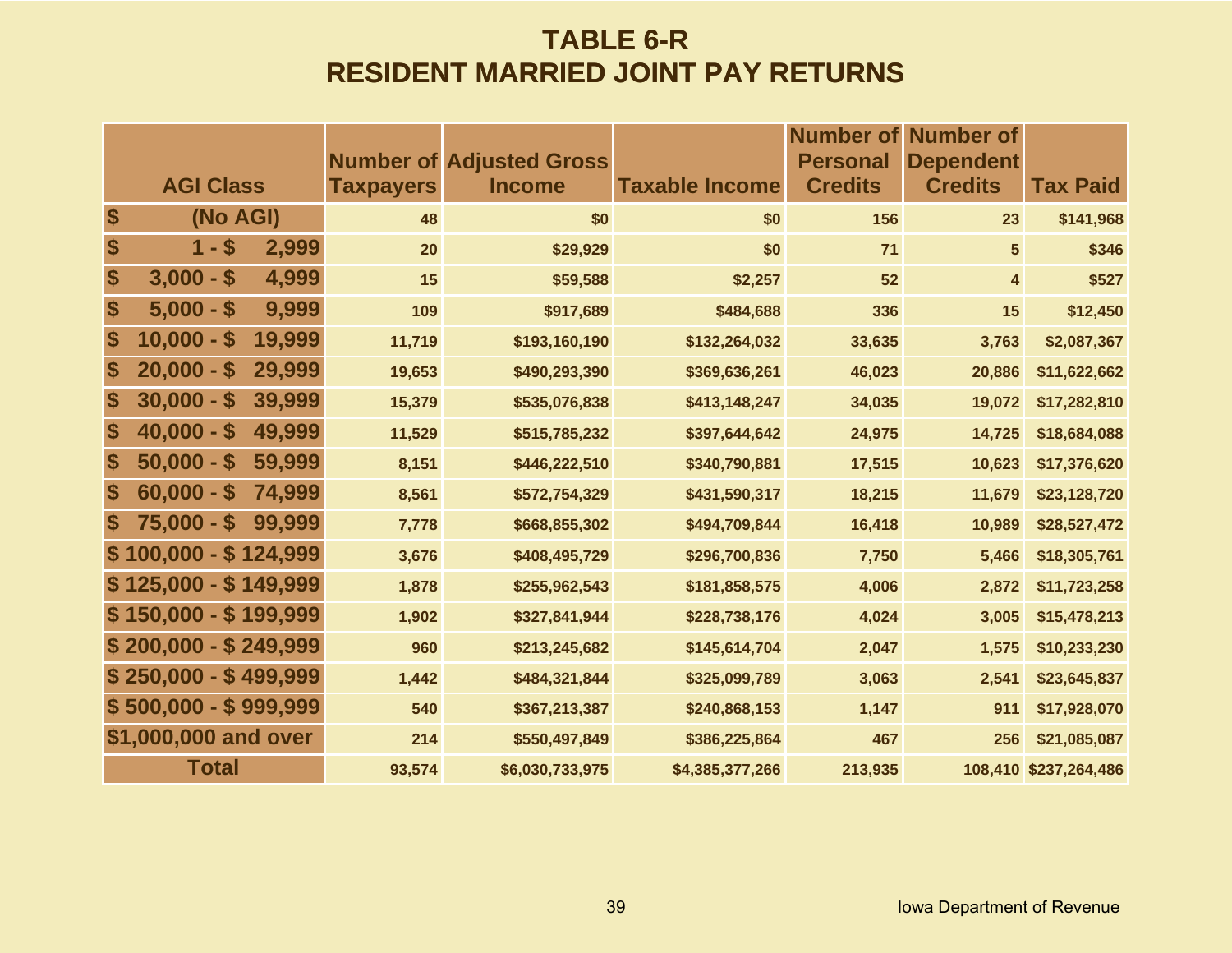### **TABLE 7-R RESIDENT MARRIED JOINT NO-PAY RETURNS**

|                   |                       |        |                  | <b>Number of Adjusted Gross</b> |                       | <b>Personal</b> | <b>Number of Number of</b><br><b>Dependent</b> |          |
|-------------------|-----------------------|--------|------------------|---------------------------------|-----------------------|-----------------|------------------------------------------------|----------|
|                   | <b>AGI Class</b>      |        | <b>Taxpayers</b> | <b>Income</b>                   | <b>Taxable Income</b> | <b>Credits</b>  | <b>Credits</b>                                 | Tax Paid |
| \$                | (No AGI)              |        | 14,561           | \$0                             | \$33,289              | 46,787          | 5,426                                          | \$0      |
| \$                | $1 - $$               | 2,999  | 7,313            | \$11,078,304                    | \$67,006              | 24,940          | 1,523                                          | \$0      |
| \$                | $3,000 - $$           | 4,999  | 5,383            | \$21,569,272                    | \$1,105,230           | 18,067          | 1,456                                          | \$0      |
| \$                | $5,000 - $$           | 9,999  | 14,641           | \$110,005,546                   | \$42,232,369          | 47,080          | 5,093                                          | \$0      |
| \$                | $10,000 - $$          | 19,999 | 16,486           | \$225,738,937                   | \$118,992,320         | 44,784          | 15,710                                         | \$0      |
| $\boldsymbol{\$}$ | $20,000 - $$          | 29,999 | 2,331            | \$55,799,769                    | \$16,803,585          | 6,041           | 2,945                                          | \$0      |
| \$                | $30,000 - $$          | 39,999 | 889              | \$30,561,234                    | \$8,907,341           | 2,414           | 848                                            | \$0      |
| \$                | $40,000 - $$          | 49,999 | 518              | \$23,144,824                    | \$8,084,726           | 1,406           | 422                                            | \$0      |
| \$                | $50,000 - $$          | 59,999 | 361              | \$19,737,335                    | \$7,784,124           | 988             | 283                                            | \$0      |
| \$                | $60,000 - $$          | 74,999 | 325              | \$21,762,560                    | \$10,599,820          | 814             | 283                                            | \$0      |
| S                 | $75,000 - $$          | 99,999 | 299              | \$25,604,944                    | \$13,245,092          | 736             | 270                                            | \$0      |
|                   | $$100,000 - $124,999$ |        | 159              | \$17,611,727                    | \$10,264,418          | 370             | 157                                            | \$0      |
|                   | $$125,000 - $149,999$ |        | 91               | \$12,510,186                    | \$7,789,784           | 199             | 97                                             | \$0      |
|                   | $$150,000 - $199,999$ |        | 111              | \$19,033,791                    | \$9,714,406           | 260             | 96                                             | \$0      |
|                   | $$200,000 - $249,999$ |        | 56               | \$12,496,633                    | \$6,545,441           | 126             | 71                                             | \$0      |
|                   | $$250,000 - $499,999$ |        | 93               | \$31,582,167                    | \$16,780,253          | 223             | 88                                             | \$0      |
|                   | $$500,000 - $999,999$ |        | 40               | \$27,483,005                    | \$13,859,930          | 99              | 33                                             | \$0      |
|                   | \$1,000,000 and over  |        | 35               | \$112,722,409                   | \$67,055,485          | 85              | 31                                             | \$0      |
|                   | <b>Total</b>          |        | 63,692           | \$778,442,643                   | \$359,864,619         | 195,419         | 34,832                                         | \$0      |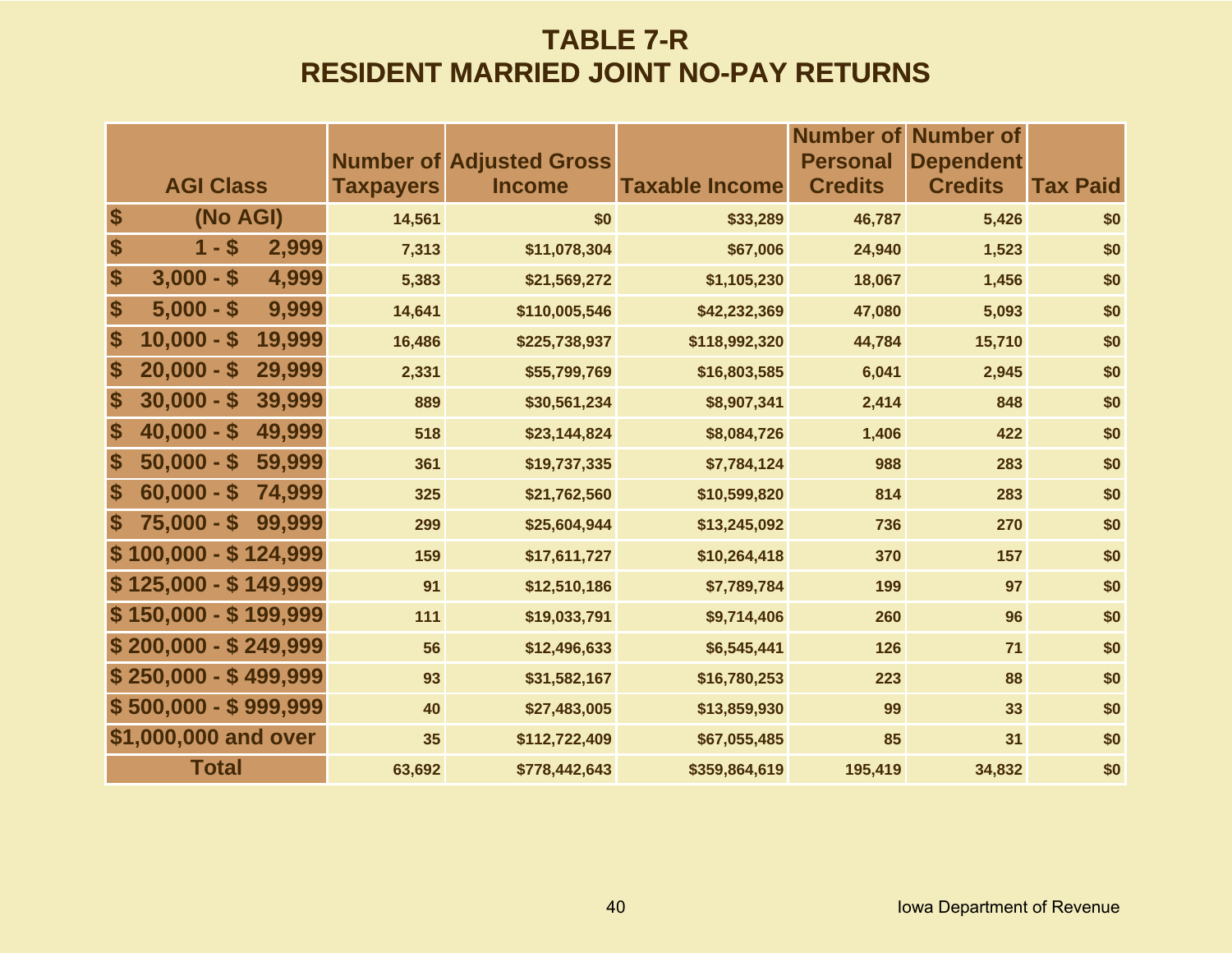#### **TABLE 8-R RESIDENT MARRIED SEPARATE PAY RETURNS**

|                           |                                         |        |                  |                                                  |                       | <b>Number of</b>                  | Number of                          |                         |
|---------------------------|-----------------------------------------|--------|------------------|--------------------------------------------------|-----------------------|-----------------------------------|------------------------------------|-------------------------|
|                           | <b>AGI Class</b>                        |        | <b>Taxpayers</b> | <b>Number of Adjusted Gross</b><br><b>Income</b> | <b>Taxable Income</b> | <b>Personal</b><br><b>Credits</b> | <b>Dependent</b><br><b>Credits</b> | <b>Tax Paid</b>         |
| \$                        | (No AGI)                                |        | 107              | \$0                                              | \$445,821             | 121                               | 17                                 | \$33,804                |
| $\boldsymbol{\$}$         | $1 - $$                                 | 2,999  | 560              | \$984,673                                        | \$2,489,820           | 599                               | 52                                 | \$29,749                |
| $\boldsymbol{\$}$         | $3,000 - $$                             | 4,999  | 3,705            | \$16,257,653                                     | \$16,516,656          | 3,850                             | 113                                | \$85,027                |
| \$                        | $5,000 - $$                             | 9,999  | 46,915           | \$366,711,213                                    | \$297,165,108         | 57,409                            | 3,088                              | \$3,697,538             |
| \$                        | $10,000 -$<br><b>S</b>                  | 19,999 | 138,007          | \$2,099,136,512                                  | \$1,680,772,567       | 165,716                           | 28,724                             | \$47,645,970            |
| \$                        | $20,000 -$<br>S                         | 29,999 | 166,449          | \$4,171,526,590                                  | \$3,353,047,449       | 185,857                           | 65,842                             | \$133,780,534           |
| \$                        | $30,000 - $$                            | 39,999 | 155,836          | \$5,425,340,664                                  | \$4,321,833,746       | 168,166                           | 90,999                             | \$199,749,194           |
| \$                        | $40,000 - $$                            | 49,999 | 110,506          | \$4,930,210,745                                  | \$3,870,722,997       | 118,004                           | 80,113                             | \$194,289,454           |
| $\boldsymbol{\$}$         | $50,000 - $$                            | 59,999 | 65,838           | \$3,590,127,980                                  | \$2,778,621,166       | 70,385                            | 53,825                             | \$148,825,712           |
| $\boldsymbol{\$}$         | $60,000 -$<br>$\boldsymbol{\mathsf{s}}$ | 74,999 | 52,066           | \$3,466,676,496                                  | \$2,641,927,157       | 56,072                            | 46,039                             | \$150,850,536           |
| $\boldsymbol{\mathsf{s}}$ | $75,000 - $$                            | 99,999 | 36,573           | \$3,122,708,073                                  | \$2,334,419,994       | 39,840                            | 34,763                             | \$144,037,634           |
|                           | $$100,000 - $124,999$                   |        | 14,414           | \$1,598,735,604                                  | \$1,175,950,197       | 16,039                            | 14,382                             | \$78,253,550            |
|                           | $$125,000 - $149,999$                   |        | 7,417            | \$1,011,314,798                                  | \$736,492,664         | 8,351                             | 7,442                              | \$51,324,407            |
|                           | $$150,000 - $199,999$                   |        | 7,346            | \$1,261,929,407                                  | \$909,504,374         | 8,351                             | 7,449                              | \$65,941,406            |
|                           | $$200,000 - $249,999$                   |        | 3,608            | \$803,986,342                                    | \$568,608,685         | 4,104                             | 3,566                              | \$42,617,824            |
|                           | $$250,000 - $499,999$                   |        | 5,630            | \$1,904,284,650                                  | \$1,319,470,580       | 6,402                             | 5,939                              | \$101,586,287           |
|                           | $$500,000 - $999,999$                   |        | 1,941            | \$1,319,978,619                                  | \$902,210,696         | 2,251                             | 1,991                              | \$69,123,912            |
|                           | \$1,000,000 and over                    |        | 855              | \$2,116,699,076                                  | \$1,454,928,245       | 1,041                             | 734                                | \$103,234,527           |
|                           | <b>Total</b>                            |        | 817,773          | \$37,206,609,095                                 | \$28,365,127,922      | 912,558                           |                                    | 445,078 \$1,535,107,065 |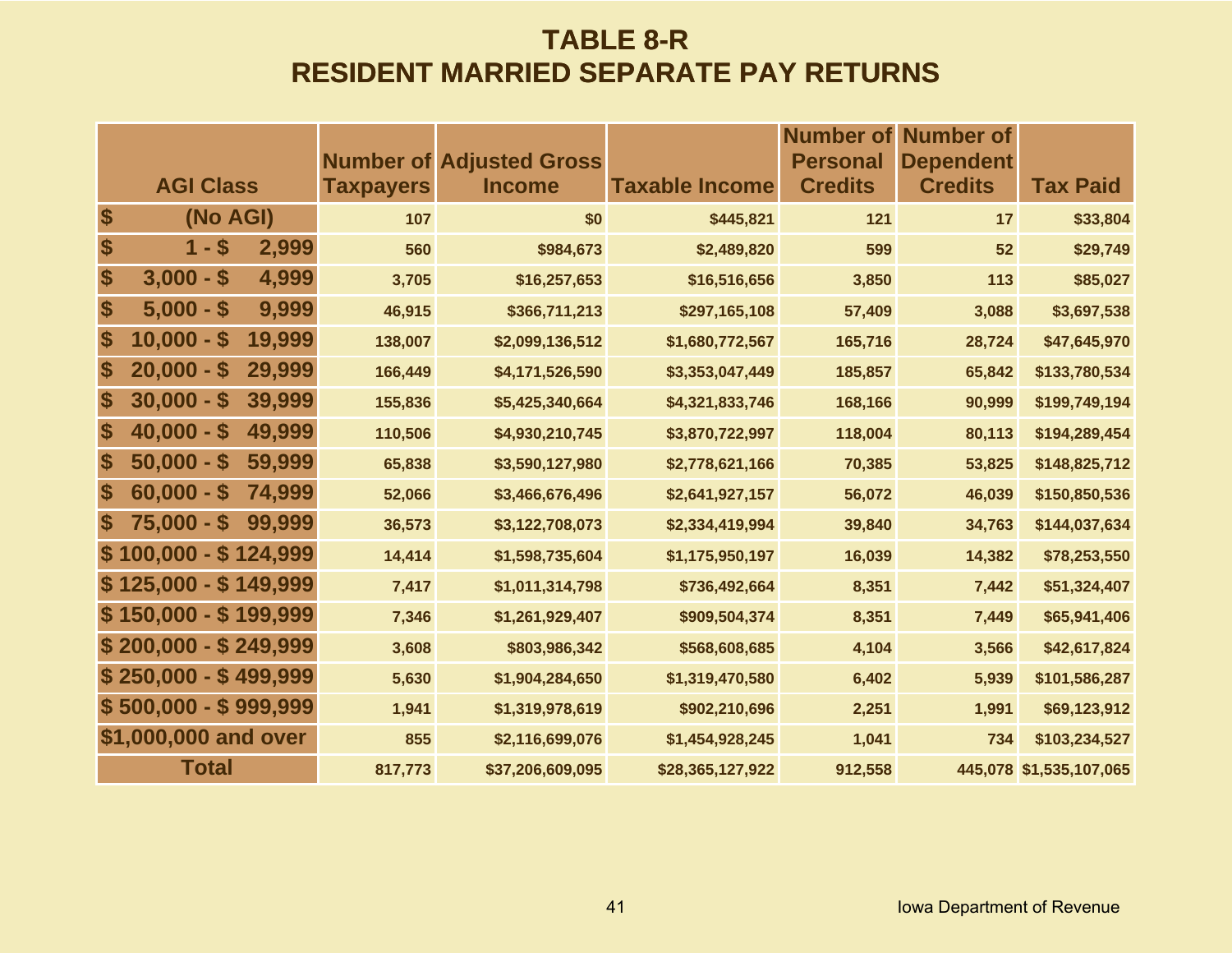### **TABLE 9-R RESIDENT MARRIED SEPARATE NO-PAY RETURNS**

|                   |                        |                  |                                                  |                       |                                   | <b>Number of Number of</b>         |          |
|-------------------|------------------------|------------------|--------------------------------------------------|-----------------------|-----------------------------------|------------------------------------|----------|
|                   | <b>AGI Class</b>       | <b>Taxpayers</b> | <b>Number of Adjusted Gross</b><br><b>Income</b> | <b>Taxable Income</b> | <b>Personal</b><br><b>Credits</b> | <b>Dependent</b><br><b>Credits</b> | Tax Paid |
| $\boldsymbol{\$}$ | (No AGI)               | 6,569            | \$0                                              | \$435,525             | 9,759                             | 713                                | \$0      |
| \$                | $1 - $$<br>2,999       | 23,523           | \$37,768,903                                     | \$27,266,017          | 29,401                            | 1,420                              | \$0      |
| \$                | $3,000 - $$<br>4,999   | 19,831           | \$78,316,674                                     | \$52,115,780          | 26,228                            | 1,542                              | \$0      |
| \$                | 9,999<br>$5,000 - $$   | 16,499           | \$111,009,364                                    | \$64,339,515          | 24,147                            | 4,132                              | \$0      |
| \$                | $10,000 - $$<br>19,999 | 5,550            | \$75,852,607                                     | \$40,087,507          | 7,044                             | 3,792                              | \$0      |
| \$                | $20,000 - $$<br>29,999 | 1,944            | \$47,915,851                                     | \$30,027,854          | 2,192                             | 1,043                              | \$0      |
| \$                | $30,000 - $$<br>39,999 | 1,333            | \$46,190,948                                     | \$31,820,465          | 1,458                             | 623                                | \$0      |
| \$                | $40,000 - $$<br>49,999 | 903              | \$40,297,383                                     | \$28,521,366          | 979                               | 446                                | \$0      |
| \$                | $50,000 - $$<br>59,999 | 535              | \$29,175,848                                     | \$20,631,866          | 582                               | 288                                | \$0      |
| $\boldsymbol{\$}$ | $60,000 - $$<br>74,999 | 472              | \$31,499,360                                     | \$22,191,940          | 520                               | 306                                | \$0      |
| \$                | $75,000 - $$<br>99,999 | 377              | \$32,173,360                                     | \$22,676,557          | 423                               | 232                                | \$0      |
|                   | 100,000 - \$124,999    | 137              | \$15,130,697                                     | \$10,302,709          | 161                               | 104                                | \$0      |
|                   | $$125,000 - $149,999$  | 96               | \$13,100,468                                     | \$8,908,192           | 107                               | 68                                 | \$0      |
|                   | $$150,000 - $199,999$  | 73               | \$12,370,812                                     | \$8,658,517           | 91                                | 42                                 | \$0      |
|                   | $$200,000 - $249,999$  | 43               | \$9,587,755                                      | \$6,570,103           | 49                                | 24                                 | \$0      |
|                   | $$250,000 - $499,999$  | 68               | \$23,351,546                                     | \$14,629,448          | 86                                | 33                                 | \$0      |
|                   | $$500,000 - $999,999$  | 22               | \$14,526,826                                     | \$9,429,141           | 24                                | 16                                 | \$0      |
|                   | \$1,000,000 and over   | 11               | \$26,754,925                                     | \$18,098,390          | 12                                | $6\phantom{a}$                     | \$0      |
|                   | <b>Total</b>           | 77,986           | \$645,023,327                                    | \$416,710,892         | 103,263                           | 14,830                             | \$0      |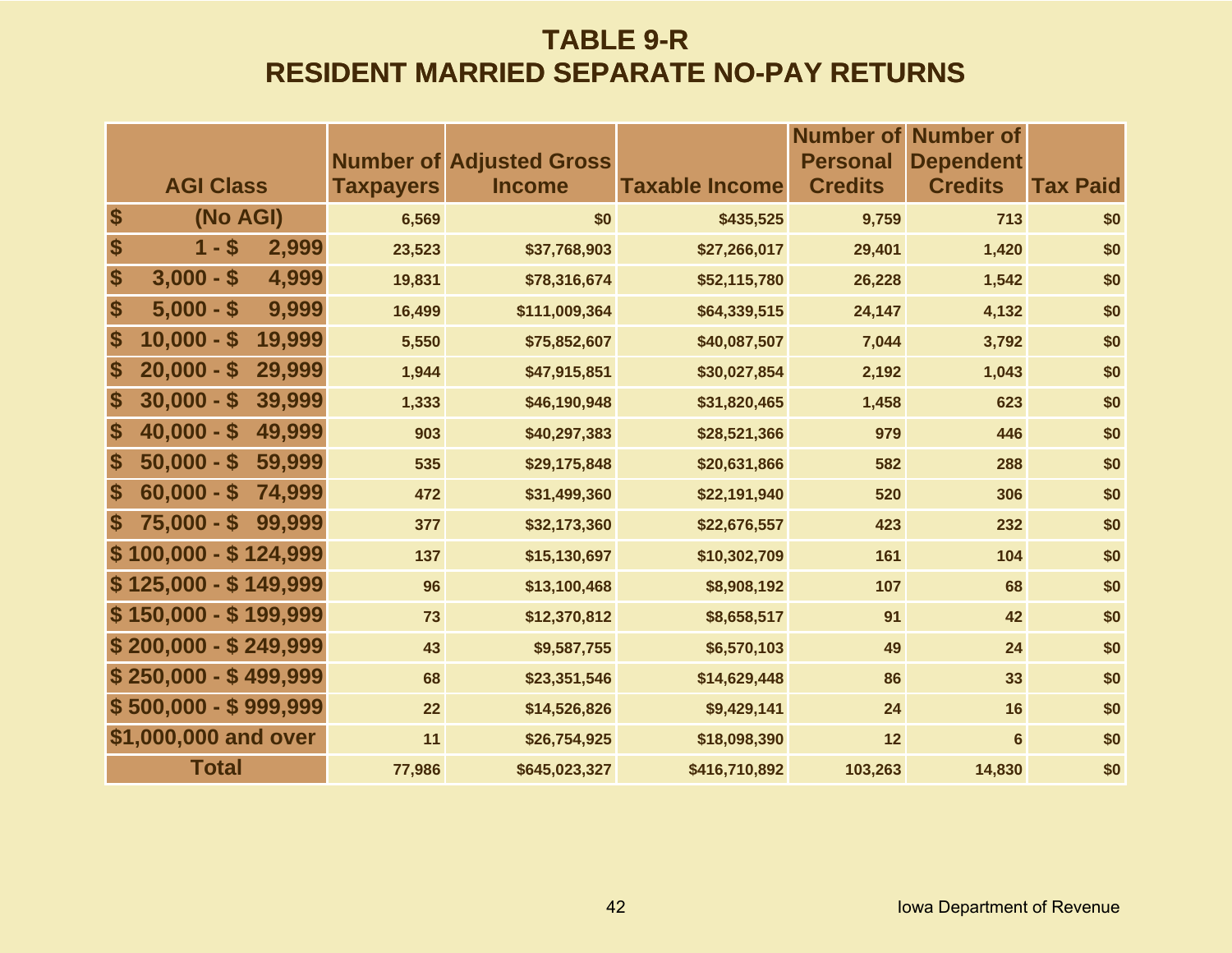|                    |                  |                                 |                       |                 | <b>Number of Number of</b> |                 |
|--------------------|------------------|---------------------------------|-----------------------|-----------------|----------------------------|-----------------|
|                    |                  | <b>Number of Adjusted Gross</b> |                       | <b>Personal</b> | <b>Dependent</b>           |                 |
| <b>County</b>      | <b>Taxpayers</b> | <b>Income</b>                   | <b>Taxable Income</b> | <b>Credits</b>  | <b>Credits</b>             | <b>Tax Paid</b> |
| <b>ADAIR</b>       | 4,799            | \$135,871,317                   | \$105,869,844         | 6,913           | 2,148                      | \$4,874,666     |
| <b>ADAMS</b>       | 2,466            | \$63,855,713                    | \$50,092,045          | 3,586           | 1,092                      | \$2,266,174     |
| <b>ALLAMAKEE</b>   | 8,212            | \$214,780,349                   | \$164,247,121         | 11,588          | 4,075                      | \$6,548,364     |
| <b>APPANOOSE</b>   | 6,904            | \$172,958,594                   | \$134,250,106         | 10,026          | 3,346                      | \$5,999,917     |
| <b>AUDUBON</b>     | 3,670            | \$100,834,612                   | \$79,924,770          | 5,351           | 1,631                      | \$3,633,053     |
| <b>BENTON</b>      | 15,487           | \$489,519,513                   | \$376,401,266         | 20,487          | 7,398                      | \$18,437,061    |
| <b>BLACK HAWK</b>  | 70,607           | \$2,480,678,373                 | \$1,845,805,438       | 94,932          | 31,284                     | \$95,341,594    |
| <b>BOONE</b>       | 15,347           | \$505,639,466                   | \$383,936,083         | 20,621          | 6,885                      | \$19,061,262    |
| <b>BREMER</b>      | 14,234           | \$488,154,961                   | \$371,061,899         | 19,287          | 6,293                      | \$18,973,639    |
| <b>BUCHANAN</b>    | 12,012           | \$360,753,501                   | \$279,185,032         | 16,159          | 6,113                      | \$13,263,463    |
| <b>BUENA VISTA</b> | 11,285           | \$328,119,743                   | \$252,763,148         | 15,744          | 6,447                      | \$11,710,159    |
| <b>BUTLER</b>      | 8,972            | \$262,113,770                   | \$203,746,043         | 12,442          | 3,765                      | \$9,676,948     |
| <b>CALHOUN</b>     | 6,106            | \$167,715,699                   | \$131,719,002         | 8,748           | 2,523                      | \$6,176,119     |
| <b>CARROLL</b>     | 13,523           | \$427,878,127                   | \$329,648,699         | 18,264          | 6,294                      | \$15,714,004    |
| <b>CASS</b>        | 8,294            | \$223,893,335                   | \$171,419,860         | 11,952          | 3,592                      | \$7,684,101     |
| <b>CEDAR</b>       | 11,176           | \$361,221,574                   | \$280,073,675         | 14,949          | 4,796                      | \$13,952,587    |
| <b>CERRO GORDO</b> | 26,712           | \$884,391,385                   | \$668,166,548         | 36,031          | 11,069                     | \$33,198,621    |
| <b>CHEROKEE</b>    | 7,359            | \$211,056,090                   | \$166,582,614         | 10,294          | 3,056                      | \$7,949,268     |
| <b>CHICKASAW</b>   | 7,611            | \$222,359,383                   | \$175,432,947         | 10,296          | 3,439                      | \$8,069,805     |
| <b>CLARKE</b>      | 5,269            | \$139,117,200                   | \$107,482,355         | 7,336           | 2,579                      | \$4,816,071     |
| <b>CLAY</b>        | 10,749           | \$348,819,748                   | \$265,952,317         | 14,553          | 4,713                      | \$12,842,133    |
| <b>CLAYTON</b>     | 10,719           | \$282,497,019                   | \$216,920,405         | 14,985          | 4,792                      | \$8,756,101     |
| <b>CLINTON</b>     | 28,375           | \$852,432,476                   | \$655,807,150         | 38,816          | 13,321                     | \$31,615,080    |
|                    |                  |                                 |                       |                 |                            |                 |

**(Continued)**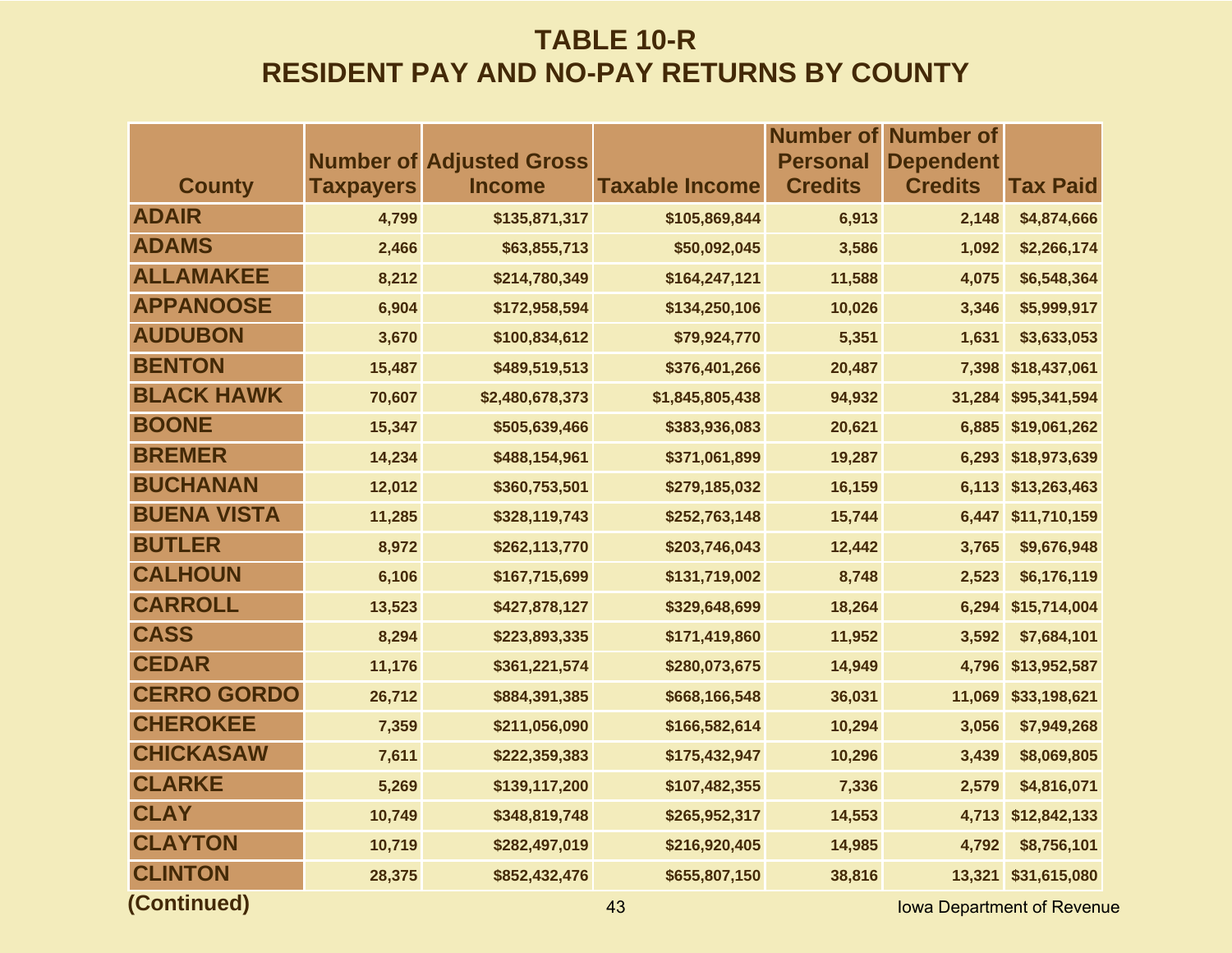|                   |                  |                                 |                       | <b>Number of</b> | <b>Number of</b>                 |                 |
|-------------------|------------------|---------------------------------|-----------------------|------------------|----------------------------------|-----------------|
|                   |                  | <b>Number of Adjusted Gross</b> |                       | <b>Personal</b>  | <b>Dependent</b>                 |                 |
| <b>County</b>     | <b>Taxpayers</b> | <b>Income</b>                   | <b>Taxable Income</b> | <b>Credits</b>   | <b>Credits</b>                   | <b>Tax Paid</b> |
| <b>CRAWFORD</b>   | 9,094            | \$253,735,763                   | \$199,881,876         | 12,948           | 5,265                            | \$8,893,096     |
| <b>DALLAS</b>     | 31,309           | \$1,574,842,182                 | \$1,143,744,355       | 39,537           | 16,534                           | \$63,445,026    |
| <b>DAVIS</b>      | 4,293            | \$111,295,789                   | \$86,384,852          | 6,238            | 2,587                            | \$3,808,070     |
| <b>DECATUR</b>    | 3,876            | \$91,918,565                    | \$69,188,952          | 5,635            | 1,905                            | \$2,867,143     |
| <b>DELAWARE</b>   | 10,866           | \$303,939,451                   | \$235,373,019         | 14,695           | 5,344                            | \$10,930,790    |
| <b>DES MOINES</b> | 23,946           | \$765,694,173                   | \$581,290,886         | 33,191           | 11,097                           | \$29,048,278    |
| <b>DICKINSON</b>  | 11,033           | \$436,037,844                   | \$319,901,164         | 15,407           | 3,936                            | \$16,339,208    |
| <b>DUBUQUE</b>    | 55,777           | \$1,976,323,534                 | \$1,470,000,720       | 73,512           | 26,055                           | \$73,436,911    |
| <b>EMMET</b>      | 5,925            | \$162,634,395                   | \$126,817,168         | 8,194            | 2,663                            | \$5,635,156     |
| <b>FAYETTE</b>    | 11,499           | \$302,016,791                   | \$235,842,618         | 16,292           | 5,364                            | \$10,819,102    |
| <b>FLOYD</b>      | 9,492            | \$275,383,802                   | \$215,995,651         | 13,050           | 4,485                            | \$10,156,493    |
| <b>FRANKLIN</b>   | 6,031            | \$170,917,516                   | \$132,960,815         | 8,625            | 2,756                            | \$6,296,323     |
| <b>FREMONT</b>    | 4,188            | \$121,949,273                   | \$94,978,981          | 5,932            | 1,991                            | \$3,816,082     |
| <b>GREENE</b>     | 5,717            | \$165,494,242                   | \$129,210,738         | 8,148            | 2,620                            | \$6,186,794     |
| <b>GRUNDY</b>     | 7,511            | \$268,500,267                   | \$208,336,608         | 10,245           | 3,267                            | \$11,222,085    |
| <b>GUTHRIE</b>    | 6,363            | \$208,620,731                   | \$157,588,552         | 8,992            | 2,798                            | \$7,756,966     |
| <b>HAMILTON</b>   | 9,458            | \$304,128,246                   | \$233,687,240         | 13,101           | 4,363                            | \$11,290,479    |
| <b>HANCOCK</b>    | 6,946            | \$194,672,288                   | \$153,157,309         | 9,488            | 3,071                            | \$7,275,731     |
| <b>HARDIN</b>     | 10,655           | \$418,957,863                   | \$348,478,535         | 15,030           | 4,520                            | \$11,630,138    |
| <b>HARRISON</b>   | 8,398            | \$259,261,809                   | \$196,352,221         | 11,686           | 4,042                            | \$6,601,823     |
| <b>HENRY</b>      | 11,270           | \$333,016,153                   | \$258,018,488         | 15,327           | 5,307                            | \$12,399,511    |
| <b>HOWARD</b>     | 5,946            | \$179,519,076                   | \$140,600,393         | 8,250            | 2,799                            | \$6,277,661     |
| <b>HUMBOLDT</b>   | 6,027            | \$183,714,195                   | \$142,657,648         | 8,409            | 2,651                            | \$6,949,615     |
| (Continued)       |                  |                                 | 44                    |                  | <b>Iowa Department of Revent</b> |                 |

**44** Iowa Department of Revenue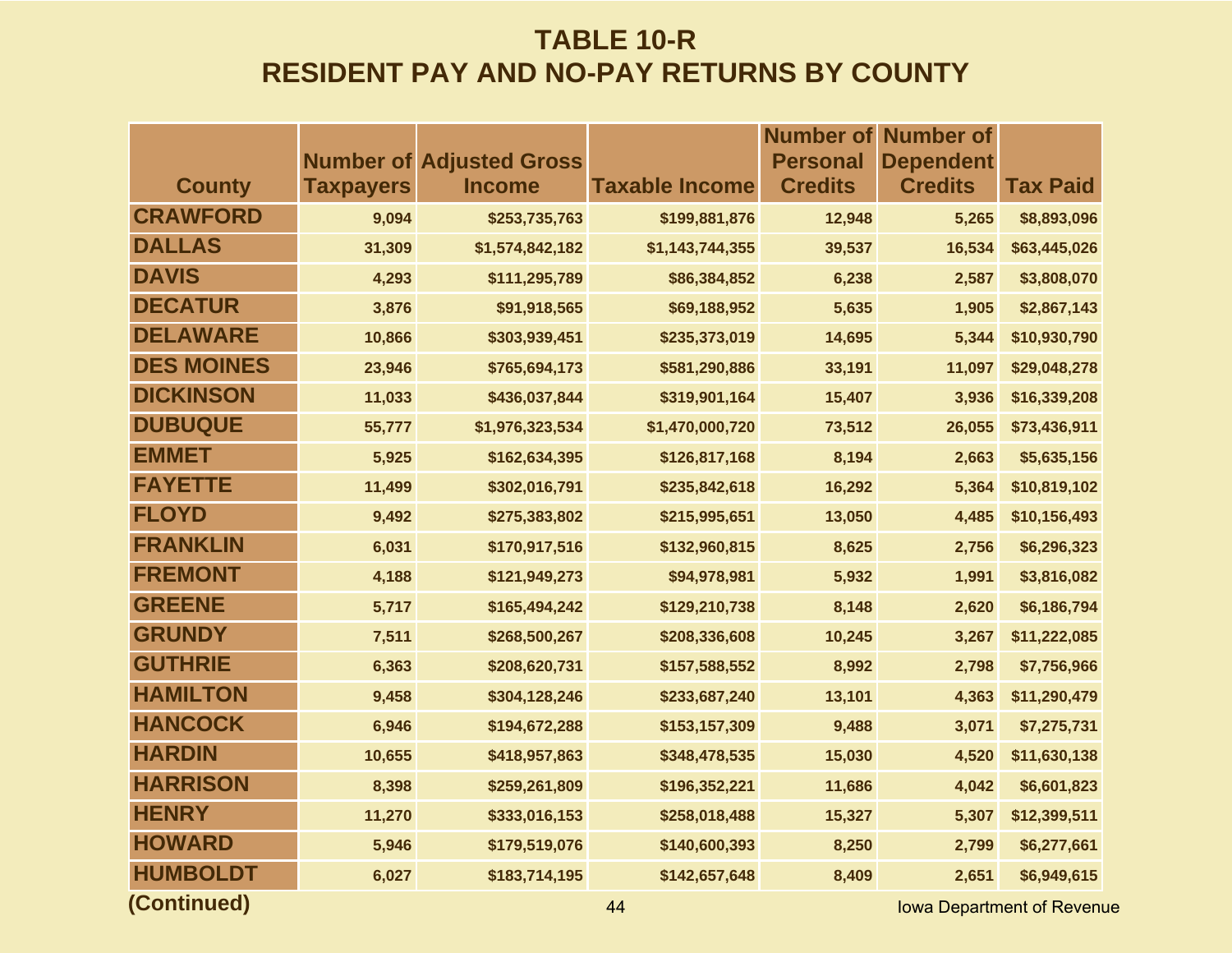|                   |                  |                                 |                       |                 | <b>Number of Number of</b>        |                      |
|-------------------|------------------|---------------------------------|-----------------------|-----------------|-----------------------------------|----------------------|
|                   |                  | <b>Number of Adjusted Gross</b> |                       | <b>Personal</b> | <b>Dependent</b>                  |                      |
| <b>County</b>     | <b>Taxpayers</b> | <b>Income</b>                   | <b>Taxable Income</b> | <b>Credits</b>  | <b>Credits</b>                    | <b>Tax Paid</b>      |
| <b>IDA</b>        | 4,504            | \$137,872,402                   | \$108,211,529         | 6,341           | 2,029                             | \$5,090,286          |
| <b>IOWA</b>       | 10,336           | \$348,085,166                   | \$264,360,435         | 13,866          | 4,754                             | \$12,705,550         |
| <b>JACKSON</b>    | 11,781           | \$322,158,641                   | \$250,756,689         | 16,233          | 5,386                             | \$11,731,129         |
| <b>JASPER</b>     | 21,573           | \$701,183,307                   | \$533,097,400         | 28,990          | 9,694                             | \$26,302,090         |
| <b>JEFFERSON</b>  | 8,448            | \$321,395,416                   | \$239,336,501         | 11,513          | 3,736                             | \$11,155,809         |
| <b>JOHNSON</b>    | 66,849           | \$2,839,475,090                 | \$2,087,269,226       | 82,904          |                                   | 26,665 \$114,071,153 |
| <b>JONES</b>      | 11,433           | \$341,618,968                   | \$264,617,228         | 15,624          | 4,949                             | \$12,847,652         |
| <b>KEOKUK</b>     | 6,034            | \$158,754,309                   | \$124,709,043         | 8,570           | 2,781                             | \$5,694,152          |
| <b>KOSSUTH</b>    | 9,911            | \$283,587,657                   | \$220,076,262         | 13,946          | 4,283                             | \$10,058,253         |
| <b>LEE</b>        | 19,942           | \$581,847,323                   | \$449,744,846         | 27,793          | 9,059                             | \$21,425,113         |
| <b>LINN</b>       | 122,235          | \$4,917,464,334                 | \$3,632,906,775       | 159,197         |                                   | 56,069 \$196,632,415 |
| <b>LOUISA</b>     | 6,508            | \$188,811,240                   | \$148,556,276         | 8,939           | 3,709                             | \$7,073,311          |
| <b>LUCAS</b>      | 4,959            | \$131,411,481                   | \$101,929,528         | 7,054           | 2,484                             | \$4,788,786          |
| <b>LYON</b>       | 6,915            | \$205,174,012                   | \$160,018,284         | 9,419           | 3,587                             | \$7,232,641          |
| <b>MADISON</b>    | 8,785            | \$312,969,364                   | \$234,125,304         | 11,795          | 4,405                             | \$11,952,743         |
| <b>MAHASKA</b>    | 12,561           | \$406,316,426                   | \$310,489,233         | 16,972          | 5,952                             | \$14,052,882         |
| <b>MARION</b>     | 19,332           | \$668,838,486                   | \$500,323,021         | 25,946          | 9,372                             | \$25,239,013         |
| <b>MARSHALL</b>   | 22,624           | \$694,715,471                   | \$530,930,762         | 31,179          | 11,639                            | \$25,490,379         |
| <b>MILLS</b>      | 7,952            | \$289,838,886                   | \$214,027,854         | 10,561          | 3,833                             | \$7,947,554          |
| <b>MITCHELL</b>   | 6,352            | \$180,017,465                   | \$142,131,445         | 8,911           | 2,998                             | \$6,315,361          |
| <b>MONONA</b>     | 5,205            | \$143,937,178                   | \$110,908,130         | 7,612           | 2,326                             | \$5,085,237          |
| <b>MONROE</b>     | 4,216            | \$119,669,657                   | \$92,595,463          | 6,004           | 2,011                             | \$4,397,677          |
| <b>MONTGOMERY</b> | 6,352            | \$174,038,834                   | \$135,176,209         | 9,017           | 2,927                             | \$6,080,009          |
| (Continued)       |                  |                                 | 45                    |                 | <b>Iowa Department of Revenue</b> |                      |

45 Iowa Department of Revenue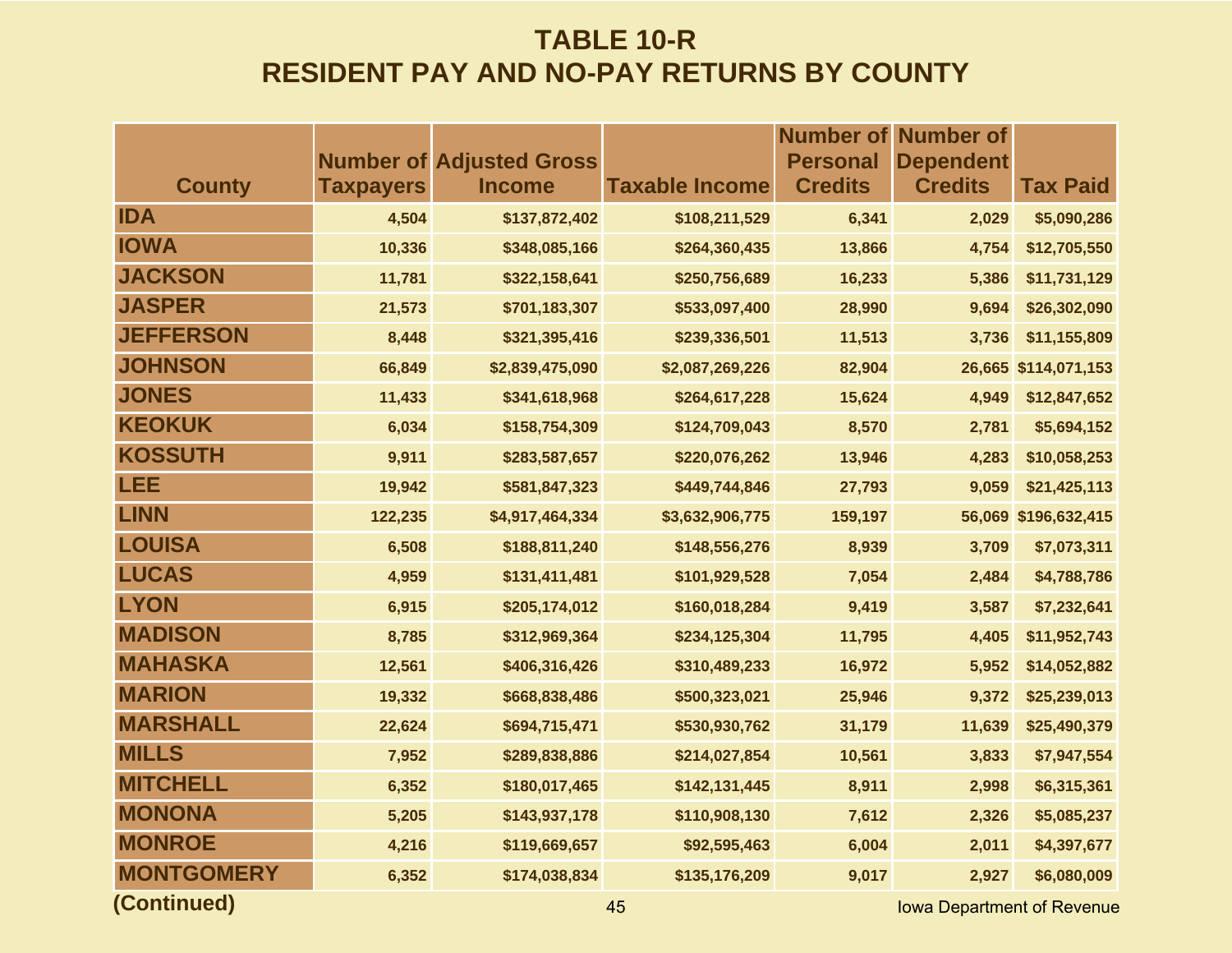|                      |                  |                                 |                       | <b>Number of</b> | <b>Number of</b> |                 |
|----------------------|------------------|---------------------------------|-----------------------|------------------|------------------|-----------------|
|                      |                  | <b>Number of Adjusted Gross</b> |                       | <b>Personal</b>  | <b>Dependent</b> |                 |
| <b>County</b>        | <b>Taxpayers</b> | <b>Income</b>                   | <b>Taxable Income</b> | <b>Credits</b>   | <b>Credits</b>   | <b>Tax Paid</b> |
| <b>MUSCATINE</b>     | 24,993           | \$862,967,096                   | \$655,150,625         | 33,182           | 12,746           | \$33,366,960    |
| <b>OBRIEN</b>        | 8,936            | \$254,416,313                   | \$199,166,806         | 12,341           | 4,018            | \$9,305,976     |
| <b>OSCEOLA</b>       | 3,899            | \$105,190,122                   | \$84,092,339          | 5,358            | 1,882            | \$3,571,277     |
| <b>PAGE</b>          | 8,998            | \$259,246,676                   | \$202,099,236         | 12,678           | 3,804            | \$9,514,118     |
| <b>PALO ALTO</b>     | 5,615            | \$159,523,173                   | \$125,657,720         | 7,957            | 2,484            | \$5,829,580     |
| <b>PLYMOUTH</b>      | 15,178           | \$512,244,201                   | \$391,628,008         | 20,408           | 7,785            | \$19,481,239    |
| <b>POCAHONTAS</b>    | 4,527            | \$122,867,420                   | \$97,302,924          | 6,492            | 1,993            | \$4,403,235     |
| <b>POLK</b>          | 244,780          | \$11,231,019,348                | \$8,174,400,858       | 313,927          | 117,400          | \$448,294,545   |
| <b>POTTAWATTAMIE</b> | 50,439           | \$1,729,147,046                 | \$1,262,548,707       | 68,315           | 24,791           | \$39,885,332    |
| <b>POWESHIEK</b>     | 11,050           | \$370,350,773                   | \$278,703,388         | 15,144           | 4,657            | \$14,219,375    |
| <b>RINGGOLD</b>      | 2,700            | \$68,036,182                    | \$52,627,682          | 4,038            | 1,225            | \$2,360,819     |
| <b>SAC</b>           | 6,310            | \$178,664,818                   | \$141,596,675         | 9,061            | 2,765            | \$6,502,937     |
| <b>SCOTT</b>         | 91,513           | \$3,802,911,074                 | \$2,795,362,674       | 122,787          | 44,389           | \$149,383,043   |
| <b>SHELBY</b>        | 7,657            | \$220,776,841                   | \$169,244,227         | 10,759           | 3,450            | \$7,196,374     |
| <b>SIOUX</b>         | 18,569           | \$628,746,418                   | \$471,529,091         | 24,737           | 10,236           | \$22,544,639    |
| <b>STORY</b>         | 44,848           | \$1,727,922,242                 | \$1,293,149,120       | 57,286           | 17,406           | \$66,450,116    |
| <b>TAMA</b>          | 10,061           | \$282,274,554                   | \$218,462,427         | 14,149           | 4,767            | \$10,400,501    |
| <b>TAYLOR</b>        | 3,376            | \$82,872,897                    | \$65,713,662          | 4,957            | 1,539            | \$2,764,590     |
| <b>UNION</b>         | 7,112            | \$198,235,117                   | \$151,684,202         | 10,045           | 3,146            | \$6,943,377     |
| <b>VAN BUREN</b>     | 4,150            | \$105,852,171                   | \$83,256,119          | 6,054            | 1,958            | \$3,739,664     |
| <b>WAPELLO</b>       | 18,911           | \$549,445,023                   | \$419,415,802         | 26,874           | 9,583            | \$19,959,048    |
| <b>WARREN</b>        | 25,701           | \$979,960,653                   | \$727,405,654         | 33,114           | 12,629           | \$37,805,229    |
| <b>WASHINGTON</b>    | 12,768           | \$394,235,117                   | \$300,576,624         | 17,402           | 6,220            | \$14,767,085    |
|                      |                  |                                 |                       |                  |                  |                 |

**(Continued)**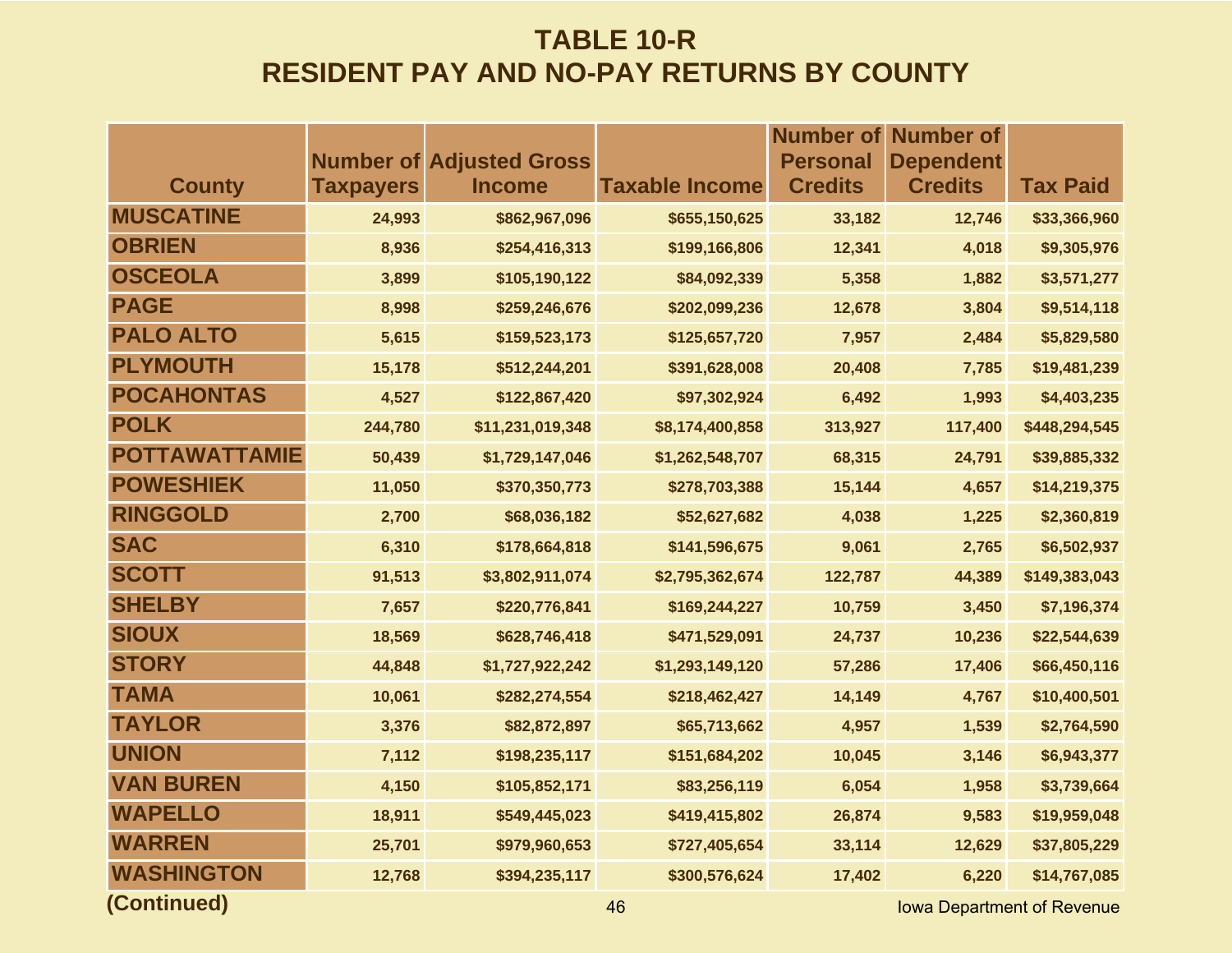|                   |                  |                                                  |                       |                                   | <b>Number of Number of</b>         |                         |
|-------------------|------------------|--------------------------------------------------|-----------------------|-----------------------------------|------------------------------------|-------------------------|
| <b>County</b>     | <b>Taxpayers</b> | <b>Number of Adjusted Gross</b><br><b>Income</b> | <b>Taxable Income</b> | <b>Personal</b><br><b>Credits</b> | <b>Dependent</b><br><b>Credits</b> | <b>Tax Paid</b>         |
| <b>WAYNE</b>      | 3,251            | \$76,367,273                                     | \$59,755,792          | 4,877                             | 1,488                              | \$2,503,654             |
|                   |                  |                                                  |                       |                                   |                                    |                         |
| <b>WEBSTER</b>    | 20,933           | \$770,365,165                                    | \$580,444,405         | 28,789                            | 9,702                              | \$31,690,747            |
| <b>WINNEBAGO</b>  | 7,135            | \$203,375,239                                    | \$159,356,063         | 9,809                             | 3,010                              | \$7,266,004             |
| <b>WINNESHIEK</b> | 11,754           | \$356,175,055                                    | \$272,314,320         | 15,961                            | 5,088                              | \$12,644,010            |
| <b>WOODBURY</b>   | 54,796           | \$1,786,645,172                                  | \$1,347,709,414       | 74,272                            | 30,886                             | \$62,423,727            |
| <b>WORTH</b>      | 4,601            | \$132,731,177                                    | \$105,879,937         | 6,257                             | 1,937                              | \$4,857,213             |
| <b>WRIGHT</b>     | 7,775            | \$223,858,632                                    | \$174,140,597         | 11,127                            | 3,564                              | \$7,857,236             |
| <b>Total</b>      | 1,722,651        | \$61,632,839,997                                 | \$46,213,609,697      | 2,311,835                         |                                    | 807,267 \$2,314,943,516 |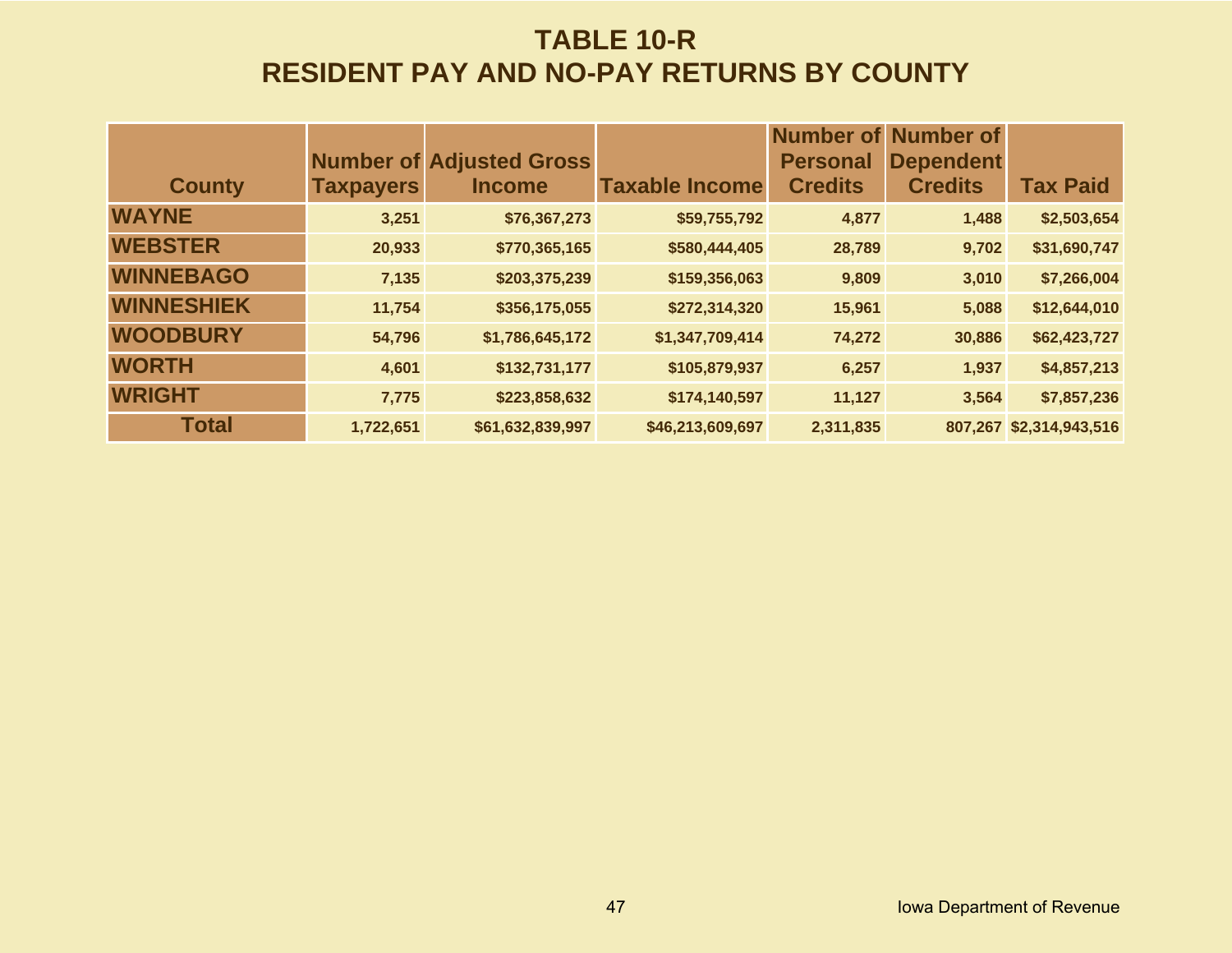### **TABLE 11-R RESIDENT PAY AND NO-PAY RETURNS BY ITEMIZED DEDUCTION**

|                   |                                           | <b>Number of</b> | <b>Adjusted Gross Federal Tax</b> |                  | <b>Itemized</b>  |                                  |                 |
|-------------------|-------------------------------------------|------------------|-----------------------------------|------------------|------------------|----------------------------------|-----------------|
|                   | <b>AGI Class</b>                          | <b>Taxpayers</b> | <b>Income</b>                     | <b>Deduction</b> | <b>Deduction</b> | <b>Taxable Income</b>            | <b>Tax Paid</b> |
| \$                | (No AGI)                                  | 6,394            | \$0                               | \$3,053,842      | \$56,168,809     | \$765,194                        | \$151,222       |
| \$                | $1 - $$<br>2,999                          | 18,992           | \$30,596,991                      | $$-3,849,107$    | \$18,675,582     | \$26,517,916                     | \$26,213        |
| \$                | $3,000 - $$<br>4,999                      | 18,021           | \$72,329,419                      | \$112,294        | \$37,884,826     | \$49,027,624                     | \$72,955        |
| \$                | 9,999<br>$5,000 - $$                      | 49,041           | \$371,638,558                     | \$10,589,097     | \$154,643,683    | \$241,861,865                    | \$2,552,871     |
| \$                | $10,000 - $$<br>19,999                    | 121,859          | \$1,852,643,826                   | \$89,885,895     | \$539,665,651    | \$1,277,943,907                  | \$32,929,297    |
| \$                | $20,000 - $$<br>29,999                    | 159,199          | \$4,007,968,568                   | \$258,420,237    | \$813,230,096    | \$2,960,199,303                  | \$111,628,021   |
| $\boldsymbol{\$}$ | $30,000 - $$<br>39,999                    | 167,880          | \$5,857,476,466                   | \$463,434,289    | \$1,007,835,575  | \$4,399,724,918                  | \$196,432,895   |
| \$                | $40,000 - $$<br>49,999                    | 129,429          | \$5,782,073,453                   | \$533,141,037    | \$916,546,069    | \$4,337,396,974                  | \$211,782,100   |
| \$                | $50,000 - $$<br>59,999                    | 81,595           | \$4,452,892,157                   | \$461,787,281    | \$678,878,285    | \$3,316,599,327                  | \$173,239,118   |
| \$                | $60,000 - $$<br>74,999                    | 68,079           | \$4,537,267,021                   | \$520,512,338    | \$664,791,253    | \$3,354,089,393                  | \$186,737,864   |
| \$                | $\boldsymbol{\$}$<br>$75,000 -$<br>99,999 | 50,219           | \$4,293,813,834                   | \$554,120,529    | \$605,676,167    | \$3,135,915,895                  | \$188,255,960   |
|                   | $$100,000 - $124,999$                     | 20,409           | \$2,264,452,935                   | \$329,417,318    | \$303,550,629    | \$1,633,596,469                  | \$105,515,944   |
|                   | $$125,000 - $149,999$                     | 10,452           | \$1,424,815,722                   | \$227,765,188    | \$180,843,586    | \$1,016,860,670                  | \$68,632,325    |
|                   | $$150,000 - $199,999$                     | 10,343           | \$1,776,295,261                   | \$312,575,848    | \$210,235,912    | \$1,255,377,183                  | \$88,325,215    |
|                   | $$200,000 - $249,999$                     | 5,118            | \$1,139,942,135                   | \$224,024,599    | \$125,887,367    | \$791,736,620                    | \$57,620,365    |
|                   | $$250,000 - $499,999$                     | 8,016            | \$2,706,837,152                   | \$608,462,384    | \$252,970,945    | \$1,848,398,615                  | \$138,298,605   |
|                   | $$500,000 - $999,999$                     | 2,786            | \$1,887,769,050                   | \$472,125,528    | \$146,918,865    | \$1,270,819,278                  | \$94,680,132    |
|                   | \$1,000,000 and over                      | 1,265            | \$3,402,967,294                   | \$813,554,146    | \$252,557,230    | \$2,353,737,155                  | \$141,544,710   |
|                   | <b>Total</b>                              | 929,097          | \$45,861,779,842                  | \$5,879,132,743  | \$6,966,960,530  | \$33,270,568,306 \$1,798,425,812 |                 |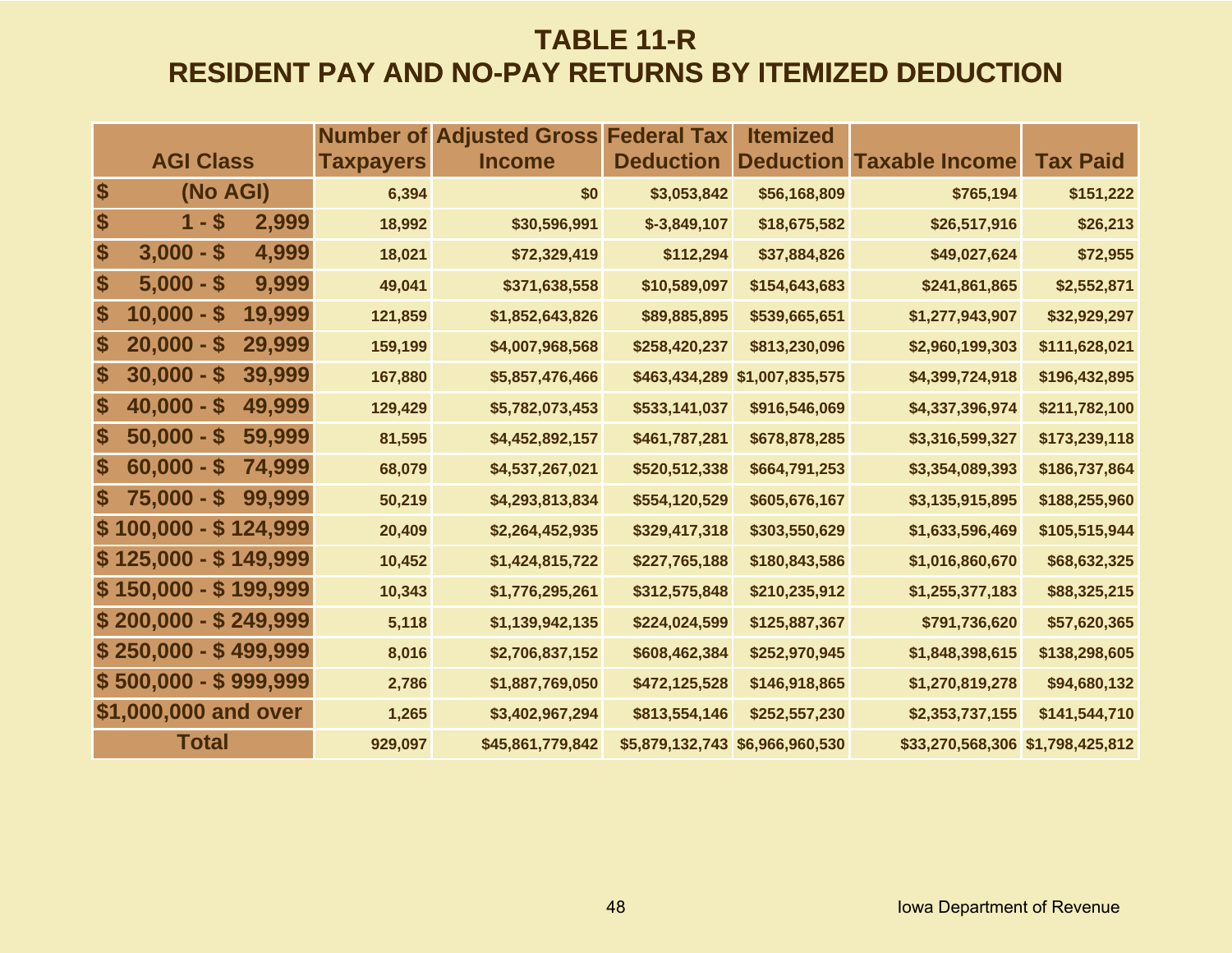### **TABLE 12-R RESIDENT PAY AND NO-PAY RETURNS BY STANDARD DEDUCTION**

|                           |                        |                  | <b>Number of Adjusted Gross Federal Tax</b> |                  | <b>Standard</b>                 |                                 |                 |
|---------------------------|------------------------|------------------|---------------------------------------------|------------------|---------------------------------|---------------------------------|-----------------|
|                           | <b>AGI Class</b>       | <b>Taxpayers</b> | <b>Income</b>                               | <b>Deduction</b> |                                 | <b>Deduction Taxable Income</b> | <b>Tax Paid</b> |
| $\boldsymbol{\$}$         | (No AGI)               | 29,296           | \$0                                         | \$3,636,346      | \$76,928,103                    | \$181,168                       | \$37,086        |
| $\boldsymbol{\$}$         | $1 - $$<br>2,999       | 56,699           | \$97,043,360                                | $$-681,115$      | \$80,627,430                    | \$19,712,854                    | \$9,633         |
| $\boldsymbol{\$}$         | $3,000 - $$<br>4,999   | 54,399           | \$218,528,103                               | \$887,746        | \$106,935,223                   | \$111,345,177                   | \$14,479        |
| \$                        | $5,000 - $$<br>9,999   | 130,664          | \$964,930,884                               | \$22,462,491     | \$273,923,298                   | \$669,632,311                   | \$3,695,190     |
| \$                        | $10,000 - $$<br>19,999 | 197,209          | \$2,928,280,408                             | \$135,895,556    | \$448,673,430                   | \$2,345,940,291                 | \$52,902,520    |
| \$                        | $20,000 - $$<br>29,999 | 154,879          | \$3,823,178,532                             | \$250,462,153    | \$348,516,743                   | \$3,224,942,537 \$120,504,033   |                 |
| $\boldsymbol{\$}$         | $30,000 - $$<br>39,999 | 90,907           | \$3,130,493,234                             | \$260,444,832    | \$198,783,530                   | \$2,671,096,131 \$122,117,595   |                 |
| $\boldsymbol{\$}$         | $40,000 - $$<br>49,999 | 42,163           | \$1,867,857,600                             | \$185,253,739    | \$93,173,508                    | \$1,589,725,954                 | \$80,143,309    |
| \$                        | $50,000 - $$<br>59,999 | 18,067           | \$981,400,480                               | \$108,568,530    | \$40,962,804                    | \$831,965,323                   | \$45,008,147    |
| \$                        | $60,000 - $$<br>74,999 | 10,533           | \$697,482,325                               | \$85,108,236     | \$24,741,921                    | \$588,234,835                   | \$33,752,916    |
| $\boldsymbol{\mathsf{s}}$ | $75,000 - $$<br>99,999 | 5,197            | \$439,465,694                               | \$57,789,578     | \$12,502,604                    | \$369,526,121                   | \$22,647,433    |
|                           | $$100,000 - $124,999$  | 1,577            | \$174,496,287                               | \$24,552,096     | \$3,768,604                     | \$146,504,597                   | \$9,615,969     |
|                           | $$125,000 - $149,999$  | 694              | \$94,383,945                                | \$13,657,931     | \$1,593,360                     | \$79,427,755                    | \$5,390,688     |
|                           | $$150,000 - $199,999$  | 614              | \$105,281,315                               | \$16,162,096     | \$1,410,166                     | \$87,776,968                    | \$6,321,066     |
|                           | $$200,000 - $249,999$  | 260              | \$57,395,299                                | \$8,574,846      | \$573,600                       | \$48,243,321                    | \$3,446,222     |
|                           | $$250,000 - $499,999$  | 297              | \$96,179,084                                | \$15,934,416     | \$687,670                       | \$80,803,934                    | \$5,747,551     |
|                           | $$500,000 - $999,999$  | 71               | \$48,614,768                                | \$8,984,618      | \$165,350                       | \$39,464,431                    | \$2,658,194     |
|                           | \$1,000,000 and over   | 28               | \$46,048,837                                | \$7,453,624      | \$77,530                        | \$38,517,683                    | \$2,505,673     |
|                           | <b>Total</b>           | 793,554          | \$15,771,060,155                            |                  | \$1,205,147,719 \$1,714,044,874 | \$12,943,041,391 \$516,517,704  |                 |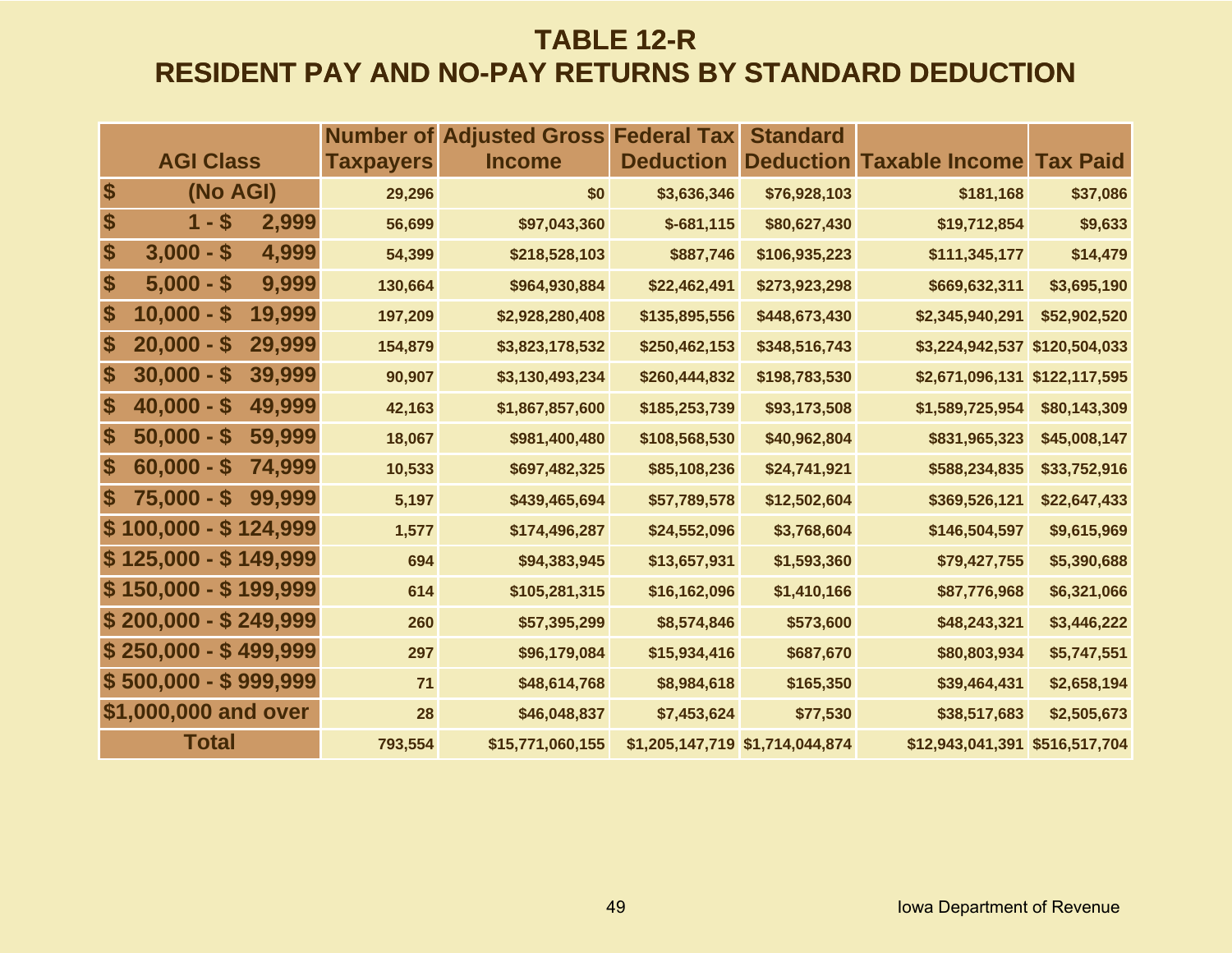### **TABLE 13-R RESIDENT PAY AND NO-PAY RETURNS BY CREDITS**

|                       |        | <b>Number of</b> |                                    | <b>Early Childhood</b><br><b>Development</b> |               | <b>Earned Income Tuition Textbook</b> |
|-----------------------|--------|------------------|------------------------------------|----------------------------------------------|---------------|---------------------------------------|
| <b>AGI Class</b>      |        |                  | <b>Taxpayers Child Care Credit</b> | <b>Credit</b>                                | <b>Credit</b> | <b>Credit</b>                         |
| \$<br>(No AGI)        |        | 35,690           | \$34,267                           | \$4,548                                      | \$24,466      | \$16,526                              |
| \$<br>$1 - $$         | 2,999  | 75,691           | \$67,351                           | \$7,470                                      | \$29,289      | \$4,144                               |
| \$<br>$3,000 - $$     | 4,999  | 72,420           | \$142,572                          | \$9,348                                      | \$37,057      | \$15,443                              |
| \$<br>$5,000 - $$     | 9,999  | 179,705          | \$745,720                          | \$22,390                                     | \$327,545     | \$128,443                             |
| \$<br>$10,000 - $$    | 19,999 | 319,068          | \$2,947,456                        | \$105,221                                    | \$4,496,098   | \$839,487                             |
| \$<br>$20,000 - $$    | 29,999 | 314,078          | \$3,075,821                        | \$136,147                                    | \$4,636,767   | \$2,190,173                           |
| \$<br>$30,000 - $$    | 39,999 | 258,787          | \$1,339,906                        | \$101,526                                    | \$477,213     | \$2,653,090                           |
| \$<br>$40,000 - $$    | 49,999 | 171,592          | \$187,178                          | \$47,444                                     | \$0           | \$2,359,112                           |
| \$<br>$50,000 - $$    | 59,999 | 99,662           | \$0                                | \$0                                          | \$0           | \$1,653,273                           |
| \$<br>$60,000 - $$    | 74,999 | 78,612           | \$0                                | \$0                                          | \$0           | \$1,570,320                           |
| \$<br>$75,000 - $$    | 99,999 | 55,416           | \$0                                | \$0                                          | \$0           | \$1,374,230                           |
| $$100,000 - $124,999$ |        | 21,986           | \$0                                | \$0                                          | \$0           | \$639,475                             |
| $$125,000 - $149,999$ |        | 11,146           | \$0                                | \$0                                          | \$0           | \$353,250                             |
| $$150,000 - $199,999$ |        | 10,957           | \$0                                | \$0                                          | \$0           | \$389,261                             |
| $$200,000 - $249,999$ |        | 5,378            | \$0                                | \$0                                          | \$0           | \$197,840                             |
| $$250,000 - $499,999$ |        | 8,313            | \$0                                | \$0                                          | \$0           | \$371,229                             |
| $$500,000 - $999,999$ |        | 2,857            | \$0                                | \$0                                          | \$0           | \$131,059                             |
| \$1,000,000 and over  |        | 1,293            | \$0                                | \$0                                          | \$0           | \$40,911                              |
| <b>Total</b>          |        | 1,722,651        | \$8,540,271                        | \$434,094                                    | \$10,028,435  | \$14,927,266                          |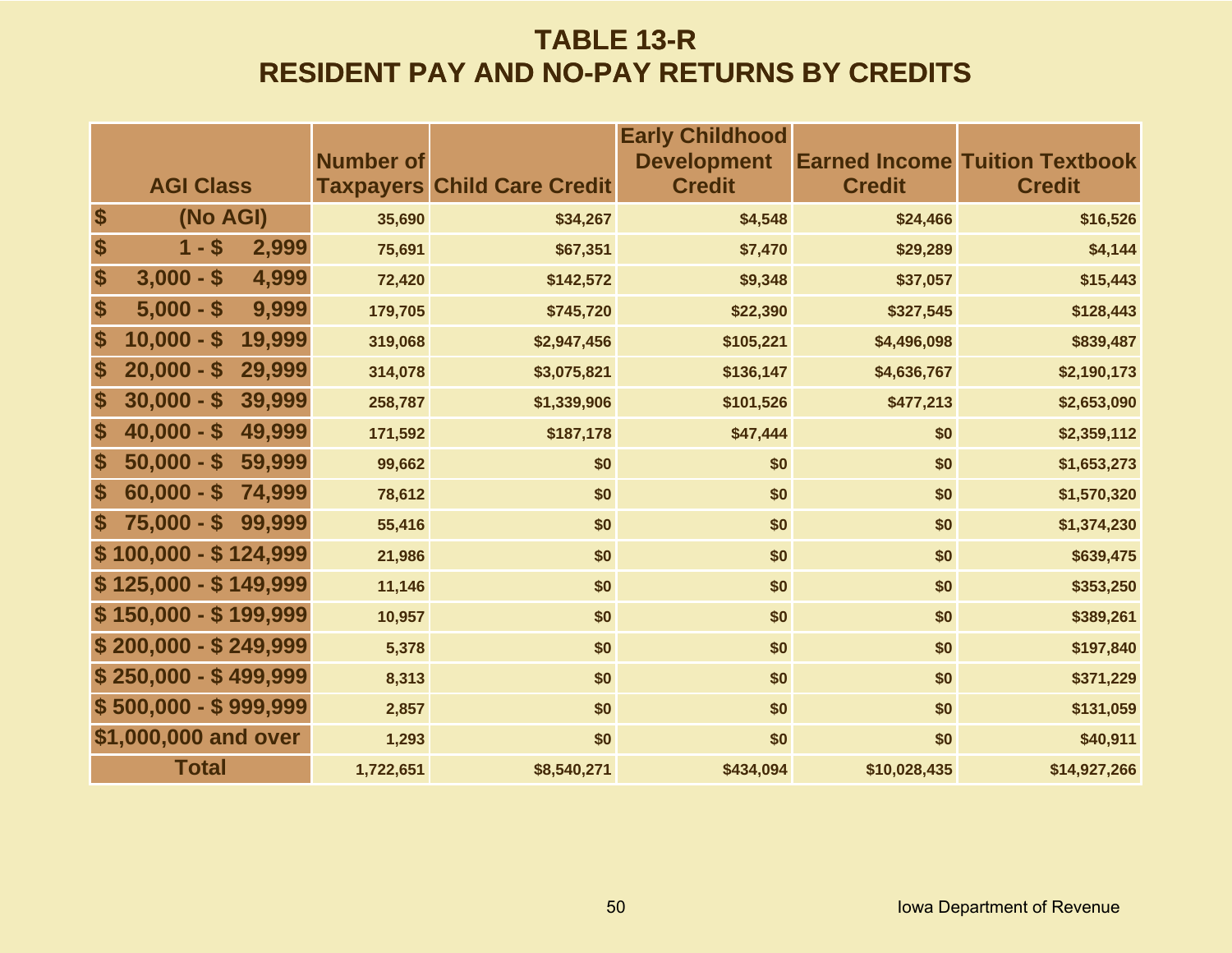#### **TABLE 13-R (Continued) RESIDENT PAY AND NO-PAY RETURNS BY CREDITS**

|                       |                        |                  |               |               | <b>Other</b>                                           |                         |
|-----------------------|------------------------|------------------|---------------|---------------|--------------------------------------------------------|-------------------------|
|                       |                        |                  |               |               | <b>Number of Out of State Motor Fuel Nonrefundable</b> | <b>Other Refundable</b> |
|                       | <b>AGI Class</b>       | <b>Taxpayers</b> | <b>Credit</b> | <b>Credit</b> | <b>Credits</b>                                         | <b>Credits</b>          |
| $\boldsymbol{\theta}$ | (No AGI)               | 35,690           | \$173         | \$581,266     | \$79,037                                               | \$507,777               |
| \$                    | $1 - $$<br>2,999       | 75,691           | \$600         | \$126,816     | \$1,065                                                | \$26,020                |
| \$                    | $3,000 - $$<br>4,999   | 72,420           | \$1,451       | \$112,170     | \$2,741                                                | \$3,797                 |
| \$                    | 9,999<br>$5,000 - $$   | 179,705          | \$69,034      | \$361,249     | \$11,494                                               | \$19,347                |
| \$                    | 19,999<br>$10,000 - $$ | 319,068          | \$1,123,950   | \$764,016     | \$166,004                                              | \$109,001               |
| \$                    | 29,999<br>$20,000 - $$ | 314,078          | \$4,388,355   | \$602,399     | \$421,825                                              | \$162,319               |
| \$                    | $30,000 - $$<br>39,999 | 258,787          | \$6,646,277   | \$401,780     | \$668,540                                              | \$189,192               |
| \$                    | $40,000 - $$<br>49,999 | 171,592          | \$6,903,162   | \$264,341     | \$843,997                                              | \$128,826               |
| \$                    | 59,999<br>$50,000 - $$ | 99,662           | \$5,650,822   | \$167,865     | \$855,012                                              | \$74,633                |
| \$                    | $60,000 - $$<br>74,999 | 78,612           | \$6,229,708   | \$145,165     | \$1,266,236                                            | \$137,369               |
| \$                    | $75,000 - $$<br>99,999 | 55,416           | \$6,076,982   | \$118,417     | \$1,913,649                                            | \$231,644               |
|                       | $100,000 - $124,999$   | 21,986           | \$3,008,558   | \$44,863      | \$1,548,203                                            | \$282,161               |
|                       | $$125,000 - $149,999$  | 11,146           | \$2,115,741   | \$27,763      | \$1,382,254                                            | \$125,920               |
|                       | $$150,000 - $199,999$  | 10,957           | \$2,565,742   | \$36,287      | \$2,012,891                                            | \$263,584               |
|                       | $$200,000 - $249,999$  | 5,378            | \$1,870,930   | \$26,472      | \$1,523,585                                            | \$112,827               |
|                       | $$250,000 - $499,999$  | 8,313            | \$4,712,803   | \$41,480      | \$5,233,565                                            | \$721,363               |
|                       | $$500,000 - $999,999$  | 2,857            | \$4,087,956   | \$12,804      | \$7,870,797                                            | \$945,322               |
|                       | \$1,000,000 and over   | 1,293            | \$8,611,140   | \$20,099      | \$51,133,062                                           | \$2,369,081             |
|                       | <b>Total</b>           | 1,722,651        | \$64,063,384  | \$3,855,252   | \$76,933,957                                           | \$6,410,183             |